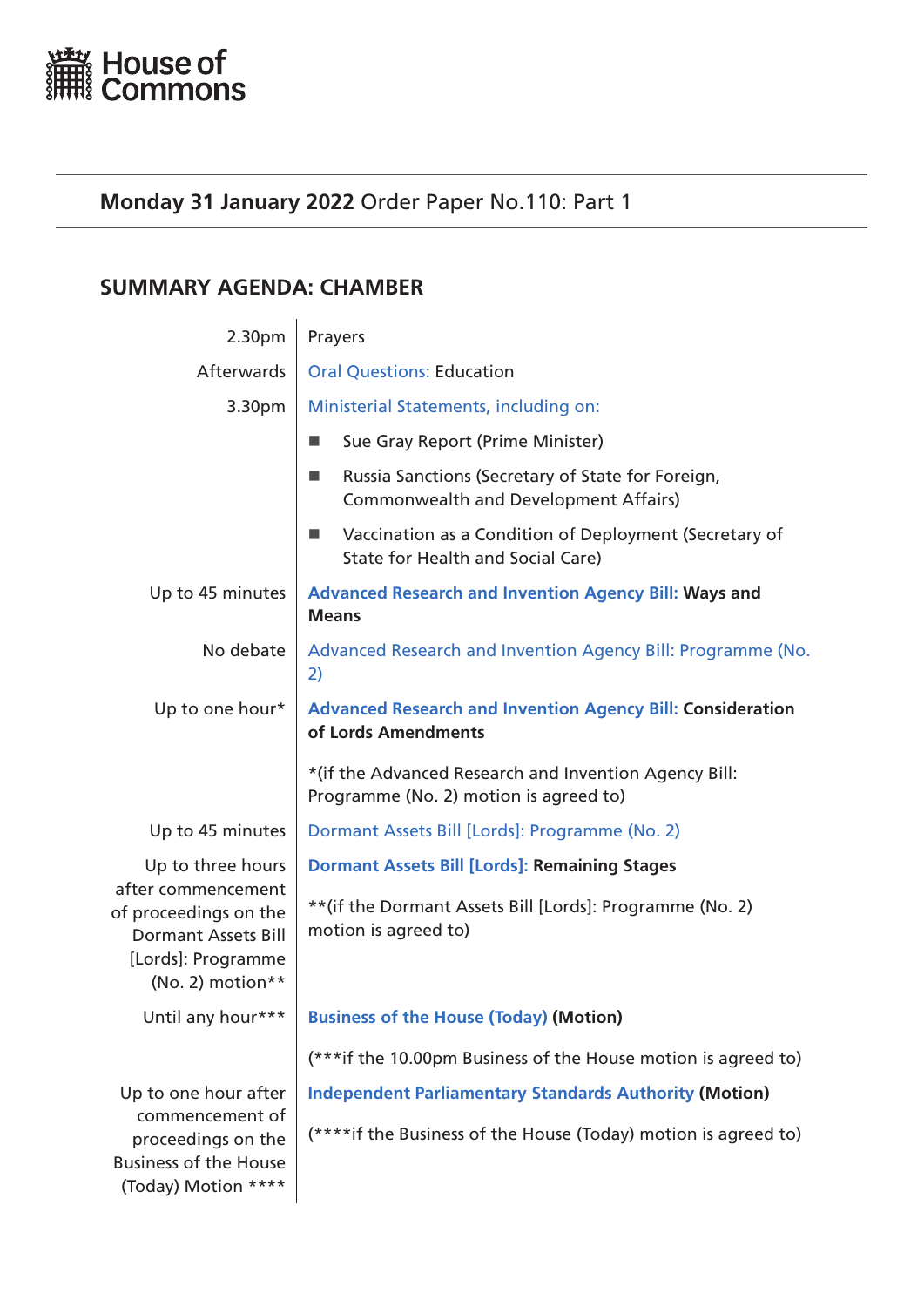|                       | No debate   Statutory Instruments (Motions for approval)                       |
|-----------------------|--------------------------------------------------------------------------------|
|                       | No debate   Presentation of Public Petitions                                   |
| half an hour   Brown) | Until 10.30pm or for   Adjournment Debate: NHS hysteroscopy treatment: (Ms Lyn |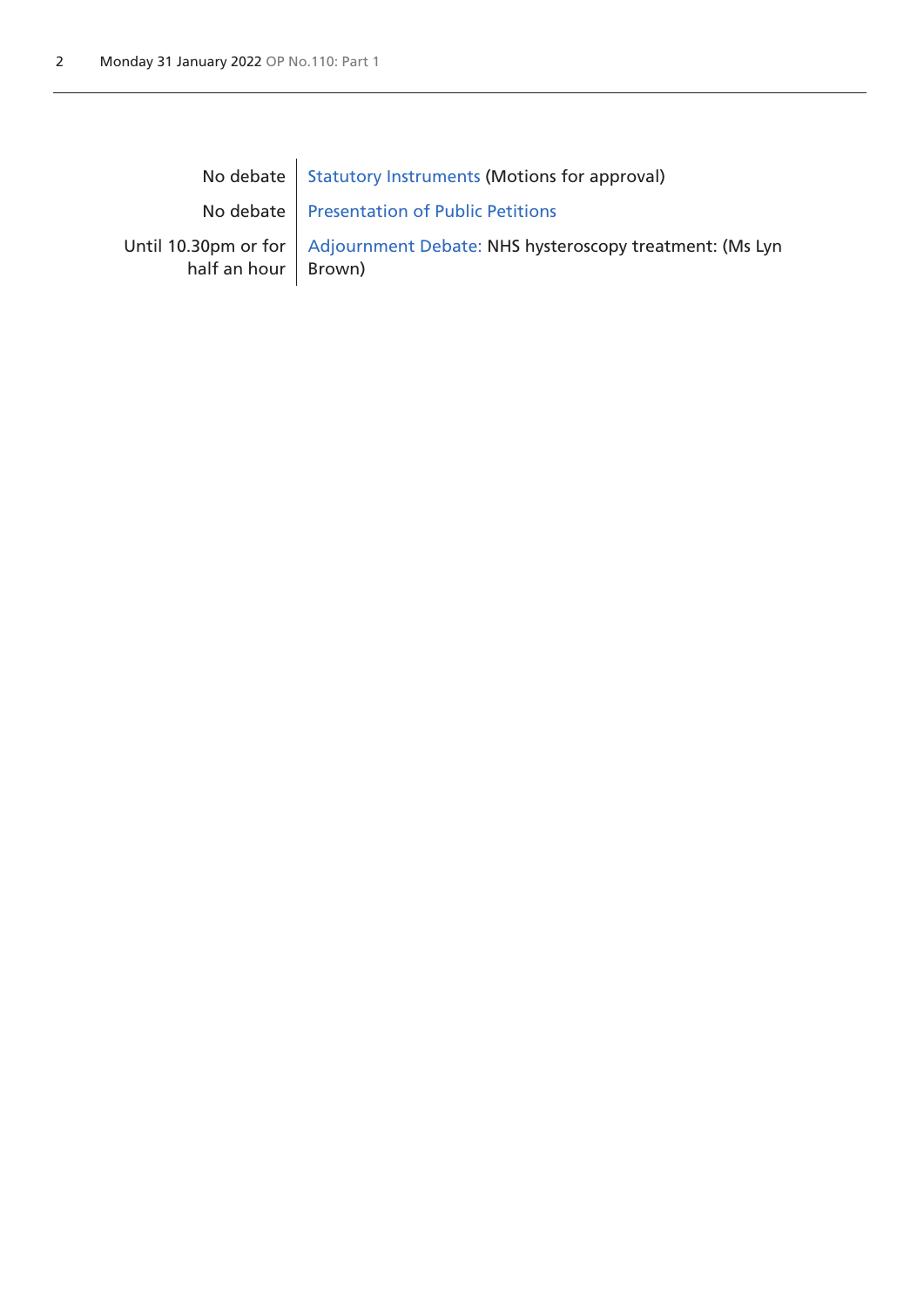# **WESTMINSTER HALL**

 $4.30 \text{pm}$  Debate on e-petition relating to funding for stalking advocates 6.00pm  $\vert$  Debate on e-petition relating to the future of the NHS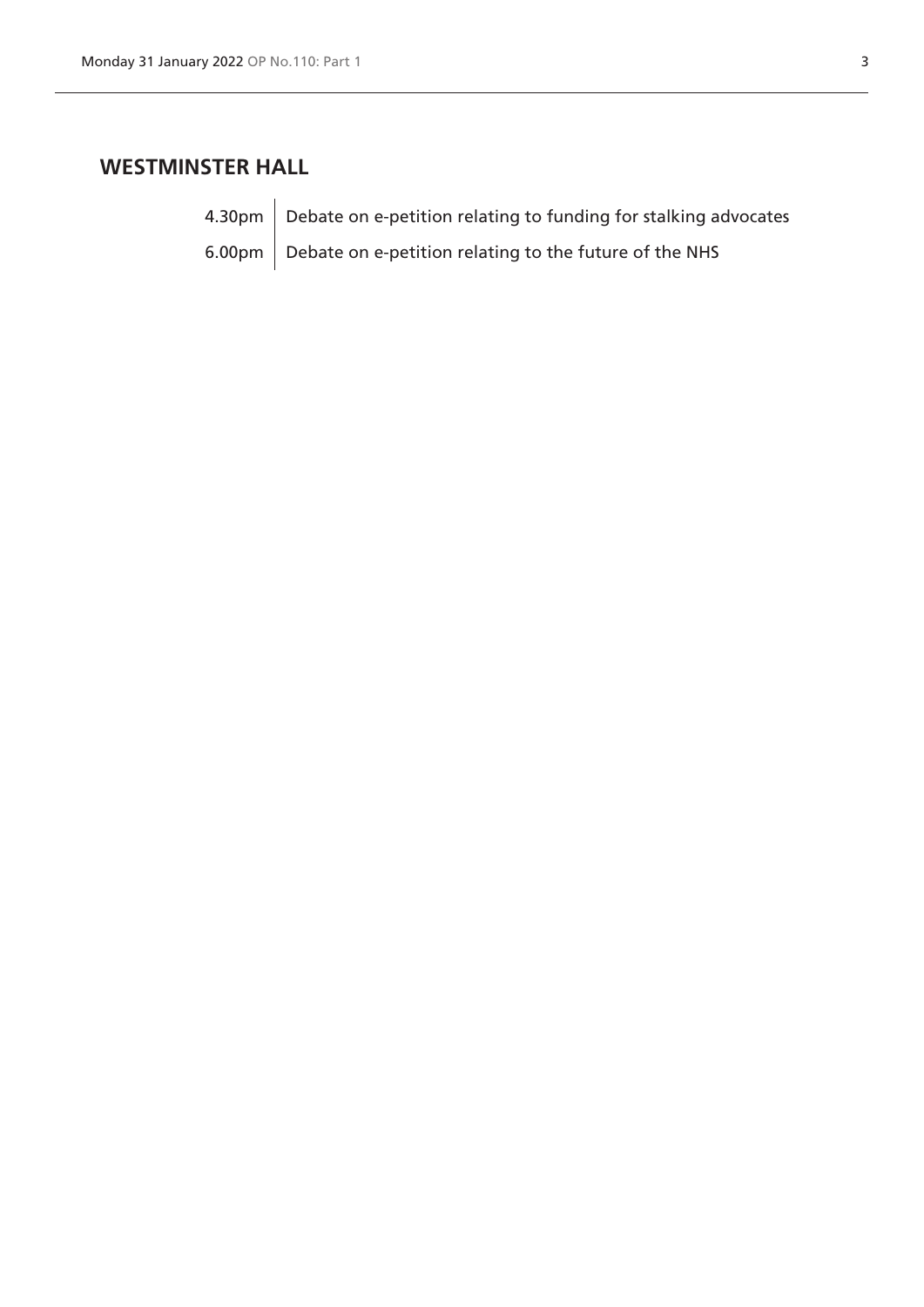# **CONTENTS**

**[PART 1: BUSINESS TODAY](#page-0-0)**

- **[Chamber](#page-4-1)**
- **[Westminster Hall](#page-10-0)**
- **[Written Statements](#page-11-0)**
- **[Committees Meeting Today](#page-12-0)**
- **[Announcements](#page-14-0)**
- **[Further Information](#page-15-0)**

# **[PART 2: FUTURE BUSINESS](#page-17-0)**

- **[A. Calendar of Business](#page-18-0)**
- **[B. Remaining Orders and Notices](#page-43-0)**

**Notes:**

Item marked [R] indicates that a member has declared a relevant interest.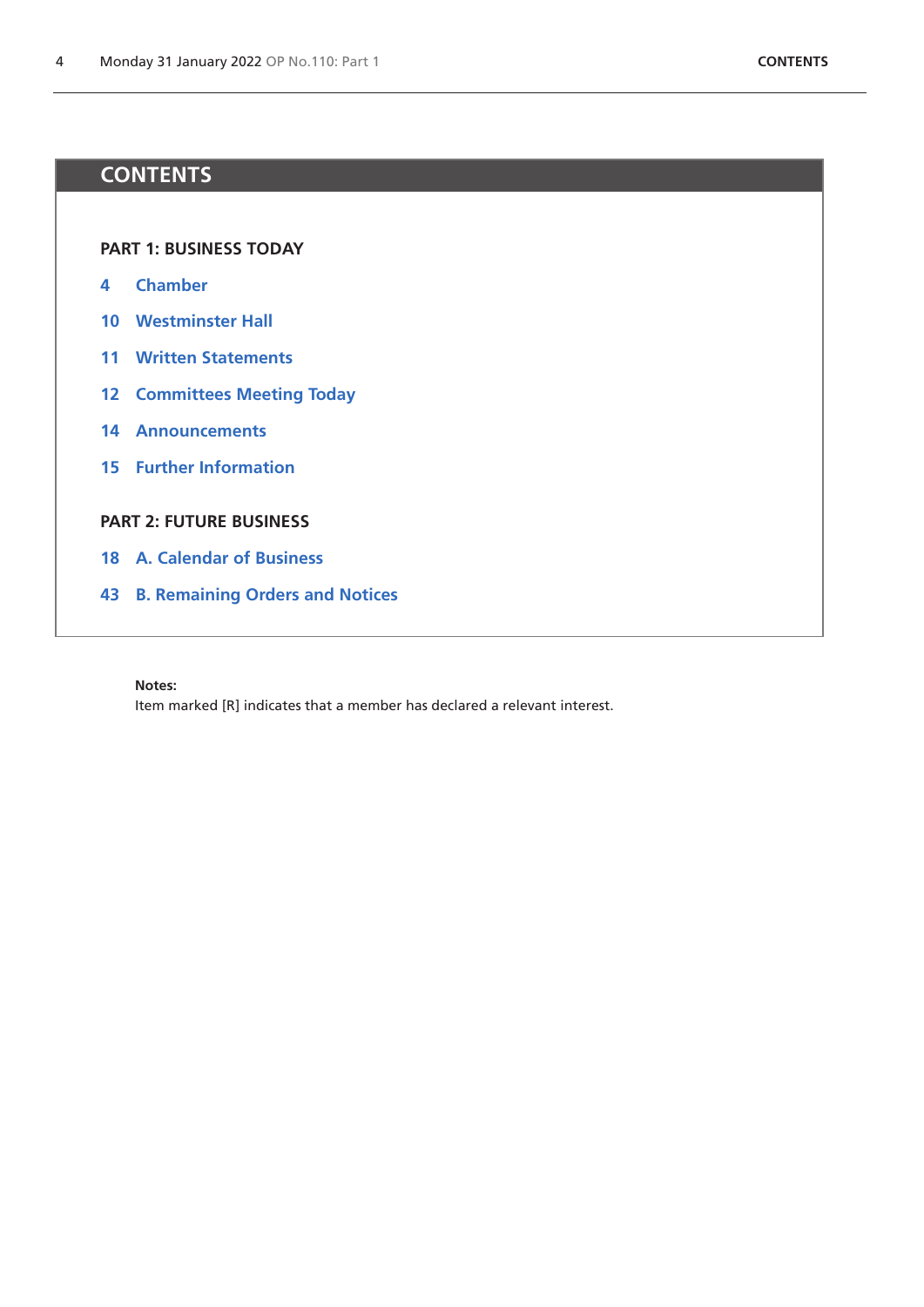# <span id="page-4-1"></span>**BUSINESS TODAY: CHAMBER**

#### **2.30pm Prayers**

**Followed by**

#### <span id="page-4-0"></span>**QUESTIONS**

- Oral Questions to the Secretary of State for Education
- **1 Bob Blackman** (Harrow East) What steps his Department is taking to ensure that pupils can learn safely in education settings. (905326)
- **2 Danny Kruger** (Devizes) What steps his Department is taking to tackle the provision of low quality university courses. (905327)
- **3 Marion Fellows** (Motherwell and Wishaw) What recent assessment he has made of the adequacy of (a) student and (b) graduate finance in the context of the cost of living. (905328)
- **4 Robbie Moore** (Keighley) What steps his Department is taking to support young people into high quality jobs. (905329)
- **5 Greg Smith** (Buckingham) What steps his Department is taking to protect freedom of speech on university campuses. (905330)
- **6 Jane Stevenson** (Wolverhampton North East) What steps his Department is taking to promote lifelong learning and skills development. (905331)
- **7 Simon Baynes** (Clwyd South) What steps his Department is taking to strengthen the value of technical qualifications. (905332)
- **8 Kevin Brennan** (Cardiff West) If he will take steps to improve the provision of music education in schools. (905333)
- **9 Bill Esterson** (Sefton Central) What steps he is taking to help prevent covid-19 transmission in schools. (905334)
- **10 Christine Jardine** (Edinburgh West) What recent discussions he has had with the Chancellor of the Exchequer on future funding for education. (905335)
- **11 Mrs Pauline Latham** (Mid Derbyshire) What steps he is taking to provide information in schools for at-risk children on forced marriage and child marriage. (905336)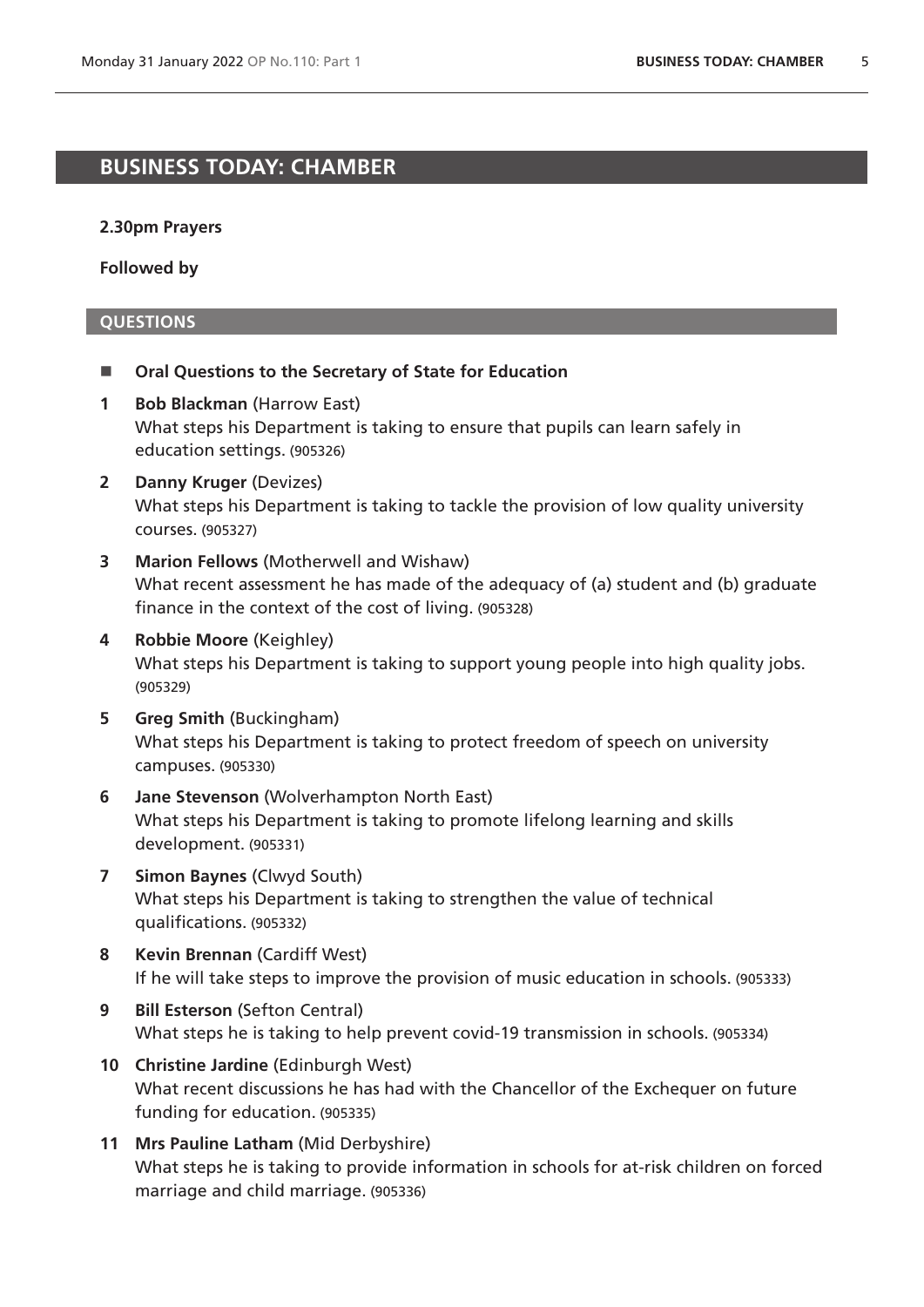- **12 Nick Gibb** (Bognor Regis and Littlehampton) If he will make an assessment of the effect of his Department's July 2021 policy paper, The Reading Framework, on the quality of the teaching of reading in primary schools. (905337)
- **13 Vicky Foxcroft** (Lewisham, Deptford) What recent assessment he has made of the adequacy of access to specialist support for children with special education needs and disabilities. (905339)
- **14 Ms Karen Buck** (Westminster North) What estimate he has made of the number of students studying for (a) BTECs and (b) T levels in the 2021-22 academic year. (905340)
- **15 Mark Logan** (Bolton North East) What steps his Department is taking to protect freedom of speech on university campuses. (905341)
- **16 Rebecca Long Bailey** (Salford and Eccles) What assessment he has made of the adequacy of Government support to help tackle staff absences in schools. (905342)
- **17 Andrea Leadsom** (South Northamptonshire) What plans he has to develop apprenticeship routes for the early years workforce. (905343)
- **18 Chris Loder** (West Dorset) If he will take steps to ensure a high standard for school buildings in West Dorset. (905344)
- **19 Andrew Lewer** (Northampton South) What steps he is taking to implement the recommendations of the Government's Early Years Healthy Development Review Report, published in March 2021. (905345)
- **20 Wera Hobhouse** (Bath)

If he will include safeguarding from sexual orientation and gender identity conversion therapy in his Department's guidance entitled Keeping children safe in education. (905346)

- **21 Patricia Gibson** (North Ayrshire and Arran) What recent assessment he has made of the adequacy of (a) student and (b) graduate finance in the context of the cost of living. (905347)
- **22 Cat Smith** (Lancaster and Fleetwood) What recent assessment he has made of the (a) availability and (b) affordability of early years education and childcare. (905348)

# **23 Laura Farris** (Newbury)

What steps his Department is taking to improve adult participation in access programmes for careers in the health and care professions. (905349)

**24 Neil Coyle** (Bermondsey and Old Southwark) What recent assessment he has made of the (a) availability and (b) affordability of early years education and childcare. (905350)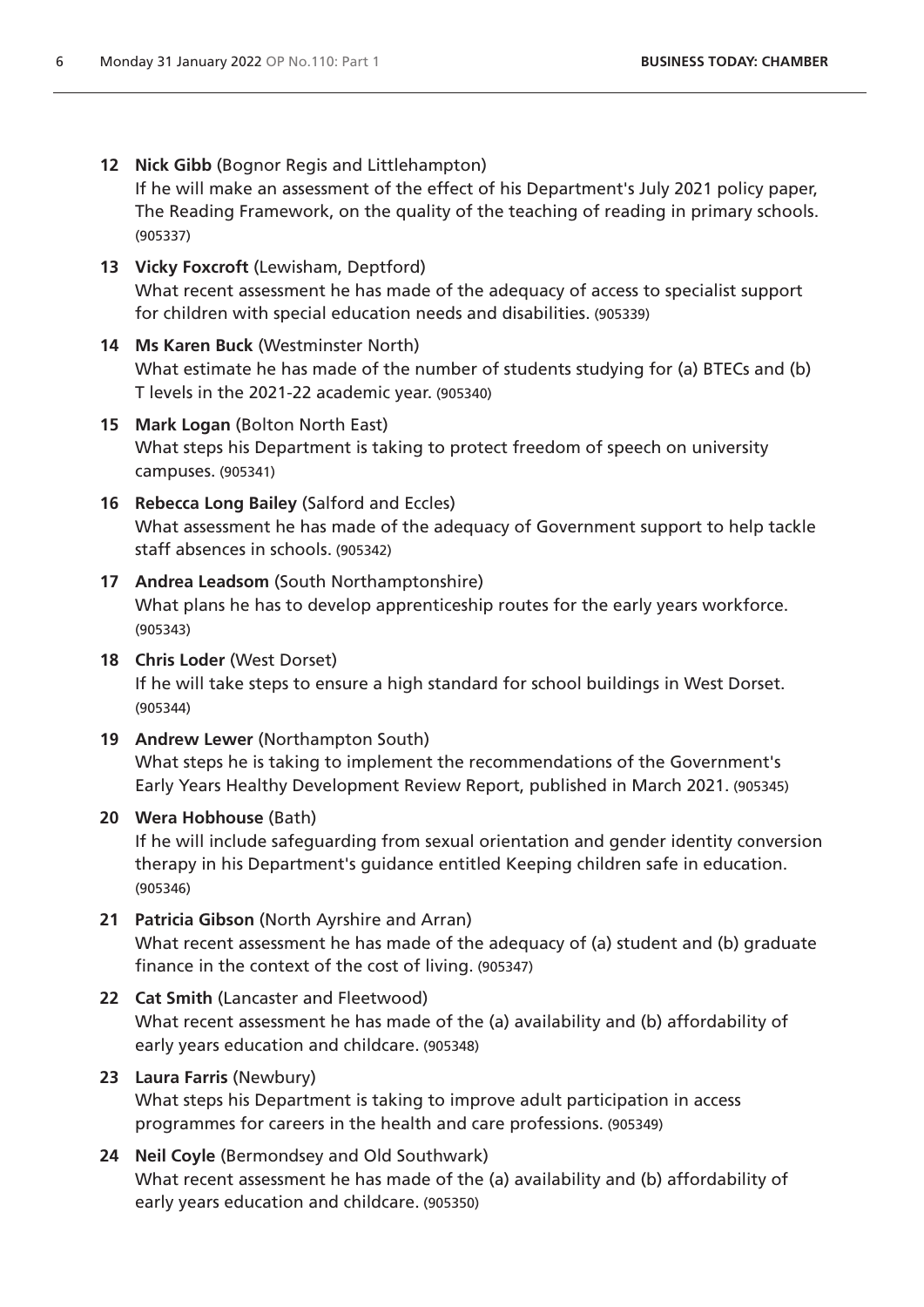## **At 3.15pm**

- **Topical Questions to the Secretary of State for Education**
- **T1 Rachel Hopkins** (Luton South) If he will make a statement on his departmental responsibilities. (905352)
- **T2 Karl Turner** (Kingston upon Hull East) (905353)
- **T3 John Penrose** (Weston-super-Mare) (905354)
- **T4 Steve Brine** (Winchester) (905355)
- **T5 Vicky Foxcroft** (Lewisham, Deptford) (905356)
- **T6 Richard Fuller** (North East Bedfordshire) (905357)
- **T7 Christian Matheson** (City of Chester) (905359)
- **T8 Holly Lynch** (Halifax) (905360)

# <span id="page-6-0"></span>**URGENT QUESTIONS AND STATEMENTS**

### **Ministerial Statements, including on:**

- Sue Gray Report (Prime Minister)
- Russia Sanctions (Secretary of State for Foreign, Commonwealth and Development **Affairs)**
- **Vaccination as a Condition of Deployment (Secretary of State for Health and Social Care)**

### **BUSINESS OF THE DAY**

### <span id="page-6-1"></span>**1. [ADVANCED RESEARCH AND INVENTION AGENCY BILL: WAYS AND MEANS](https://publications.parliament.uk/pa/bills/cbill/58-02/0224/220224.pdf)**

### **Up to 45 minutes** ([Standing Order No. 52\(1\)\(b\)](https://publications.parliament.uk/pa/cm5802/cmstords/so_804_2021/so-orders.html#so-52_1_b))

### **Lucy Frazer**

That, for the purposes of any Act resulting from the Advanced Research and Invention Agency Bill, it is expedient to authorise any charges to tax resulting from the Advanced Research and Invention Agency being a public authority for the purposes of [Chapter 10 of](https://www.legislation.gov.uk/ukpga/2003/1/part/2/chapter/10)  [Part 2 of the Income Tax \(Earnings and Pensions\) Act 2003.](https://www.legislation.gov.uk/ukpga/2003/1/part/2/chapter/10)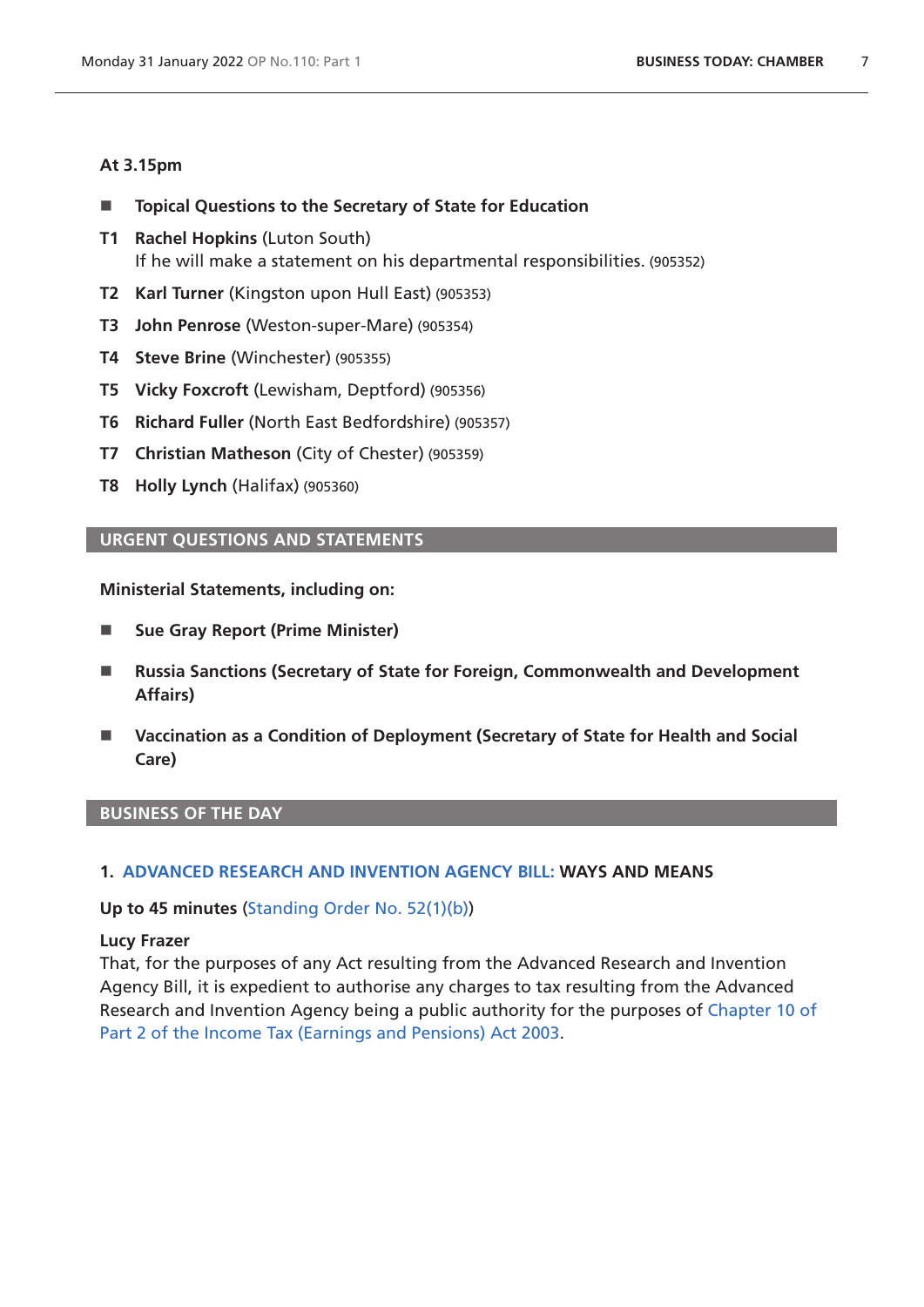# <span id="page-7-0"></span>**2. [ADVANCED RESEARCH AND INVENTION AGENCY BILL: PROGRAMME \(NO. 2\)](https://publications.parliament.uk/pa/bills/cbill/58-02/0224/220224.pdf)**

**No debate** ([Standing Order No. 83A\(7\)](https://publications.parliament.uk/pa/cm5802/cmstords/so_804_2021/so-orders.html#so-83A_7))

# **Secretary Kwasi Kwarteng**

That the following provisions shall apply to the Advanced Research and Invention Agency Bill for the purpose of supplementing the [Order of 23 March 2021](https://commonsbusiness.parliament.uk/document/46423/pdf) (Advanced Research and Invention Agency Bill (Programme) in the last Session of Parliament):

# **Consideration of Lords Amendments**

(1) Proceedings on consideration of Lords Amendments shall (so far as not previously concluded) be brought to a conclusion one hour after their commencement.

# **Subsequent stages**

(2) Any further Message from the Lords may be considered forthwith without any Question being put.

(3) The proceedings on any further Message from the Lords shall (so far as not previously concluded) be brought to a conclusion one hour after their commencement.

# **3. [ADVANCED RESEARCH AND INVENTION AGENCY BILL:](https://publications.parliament.uk/pa/bills/cbill/58-02/0224/220224.pdf) CONSIDERATION OF LORDS AMENDMENTS**

**Up to one hour** (if the Advanced Research and Invention Agency Bill: Programme (No.2) motion is agreed to)

<span id="page-7-1"></span>**Notes:**

Lords Amendments 1, 12 and 14 engage financial privilege. For motions relating to the Lords Amendments, see separate paper (also available on the [documents webpage](https://bills.parliament.uk/bills/2836/publications) for the Bill). The Scottish Parliament, Senedd Cymru and the Northern Ireland Assembly have approved Legislative Consent Resolutions relating to this Bill. Copies of the Resolutions are available in the Vote Office (also available on the documents webpage for the Bill).

# <span id="page-7-2"></span>**4. [DORMANT ASSETS BILL \[LORDS\]:](https://publications.parliament.uk/pa/bills/cbill/58-02/0226/210226.pdf) PROGRAMME (NO. 2)**

**Up to 45 minutes** ([Standing Order No. 83A\(12\)](https://publications.parliament.uk/pa/cm5802/cmstords/so_804_2021/so-orders.html#so-83A_12))

# **Nigel Huddleston**

That the [Order of 6 December 2021](https://commonsbusiness.parliament.uk/document/52405/pdf) (Dormant Assets) Bill [Lords] (Programme)) be varied as follows:

(1) Paragraphs (4) and (5) of the Order shall be omitted.

(2) Proceedings on Consideration shall (so far as not previously concluded) be brought to a conclusion two hours after the commencement of proceedings on the Motion for this Order.

(3) Proceedings on Third Reading shall (so far as not previously concluded) be brought to a conclusion three hours after the commencement of proceedings on the Motion for this Order.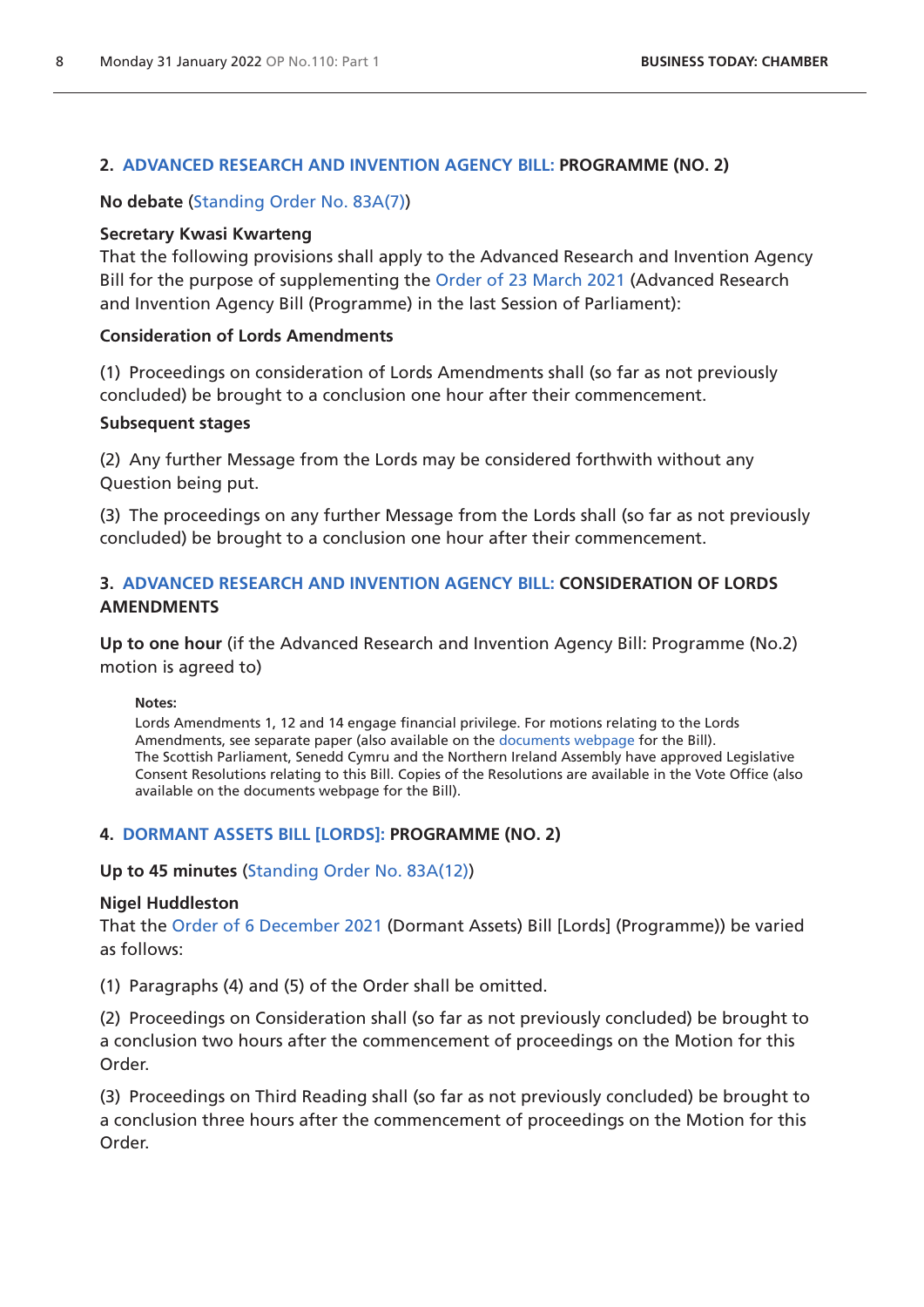## <span id="page-8-0"></span>**5. [DORMANT ASSETS BILL \[LORDS\]:](https://publications.parliament.uk/pa/bills/cbill/58-02/0226/210226.pdf) REMAINING STAGES**

**Up to three hours** (if the Dormant Assets Bill [Lords]: Programme (No.2) motion is agreed to)

As amended in Public Bill Committee, to be considered.

## <span id="page-8-1"></span>**6. BUSINESS OF THE HOUSE (TODAY)**

**Until any hour** (if the 10.00pm Business of the House motion is agreed to)

### **Mr Jacob Rees-Mogg**

That, at this day's sitting, the Speaker shall put the Questions necessary to dispose of proceedings on the motion in the name of Mr Jacob Rees-Mogg relating to the Independent Parliamentary Standards Authority not later than one hour after the commencement of proceedings on the motion for this Order; such Questions shall include the Questions on any Amendments selected by the Speaker which may then be moved; proceedings may continue, though opposed, until any hour, and may be entered upon after the moment of interruption; and [Standing Order No. 41A](https://publications.parliament.uk/pa/cm5802/cmstords/so_804_2021/so-orders.html#so-41A) (Deferred divisions) shall not apply.

# **BUSINESS TO BE TAKEN AT 10.00PM**

### **BUSINESS OF THE HOUSE**

**No debate** (Standing Orders Nos. [15](https://publications.parliament.uk/pa/cm5802/cmstords/so_804_2021/so-orders.html#so-15) and [41A](https://publications.parliament.uk/pa/cm5802/cmstords/so_804_2021/so-orders.html#so-41A))

### **The Prime Minister**

That, at this day's sitting, the motion in the name of Mr Jacob Rees-Mogg relating to Business of the House (Today) may be proceeded with, though opposed, until any hour and [Standing Order No. 41A](https://publications.parliament.uk/pa/cm5802/cmstords/so_804_2021/so-orders.html#so-41A) (Deferred divisions) will not apply.

### **BUSINESS OF THE DAY**

### <span id="page-8-2"></span>**7. INDEPENDENT PARLIAMENTARY STANDARDS AUTHORITY**

**Up to one hour** (if the Business of the House (Today) motion is agreed to)

### **Mr Jacob Rees-Mogg**

That an humble Address be presented to Her Majesty, praying that Her Majesty will appoint Lea Paterson to the office of ordinary member of the Independent Parliamentary Standards Authority for a period of five years with effect from 14 March 2022.

#### **Relevant Documents:**

First Report of the Speaker's Committee for the Independent Parliamentary Standards Authority, Appointment of IPSA Board Member, [HC 1032](https://committees.parliament.uk/publications/8440/documents/85635/default/), published 13 January 2022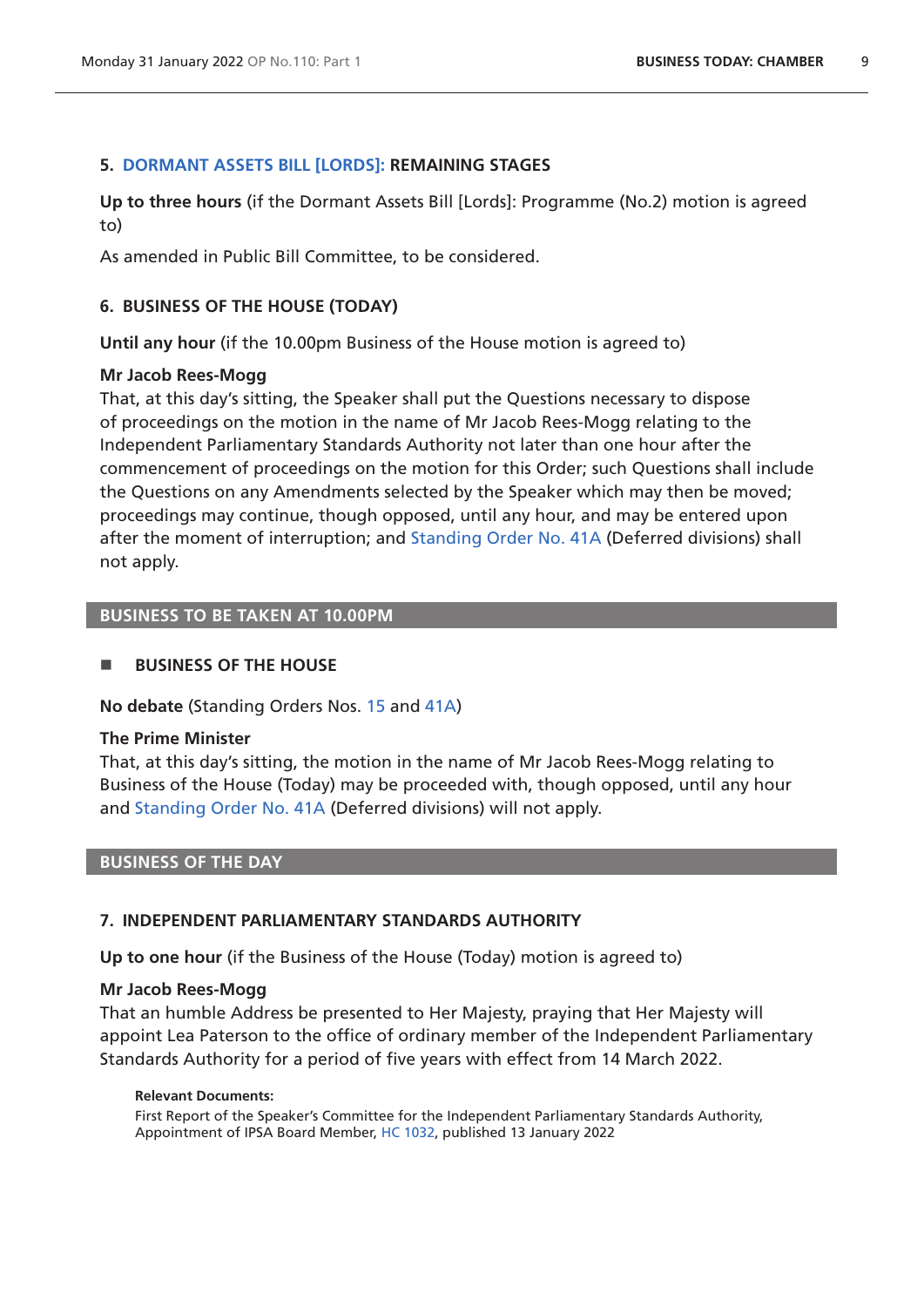# **8. NATIONAL HEALTH SERVICE**

<span id="page-9-0"></span>**No debate** ([Standing Order No. 118\(6\)](https://publications.parliament.uk/pa/cm5802/cmstords/so_804_2021/so-orders.html#so-118_6))

#### **Maria Caulfield**

That the draft [Health and Social Care Act 2008 \(Regulated Activities\) \(Amendment\)](https://www.legislation.gov.uk/ukdsi/2022/9780348230369/pdfs/ukdsi_9780348230369_en.pdf)  [Regulations 2022](https://www.legislation.gov.uk/ukdsi/2022/9780348230369/pdfs/ukdsi_9780348230369_en.pdf), which were laid before this House on 14 December 2021, be approved.

**Notes:**

If this item is opposed after 10.00pm, the division will be deferred.

### **9. DANGEROUS DRUGS**

**No debate** ([Standing Order No. 118\(6\)](https://publications.parliament.uk/pa/cm5802/cmstords/so_804_2021/so-orders.html#so-118_6))

#### **Secretary Priti Patel**

That the draft [Misuse of Drugs Act 1971 \(Amendment\) Order 2022](https://www.legislation.gov.uk/ukdsi/2022/9780348230321/pdfs/ukdsi_9780348230321_en.pdf), which was laid before this House on 15 December 2021, be approved.

#### **Notes:**

If this item is opposed after 10.00pm, the division will be deferred.

# <span id="page-9-1"></span>**PRESENTATION OF PUBLIC PETITIONS**

#### **No debate or decision** [\(Standing Order No. 153](https://publications.parliament.uk/pa/cm5802/cmstords/so_804_2021/so-orders.html#so-153))

- National Insurance payments: **David Linden**
- **E** Stalking advocates: Mr Toby Perkins

## <span id="page-9-2"></span>**ADJOURNMENT DEBATE**

**Until 10.30pm or for half an hour (whichever is later)** [\(Standing Order No. 9\(7\)\)](https://publications.parliament.uk/pa/cm5802/cmstords/so_804_2021/so-orders.html#so-9_7)

NHS hysteroscopy treatment: **Ms Lyn Brown**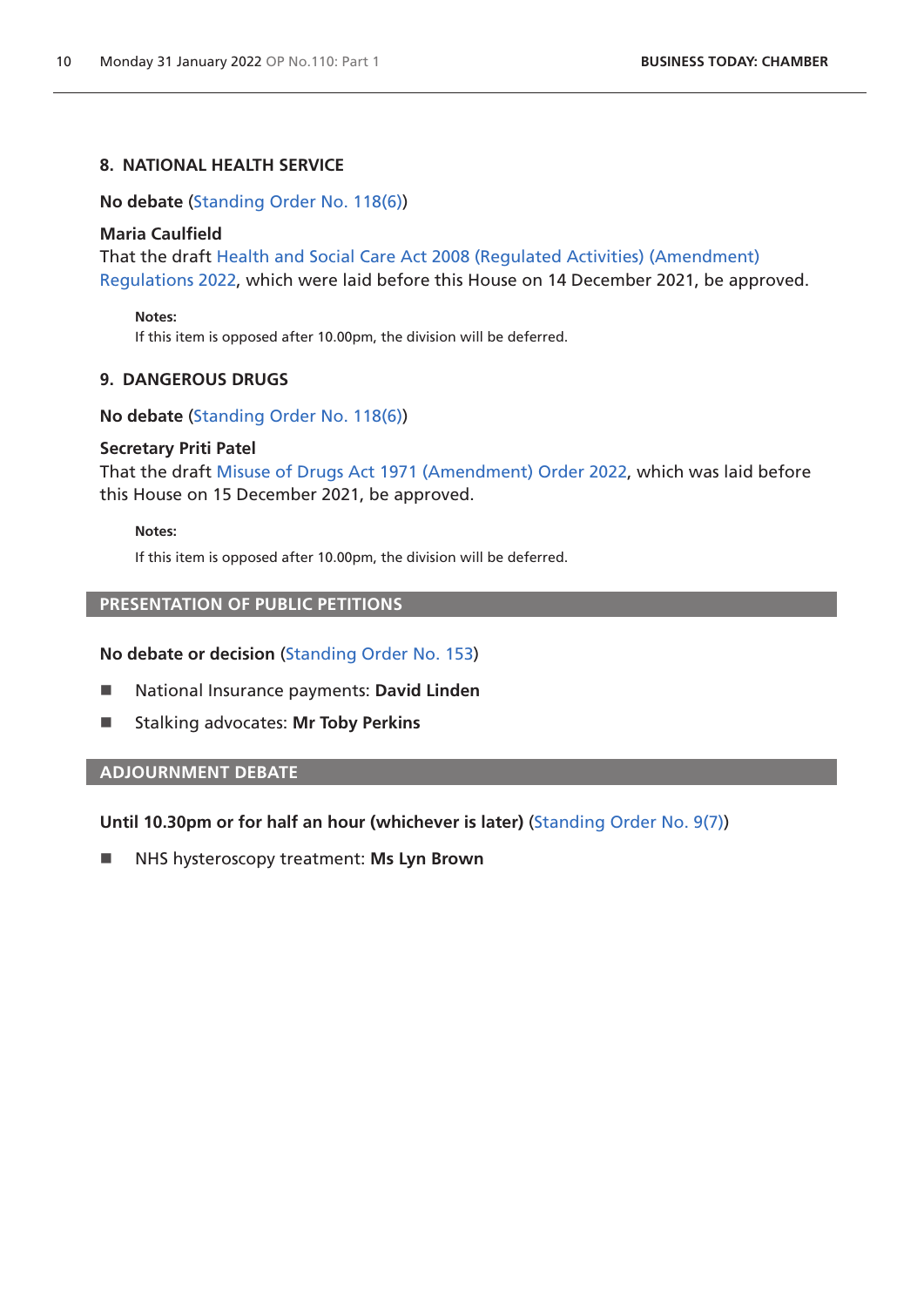# <span id="page-10-0"></span>**BUSINESS TODAY: WESTMINSTER HALL**

### **ORDER OF BUSINESS**

**The sitting will last for up to three hours** [\(Standing Order No. 10\(1\)](https://publications.parliament.uk/pa/cm5802/cmstords/so_804_2021/so-orders.html#so-10_1))

### **4.30pm**

That this House has considered [e-petition 593769,](https://petition.parliament.uk/petitions/593769) relating to funding for stalking advocates: **Tonia Antoniazzi, on behalf of the Petitions Committee**

#### **6.00pm**

■ That this House has considered [e-petition 598732,](https://petition.parliament.uk/petitions/598732) relating to the future of the NHS: **Matt Vickers, on behalf of the Petitions Committee**

**Notes:**

The subjects for these debates were determined by the Petitions Committee. The sitting will last for up to three hours. The sitting will be suspended and time added if divisions take place in the main Chamber [\(Standing Order No. 10\(3\)](https://publications.parliament.uk/pa/cm5802/cmstords/so_804_2021/so-orders.html#so-10_3)).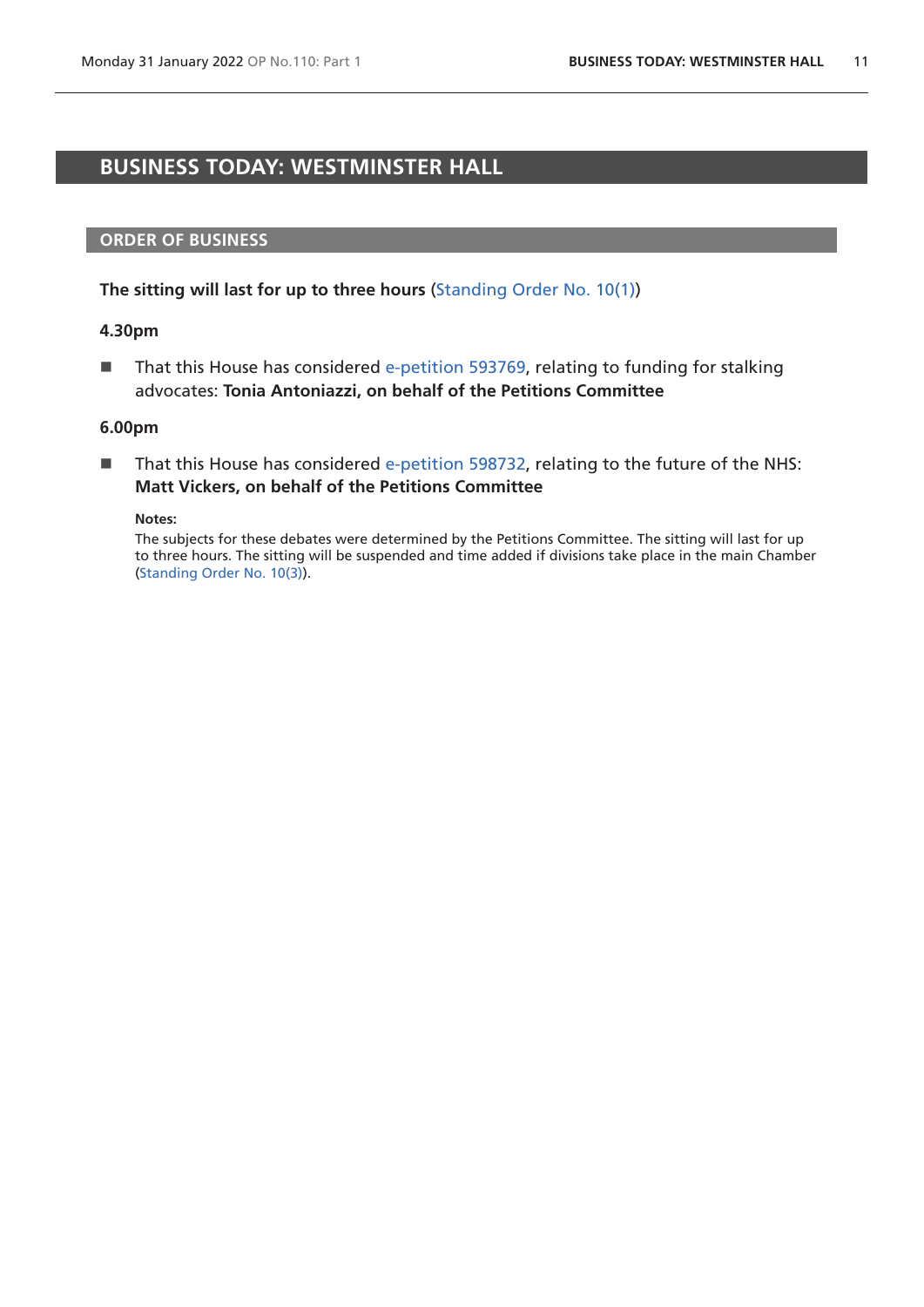# <span id="page-11-0"></span>**WRITTEN STATEMENTS**

### **STATEMENTS TO BE MADE TODAY**

### **Secretary of State for Business, Energy and Industrial Strategy**

**1.** Business Update

### **Secretary of State for Health and Social Care**

**2.** DHSC Update

### **Secretary of State for International Trade**

**3.** Trade Update

**Notes:**

Texts of Written Statements are available from the Vote Office and on the internet at [https://questions](https://questions-statements.parliament.uk/)[statements.parliament.uk/](https://questions-statements.parliament.uk/) .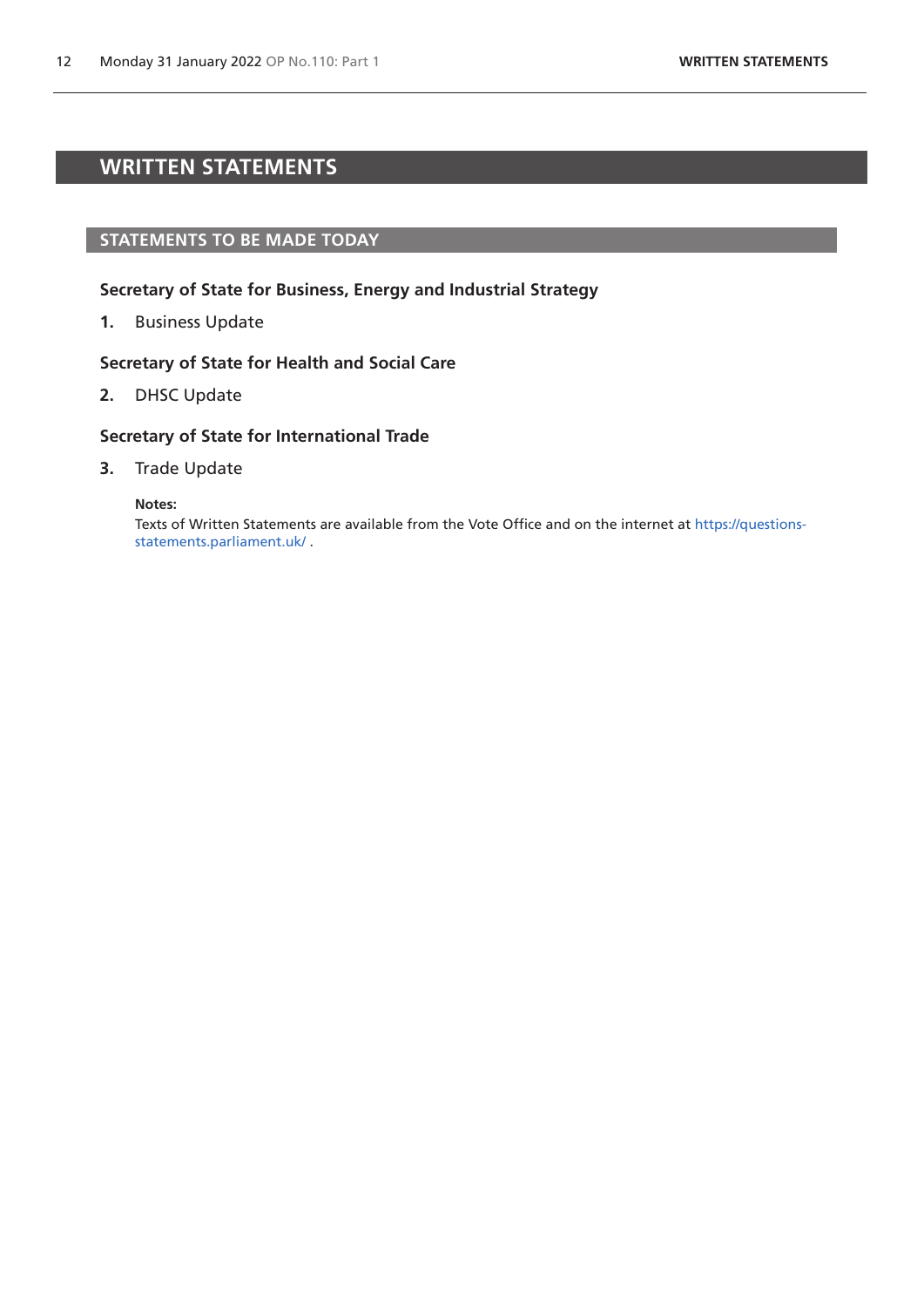# <span id="page-12-0"></span>**COMMITTEES MEETING TODAY**

Broadcasts of proceedings can be found at <https://www.parliamentlive.tv/Commons>

Some committee members and witnesses might now physically attend meetings, however, there is no public access at present.

# **SELECT COMMITTEES**

# **Scottish Affairs Committee**

### **Subject: Defence in Scotland**

**Witnesses:** 3.00pm: Professor Trevor Taylor, Director of the Defence, Industries and Society Programme, Royal United Services Institute; Professor Phillips O'Brien, Professor of Strategic Studies, University of St Andrews

4.00pm: Maria Lyle, Director, Royal Air Force Families Federation; Lieutenant General (retd) Sir Andrew Gregory KBE CB DL, Chief Executive, SSAFA, the Armed Forces charity; Collette Musgrave, Chief Executive, Army Families Federation; Sarah Clewes, Chief Executive Officer, Naval Families Federation

Room 6 2.30pm (private), 3.00pm (public)

# ■ Public Accounts Committee

# **Subject: Regulation of private renting**

**Witnesses:** 3.30pm: Ms Ruth Ehrlich, Policy Manager, Shelter; Tamara Sandoul, Policy and Campaigns Manager, The Chartered Institute of Environmental Health; Ben Beadle, Chief Executive, National Residential Landlords Association; Anny Cullum, Strategic Development and Policy Officer, Acorn the Union

4.15pm: Jeremy Pocklington CB, Permanent Secretary, Tracey Waltho, Director General Housing and Planning, and Caroline Crowther, Director Leasehold and Private Rented Sector, The Department for Levelling Up, Housing and Communities

The Grimond Room, Portcullis House 3.00pm (private), 3.30pm (public)

# **Treasury Committee**

# **Subject: The cost of living**

**Witnesses:** 3.15pm: Torsten Bell, Director, Resolution Foundation; Robert Joyce, Deputy Director, Institute for Fiscal Studies; Tom Clougherty, Head of tax, Centre for Policy Studies

Room 8 3.00pm (private), 3.15pm (public)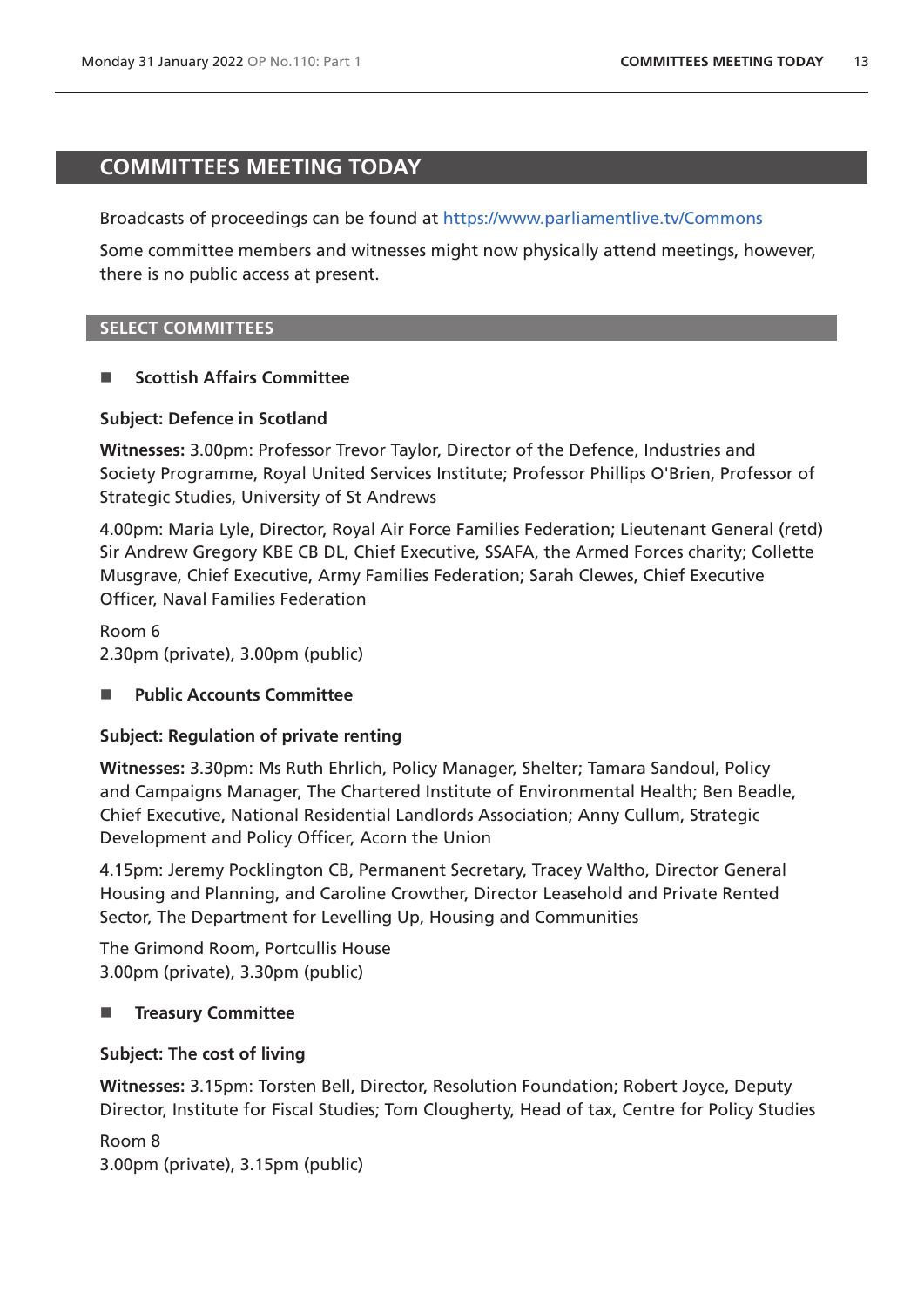# ■ Levelling Up, Housing and Communities Committee

# **Subject: Building Safety: Remediation and Funding**

**Witnesses:** 4.00pm: David O'Leary, Policy Director, Home Builders Federation; John Mulyran, Group Managing Director, Ballymore; Peter Caplehorn, Chief Executive, Construction Products Association

5.00pm: Liam Spender, Representative, UK Cladding Action Group; Ben Beadle, Chief Executive Officer, National Residential Landlords Association; Andrew Bulmer, CEO, Institute of Residential Property Management

Room 15 3.30pm (private), 4.00pm (public)

# **Administration Committee**

Room 5 4.30pm (private)

# **DELEGATED LEGISLATION COMMITTEES**

# **First Delegated Legislation Committee**

**To consider the Plastic Packaging Tax (Descriptions of Products) Regulations 2021 (SI, 2021, No. 1417)**

Room 12 4.30pm (public)

# ■ Second Delegated Legislation Committee

**To consider the draft Greenhouse Gas Emissions Trading Scheme (Amendment) Order 2022**

Room 9 6.00pm (public)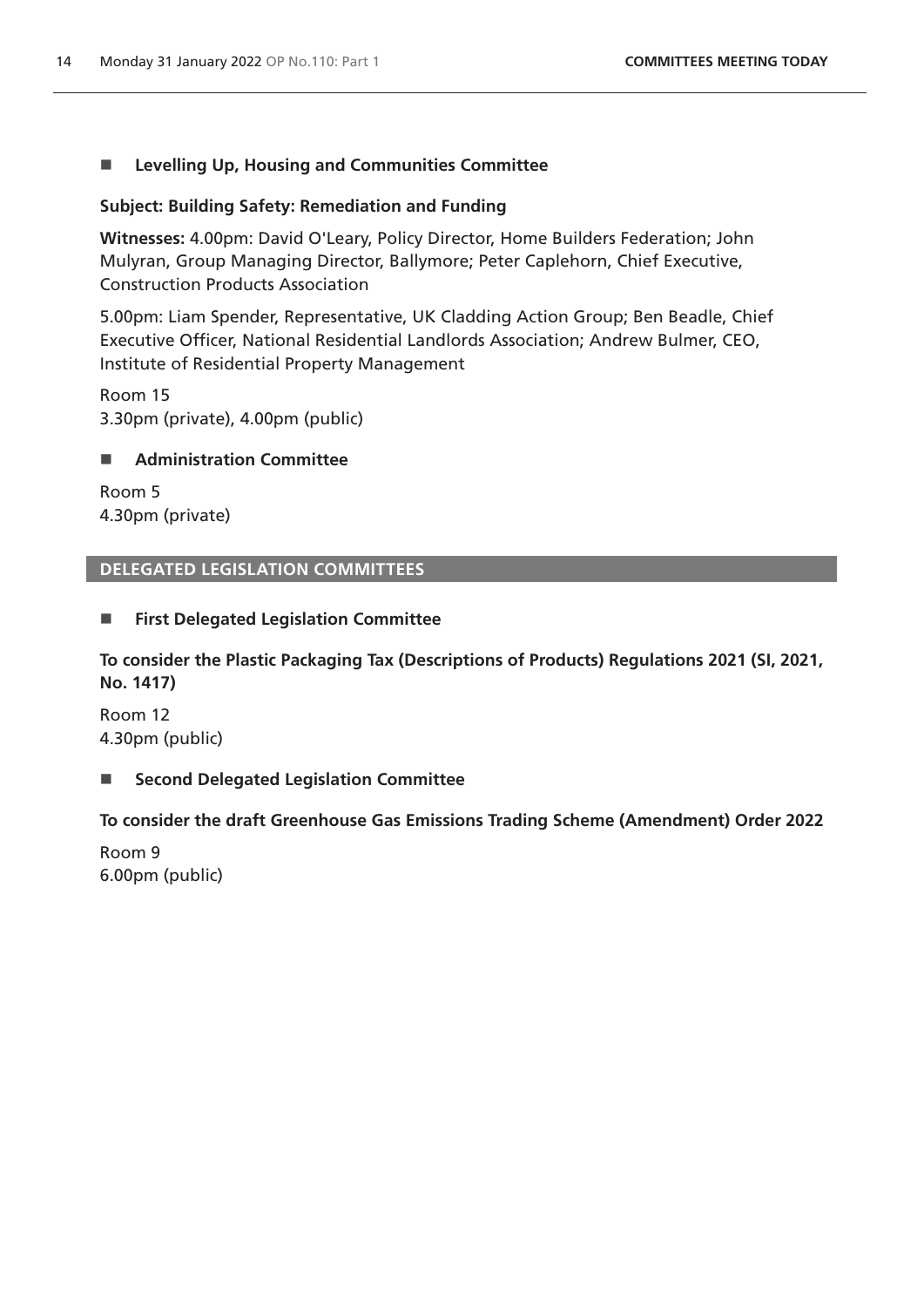# <span id="page-14-0"></span>**ANNOUNCEMENTS**

### **FORTHCOMING END OF DAY ADJOURNMENT DEBATES**

 **Tuesday 8 February to Thursday 10 February (deadline Wednesday 2 February 7.00pm or the rise of the House, whichever is earlier)**

Applications should be made in writing to the Table Office. Members can submit their application via MemberHub, from their own email account or in hard copy. Application forms are available on the Table Office page on the Parliamentary intranet. The ballot will take place on Thursday 3 February.

■ Monday 21 February to Monday 28 February (deadline Wednesday 9 February **7.00pm or the rise of the House, whichever is earlier)**

Applications should be made in writing to the Table Office. Members can submit their application via MemberHub, from their own email account or in hard copy. Application forms are available on the Table Office page on the Parliamentary intranet. The ballot will take place on Thursday 10 February.

### **FORTHCOMING DEPARTMENTS ANSWERING IN WESTMINSTER HALL**

Applications for 90, 60 and 30-minute debates should be made to the Table Office by 10.00pm or rise of the House, whichever is the earlier, on the deadline dates listed below. Members can submit their application via MemberHub, from their own email account or in hard copy. Application forms are available on the Table Office page on the Parliamentary intranet.

The ballot takes place on the day following the deadline. Members will be informed of the outcome by the Speaker's Office.

# ■ Tuesday 8 and Wednesday 9 February (deadline Monday 31 January 10.00pm or the **rise of the House, whichever is earlier)**

The following Departments will answer:

Business, Energy and Industrial Strategy; Cabinet Office; Defence; Education; Foreign, Commonwealth and Development Office; Levelling Up, Housing and Communities; Scotland; Transport; Treasury; Women and Equalities

■ Tuesday 22 and Wednesday 23 February (deadline Monday 7 February 10.00pm or the **rise of the House, whichever is earlier)**

The following Departments will answer:

Attorney General; Digital, Culture, Media and Sport; Environment, Food and Rural Affairs; Health and Social Care; Home Office; Justice; Northern Ireland; International Trade; Wales; Work and Pensions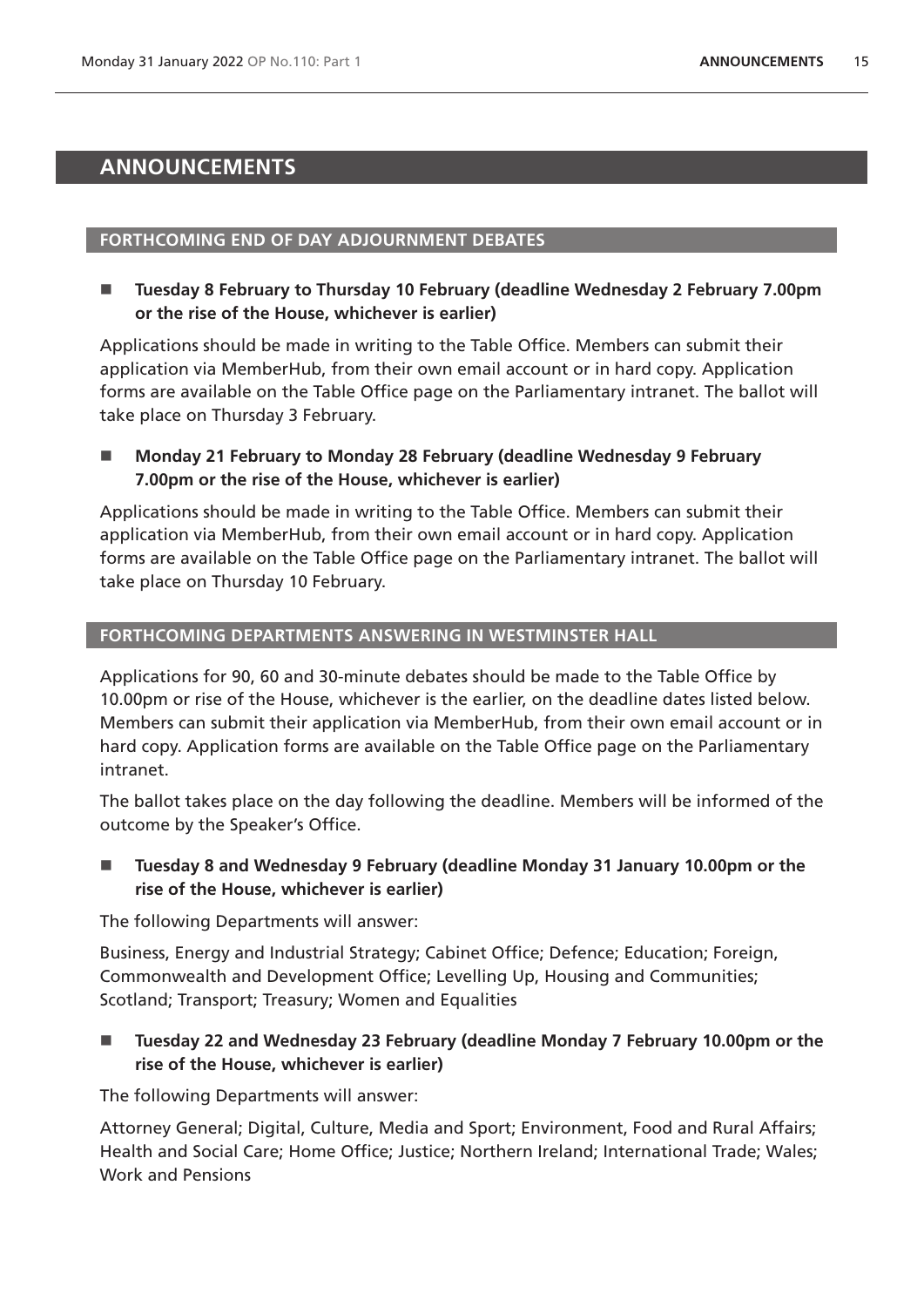# <span id="page-15-0"></span>**FURTHER INFORMATION**

### **MEMBERS' GUIDE TO CHAMBER PROCEEDINGS**

The [Members' Guide](https://guidetoprocedure.parliament.uk/mps-guide-to-procedure) to Chamber proceedings is available on the Parliamentary website

### **BUSINESS OF THE DAY**

Documents and reports relating to the business being held in the Chamber are available on the Commons Business Briefings webpage: [www.parliament.uk/business/publications/](http://www.parliament.uk/business/publications/research/commons-business-briefings/) [research/commons-business-briefings/](http://www.parliament.uk/business/publications/research/commons-business-briefings/)

#### **WRITTEN STATEMENTS**

Text of today's Written Statements:<https://questions-statements.parliament.uk/>

### **SELECT COMMITTEES**

Select Committees Webpage: <https://committees.parliament.uk/>

### **STANDING ORDERS RELATING TO PUBLIC BUSINESS**

Text of Standing Orders relating to public business: [https://publications.parliament.uk/pa/](https://publications.parliament.uk/pa/cm5802/cmstords/so_804_2021/so-804_02122021.pdf) [cm5802/cmstords/so\\_804\\_2021/so-804\\_02122021.pdf](https://publications.parliament.uk/pa/cm5802/cmstords/so_804_2021/so-804_02122021.pdf)

### **EUROPEAN BUSINESS**

European Business Referrals and Motion documents for consideration by European Committees or on the Floor of the House are available on the European Business webpage: [https://old.parliament.uk/business/publications/business-papers/commons/](https://old.parliament.uk/business/publications/business-papers/commons/european-business11/) [european-business11/](https://old.parliament.uk/business/publications/business-papers/commons/european-business11/)

### **CHAMBER ENGAGEMENT**

Information about engaging the public with debates is available on the parliamentary website: [https://www.parliament.uk/get-involved/have-your-say-on-laws/](https://www.parliament.uk/get-involved/have-your-say-on-laws/chamber-engagement/) [chamber-engagement/.](https://www.parliament.uk/get-involved/have-your-say-on-laws/chamber-engagement/)

All business papers are available via the HousePapers app on mobile devices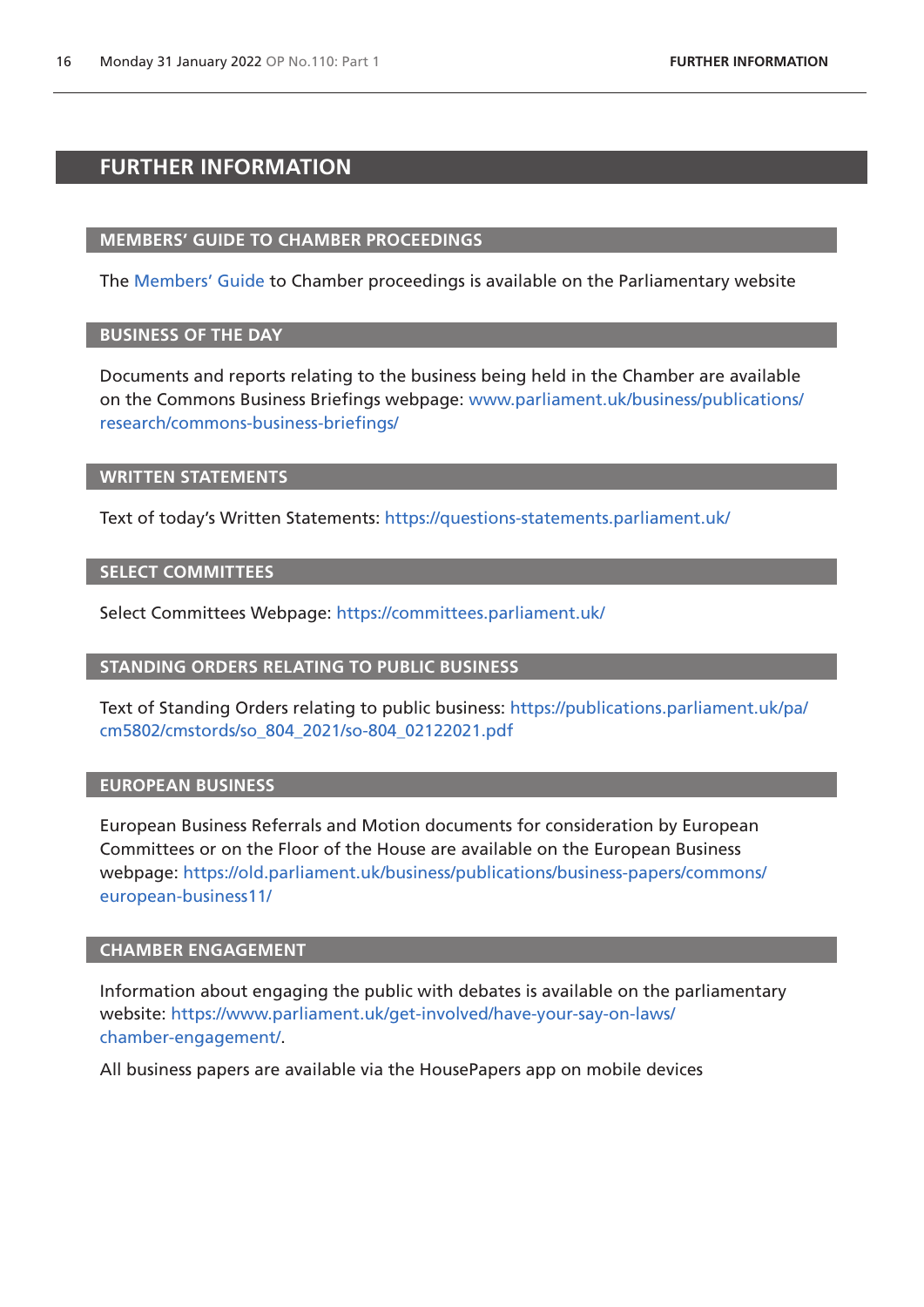# **FUTURE BUSINESS**

# **A. CALENDAR OF BUSINESS**

Business in either Chamber may be changed, and further business added, up to the rising of the House on the day before it is to be taken, and is therefore provisional.

Government items of business in this section have nominally been set down for today, but are expected to be taken on the dates stated.

# **B. REMAINING ORDERS AND NOTICES**

Business in this section has not yet been scheduled for a specific date. It has been nominally set down for today but is not expected to be taken today.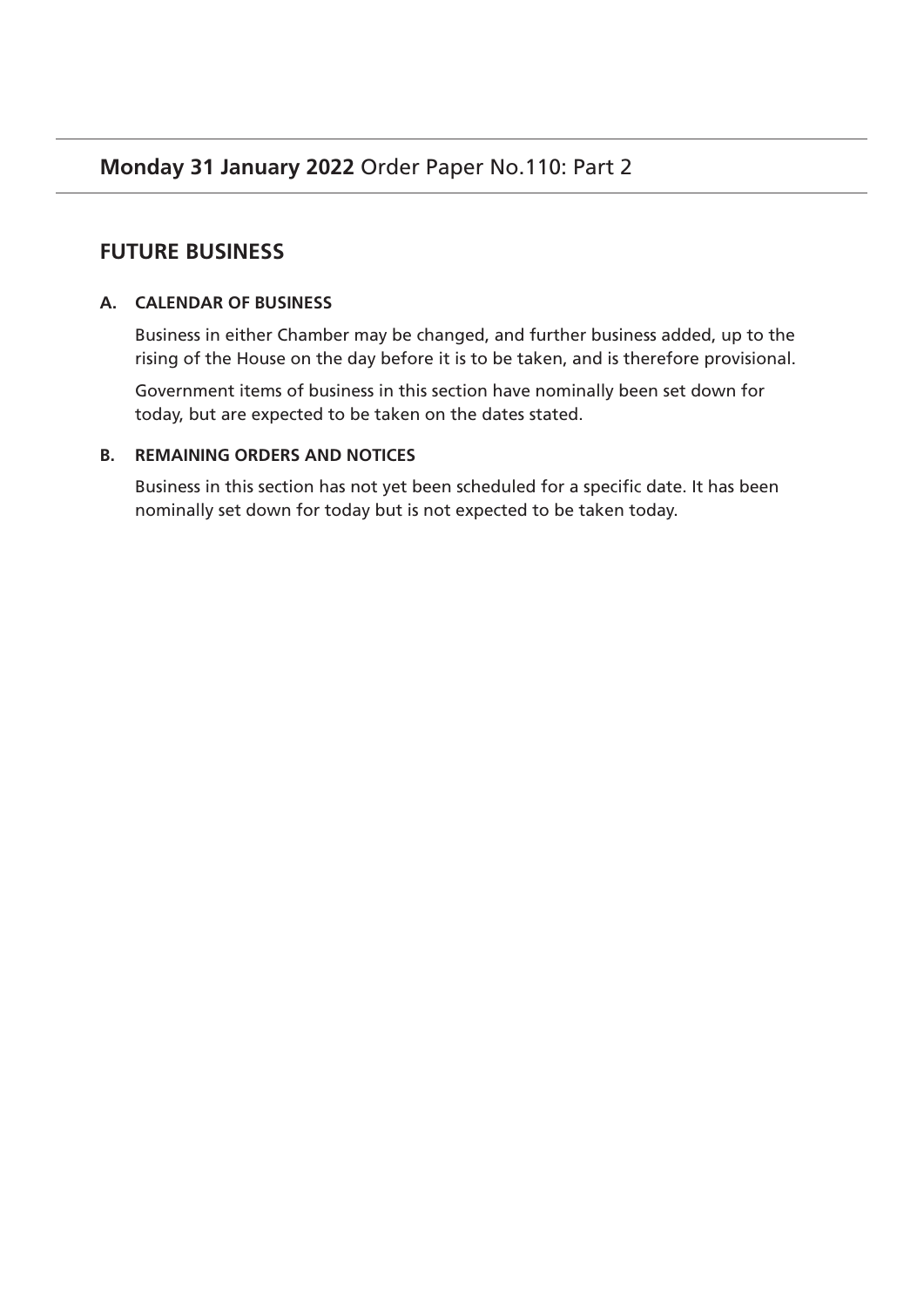<span id="page-17-0"></span>

# **A. CALENDAR OF BUSINESS**

Business in either Chamber may be changed, and further business added, up to the rising of the House on the day before it is to be taken, and is therefore provisional.

# **TUESDAY 1 FEBRUARY**

# **CHAMBER**

# **QUESTIONS**

- **11.30am [Questions to the Chancellor of the Exchequer](https://commonsbusiness.parliament.uk/document/53846/html#anchor-1)**
- **12.15pm [Topical Questions to the Chancellor of the Exchequer](https://commonsbusiness.parliament.uk/document/53846/html#anchor-2)**

# Afterwards

# **SOCIAL HOUSING (EMERGENCY PROTECTION OF TENANCY RIGHTS): TEN MINUTE RULE MOTION**

### **Helen Hayes**

That leave be given to bring in a Bill to give social housing tenants the right to continuity of secure tenancy in circumstances when they have to move because of a threat to the personal safety of the tenant or someone in their household; to place associated responsibilities on local authorities and social housing providers; and for connected purposes.

### **Notes:**

The Member moving and a Member opposing this Motion may each speak for up to 10 minutes.

# **OPPOSITION DAY (11TH ALLOTTED DAY): SUBJECT TO BE ANNOUNCED**

#### **Notes:**

The selection of the matter to be debated will be made by the Leader of the Opposition.

### **PRESENTATION OF PUBLIC PETITIONS**

Proposed spur between Aylesbury and Milton Keynes: **Rob Butler**

### **ADJOURNMENT DEBATE**

■ Potential merits of ending the benefit cap: David Linden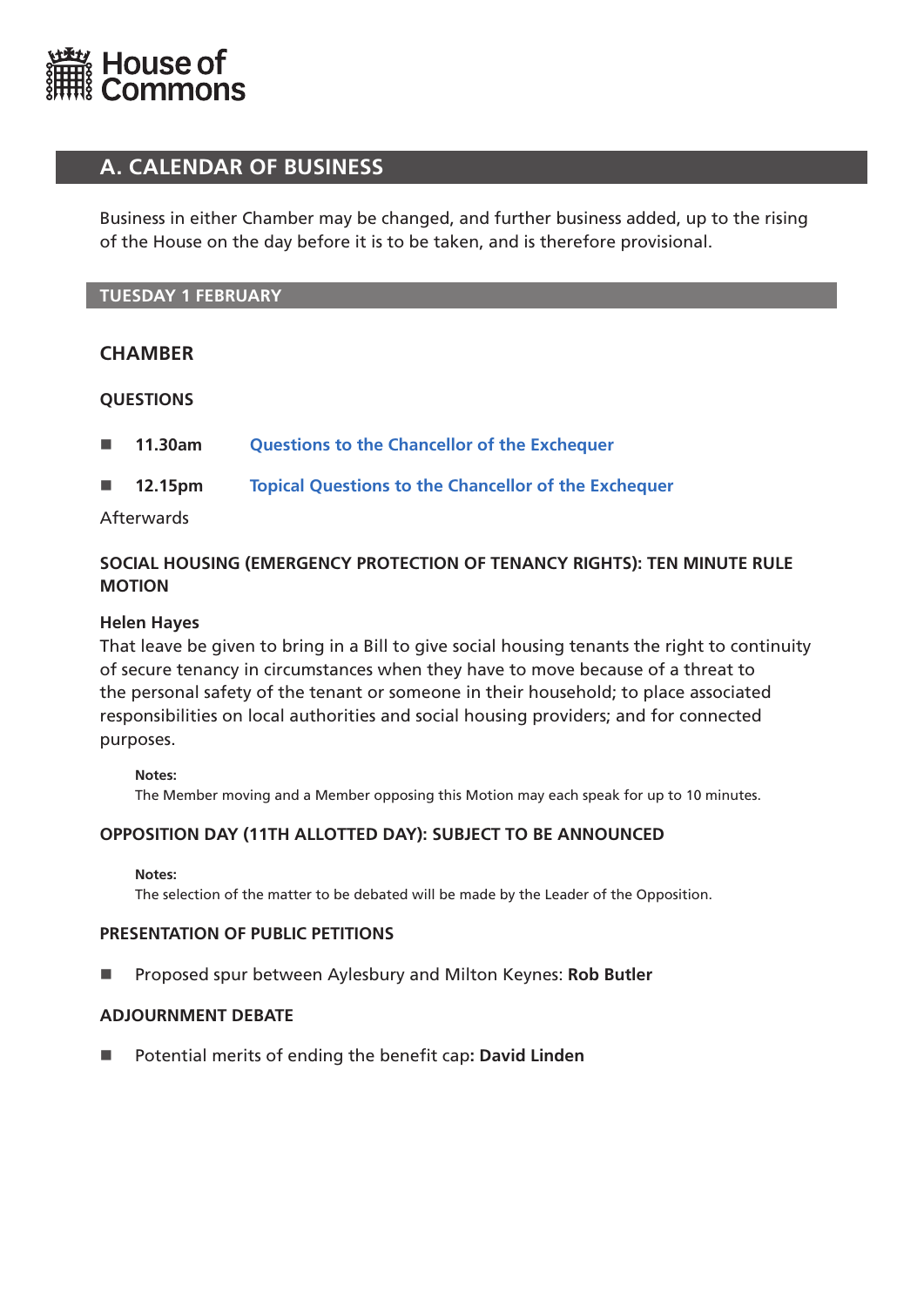# <span id="page-18-0"></span>**WESTMINSTER HALL**

 **9.30am** That this House has considered food production and the Environmental Land Management Scheme**: Sir Geoffrey Clifton-Brown [R]**

#### **Notes:**

The Chairman of Ways and Means appointed this debate on the recommendation of the Backbench Business Committee.

 **11.00am** That this House has considered social prescribing in England**: Alexander Stafford**

#### **Notes:**

The sitting will be suspended from 11.30am to 2.30pm.

 **2.30pm** That this House has considered disability benefits assessments and the Government's health and disability green paper**: Marsha De Cordova**

#### **Relevant Documents:**

[e-petition 593296](https://petition.parliament.uk/petitions/593296), End reviews of PIP and ESA awards for people with lifelong illnesses [e-petition 549906](https://petition.parliament.uk/petitions/549906), Review the Personal Independence Payment (PIP) application process

- **4.00pm** That this House has considered Hadrian's Wall in Newcastle's West End**: Chi Onwurah**
- **4.30pm** That this House has considered criminality within and regulation of the waste industry**: Aaron Bell**

#### **Relevant Documents:**

[e-petition 582702](https://petition.parliament.uk/petitions/582702), Review the Regulation of Odour Management of Landfill Sites

#### **Notes:**

The debate at 4.30pm will last for up to an hour. The sitting will be suspended and time added if divisions take place in the main Chamber [\(Standing Order](https://publications.parliament.uk/pa/cm5802/cmstords/so_804_2021/so-orders.html#so-10_3)  [No. 10\(3\)](https://publications.parliament.uk/pa/cm5802/cmstords/so_804_2021/so-orders.html#so-10_3)).

### **WEDNESDAY 2 FEBRUARY**

# **CHAMBER**

### **QUESTIONS**

- **11.30am [Questions to the Secretary of State for Scotland](https://commonsbusiness.parliament.uk/document/53846/html#anchor-4)**
- **12 noon [Questions to the Prime Minister](https://commonsbusiness.parliament.uk/document/53846/html#anchor-5)**

Afterwards

### **PRESENTATION OF BILLS**

**Air Pollution (Local Authority Audits)**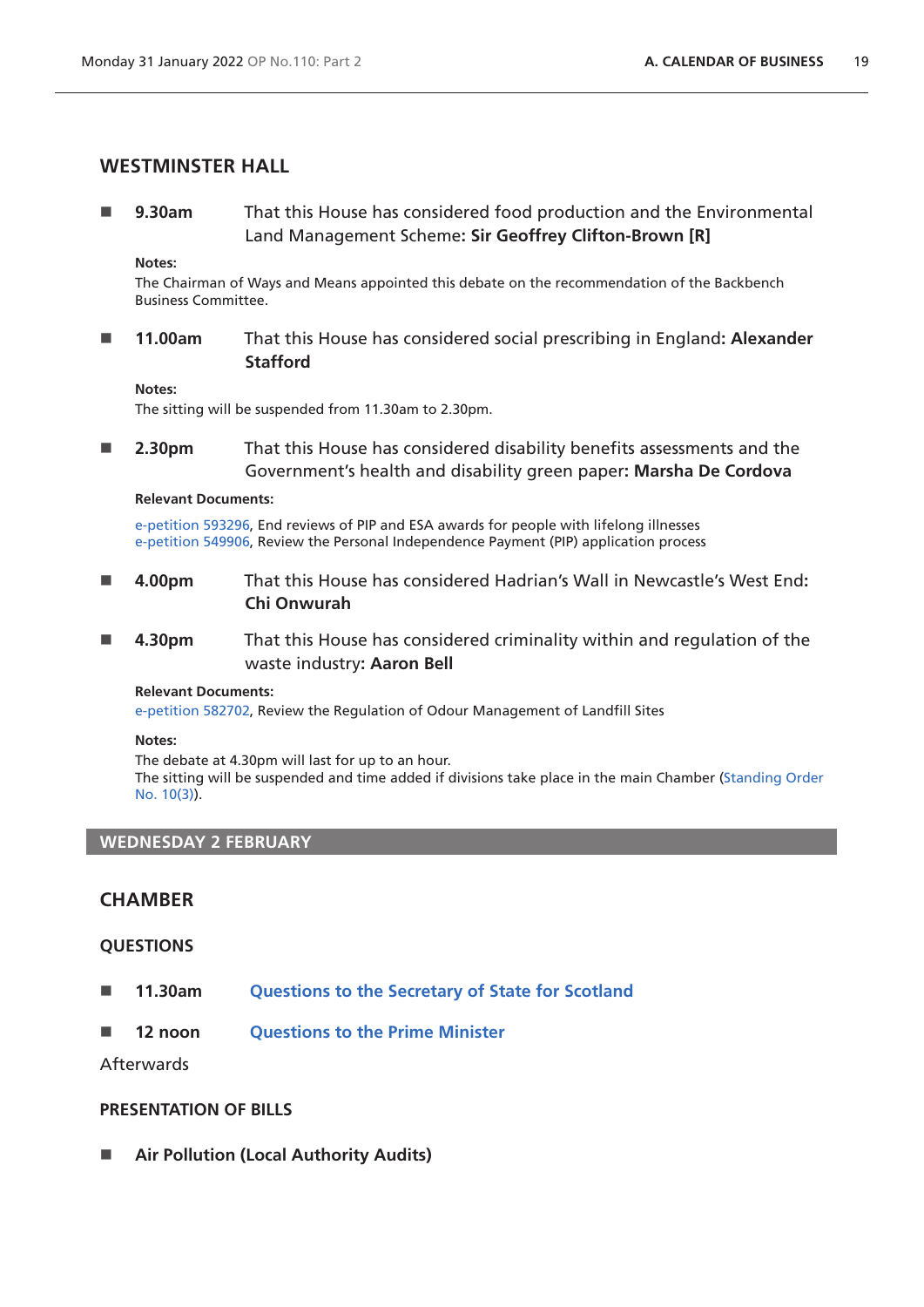#### **Mr Barry Sheerman**

Bill to make provision for local authorities to conduct annual audits of air pollution in their area and associated emissions by public and private entities; to require those local authorities to prepare reports on those audits; to require the Secretary of State to report annually to Parliament on those audit reports; and for connected purposes.

#### **CARBON EMISSIONS (BUILDINGS): TEN MINUTE RULE MOTION**

#### **Duncan Baker**

That leave be given to bring in a Bill to require the whole-life carbon emissions of buildings to be reported; to set limits on embodied carbon emissions in the construction of buildings; and for connected purposes.

**Notes:**

The Member moving and a Member opposing this Motion may each speak for up to 10 minutes.

#### **[FINANCE \(NO. 2\) BILL:](https://publications.parliament.uk/pa/bills/cbill/58-02/0225/210225.pdf) WAYS AND MEANS (FREEPORT RELIEFS)**

#### **The Chancellor of the Exchequer**

That provision may be made amending sections 45R and 270BNC of the [Capital Allowances](https://www.legislation.gov.uk/ukpga/2001/2/contents)  [Act 2001](https://www.legislation.gov.uk/ukpga/2001/2/contents) and paragraph 12 of Schedule 6C to the [Finance Act 2003.](https://www.legislation.gov.uk/ukpga/2003/14/contents)

## **[FINANCE \(NO. 2\) BILL:](https://publications.parliament.uk/pa/bills/cbill/58-02/0225/210225.pdf) WAYS AND MEANS (VEHICLE EXCISE DUTY: EXEMPTION FOR CABOTAGE OPERATIONS)**

#### **The Chancellor of the Exchequer**

That provision may be made conferring a power on the Treasury to make provision for the temporary extension of cabotage rights, as provided by [Resolution 41 of the House of](https://commonsbusiness.parliament.uk/document/51270/pdf)  [2 November 2021](https://commonsbusiness.parliament.uk/document/51270/pdf) (Vehicle excise duty (exemption for cabotage operations)), to apply at times after 30 April 2022.

#### **[FINANCE \(NO. 2\) BILL:](https://publications.parliament.uk/pa/bills/cbill/58-02/0225/210225.pdf) WAYS AND MEANS**

#### **The Chancellor of the Exchequer**

That provision may be made for a new tax to be charged in circumstances where a business for which there is a special administration regime becomes subject to special administration or to other special measures in connection with insolvency.

#### **[FINANCE \(NO. 2\) BILL:](https://publications.parliament.uk/pa/bills/cbill/58-02/0225/210225.pdf) REMAINING STAGES**

#### **Notes:**

Proceedings on Consideration shall (so far as not previously concluded) be brought to a conclusion one hour before the moment of interruption on the day on which proceedings on Consideration are commenced. Proceedings on Third Reading shall (so far as not previously concluded) be brought to a conclusion at the moment of interruption on that day.) [Standing Order No. 83B](https://publications.parliament.uk/pa/cm5802/cmstords/so_804_2021/so-orders.html#so-83B) (Programming committees) shall not apply to proceedings in Committee of the whole House or to proceedings on Consideration and Third Reading. ([Order of 16 November 2021\)](https://commonsbusiness.parliament.uk/document/51667/pdf).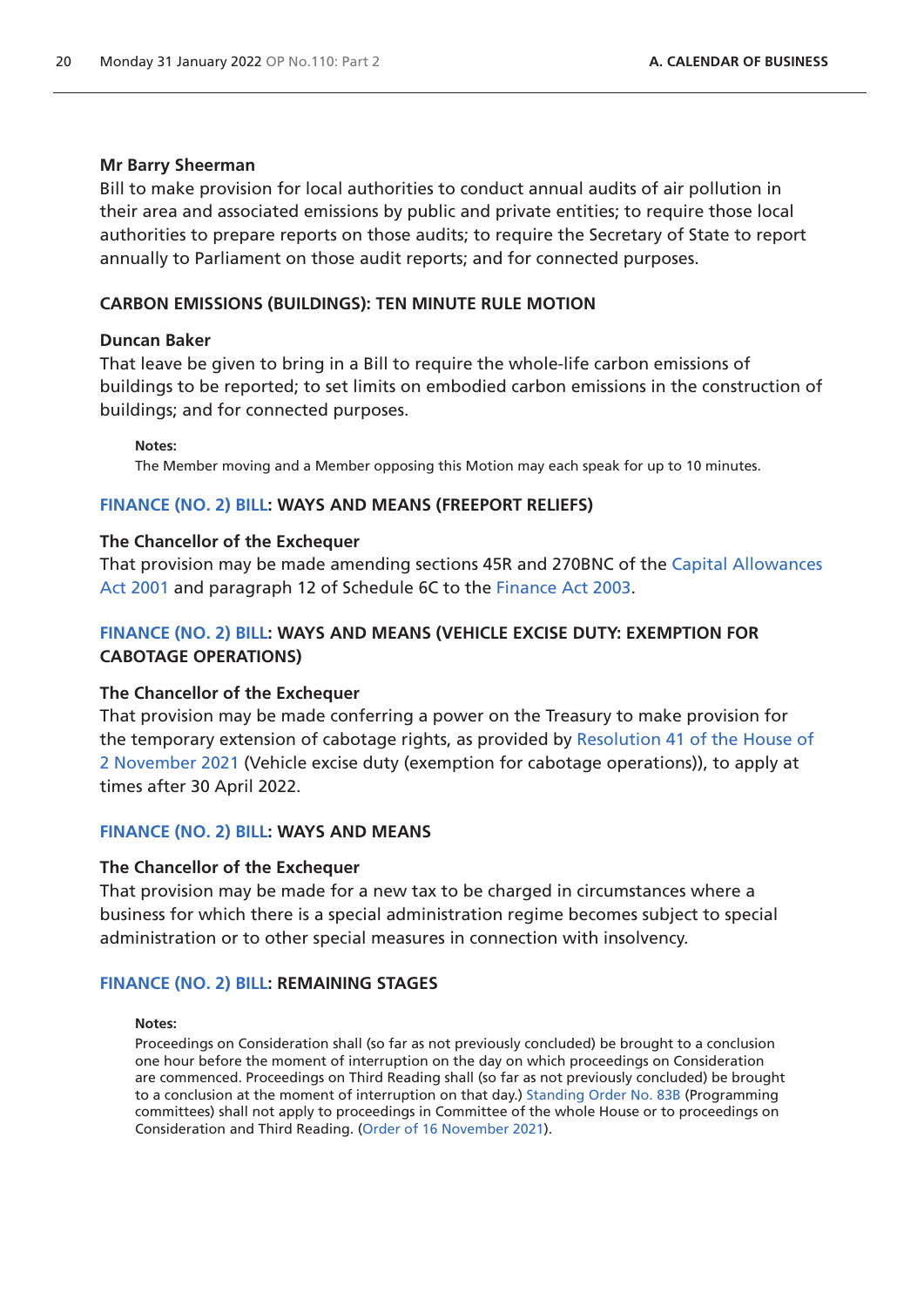### **ADJOURNMENT DEBATE**

Army Reserve**: Mr Richard Bacon**

# **WESTMINSTER HALL**

 **9.30am** That this House has considered Government approval for the use of neonicotinoids and the impact on bees**: Luke Pollard**

#### **Relevant Documents:**

[e-petition 563943](https://petition.parliament.uk/petitions/563943), Continue the ban on the use of Neonicotinoids [e-petition 569214](https://petition.parliament.uk/petitions/569214), Overturn the decision to allow the use of neonicotinoid pesticides

 **11.00am** That this House has considered the redevelopment of Kettering General Hospital**: Mr Philip Hollobone**

#### **Notes:**

The sitting will be suspended from 11.30am to 2.30pm.

■ 2.30pm That this House has considered prescription charge exemption and cystic fibrosis**: Paul Maynard**

#### **Relevant Documents:**

[e-petition 326574](https://petition.parliament.uk/petitions/326574), Make prescriptions free for everyone with Cystic Fibrosis

- **4.00pm** That this House has considered human rights and the UK-Andean Trade Agreement**: Tony Lloyd**
- **4.30pm** That this House has considered the potential effect of provisions in the Nationality and Borders Bill on LGBTQ+ people**: Olivia Blake**

**Notes:**

The debate at 4.30pm will last for up to an hour.

The sitting will be suspended and time added if divisions take place in the main Chamber [\(Standing Order](https://publications.parliament.uk/pa/cm5802/cmstords/so_804_2021/so-orders.html#so-10_3)  [No. 10\(3\)](https://publications.parliament.uk/pa/cm5802/cmstords/so_804_2021/so-orders.html#so-10_3)).

### **THURSDAY 3 FEBRUARY**

# **CHAMBER**

### **QUESTIONS**

- **9.30am [Questions to the Secretary of State for Transport](https://commonsbusiness.parliament.uk/document/53846/html#anchor-7)**
- **10.15am [Topical Questions to the Secretary of State for Transport](https://commonsbusiness.parliament.uk/document/53846/html#anchor-8)**

Afterwards

### **BACKBENCH BUSINESS**

 **Effectiveness of the Government's education catch-up and mental health recovery programmes**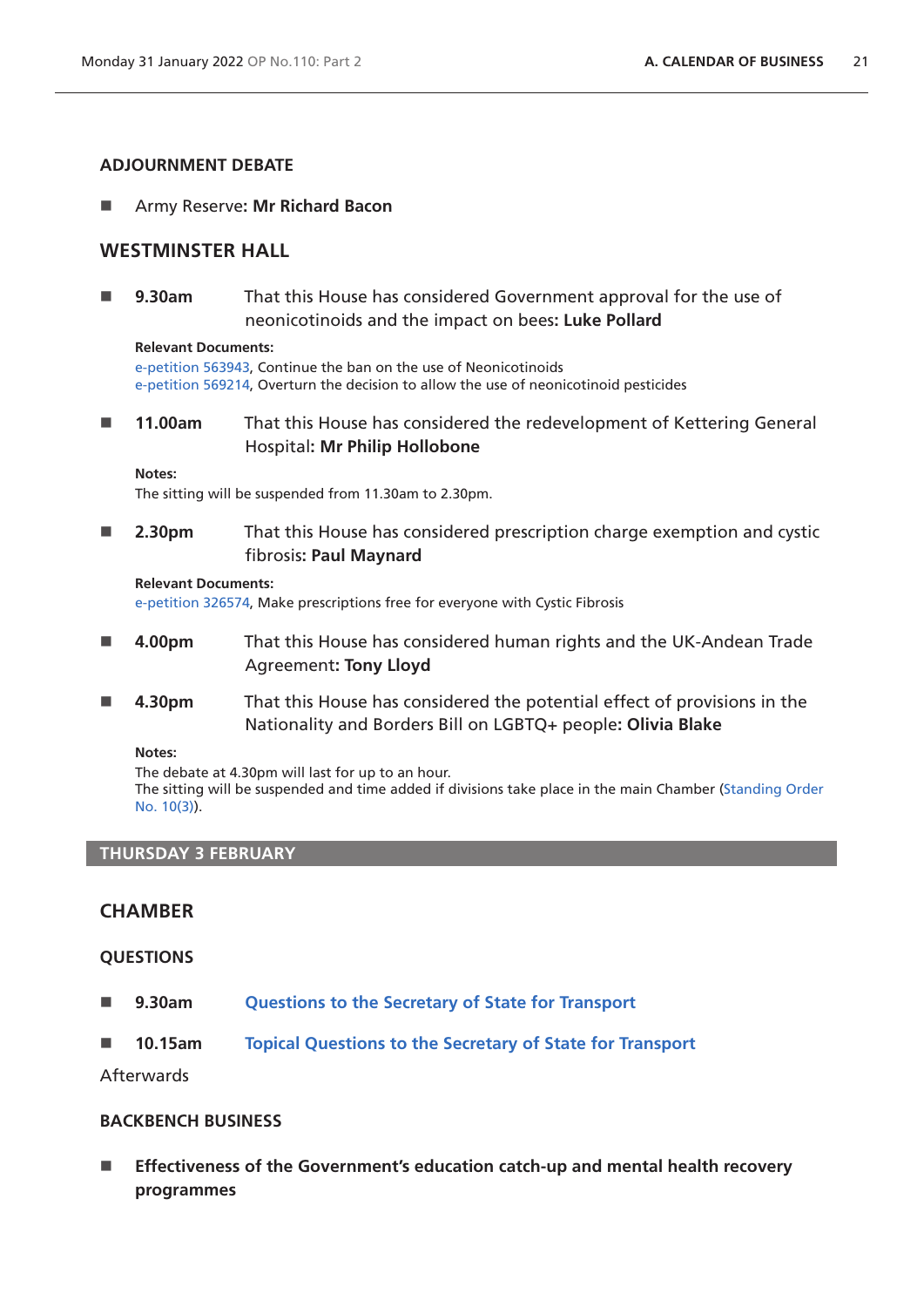# **Robert Halfon [R]**

That this House has considered the effectiveness of the Government's education catch-up and mental health recovery programmes.

# **Committee on Standards' Review of the Code of Conduct for Members of Parliament**

# **Chris Bryant**

That this House has considered the Committee on Standards' Review of the Code of Conduct for Members of Parliament.

**Notes:**

The subjects for these debates were determined by the Backbench Business Committee.

# **ADJOURNMENT DEBATE**

Anti-corruption sanctions and Kazakhstan**: Dame Margaret Hodge**

# **WESTMINSTER HALL**

 **1.30pm** That this House has considered implementation of the recommendations of the Cumberlege Report**: Alec Shelbrooke**

**Notes:**

The subject of this debate was determined by the Backbench Business Committee. The sitting will be suspended and time added if divisions take place in the main Chamber [\(Standing Order](https://publications.parliament.uk/pa/cm5802/cmstords/so_804_2021/so-orders.html#so-10_3)  [No. 10\(3\)](https://publications.parliament.uk/pa/cm5802/cmstords/so_804_2021/so-orders.html#so-10_3)).

# **FRIDAY 4 FEBRUARY**

# **CHAMBER**

**[Animals \(Penalty Notices\) Bill](https://publications.parliament.uk/pa/bills/cbill/58-02/0032/210032.pdf): Remaining Stages**

Member in Charge: **Andrew Rosindell**

Not amended in Public Bill Committee, to be considered.

**[Glue Traps \(Offences\) Bill:](https://publications.parliament.uk/pa/bills/cbill/58-02/0027/210027.pdf) Remaining Stages**

Member in Charge: **Jane Stevenson**

Not amended in Public Bill Committee, to be considered.

■ **[Down Syndrome Bill:](https://publications.parliament.uk/pa/bills/cbill/58-02/0240/210240.pdf) Remaining Stages** 

Member in Charge: **Dr Liam Fox**

As amended in Public Bill Committee, to be considered.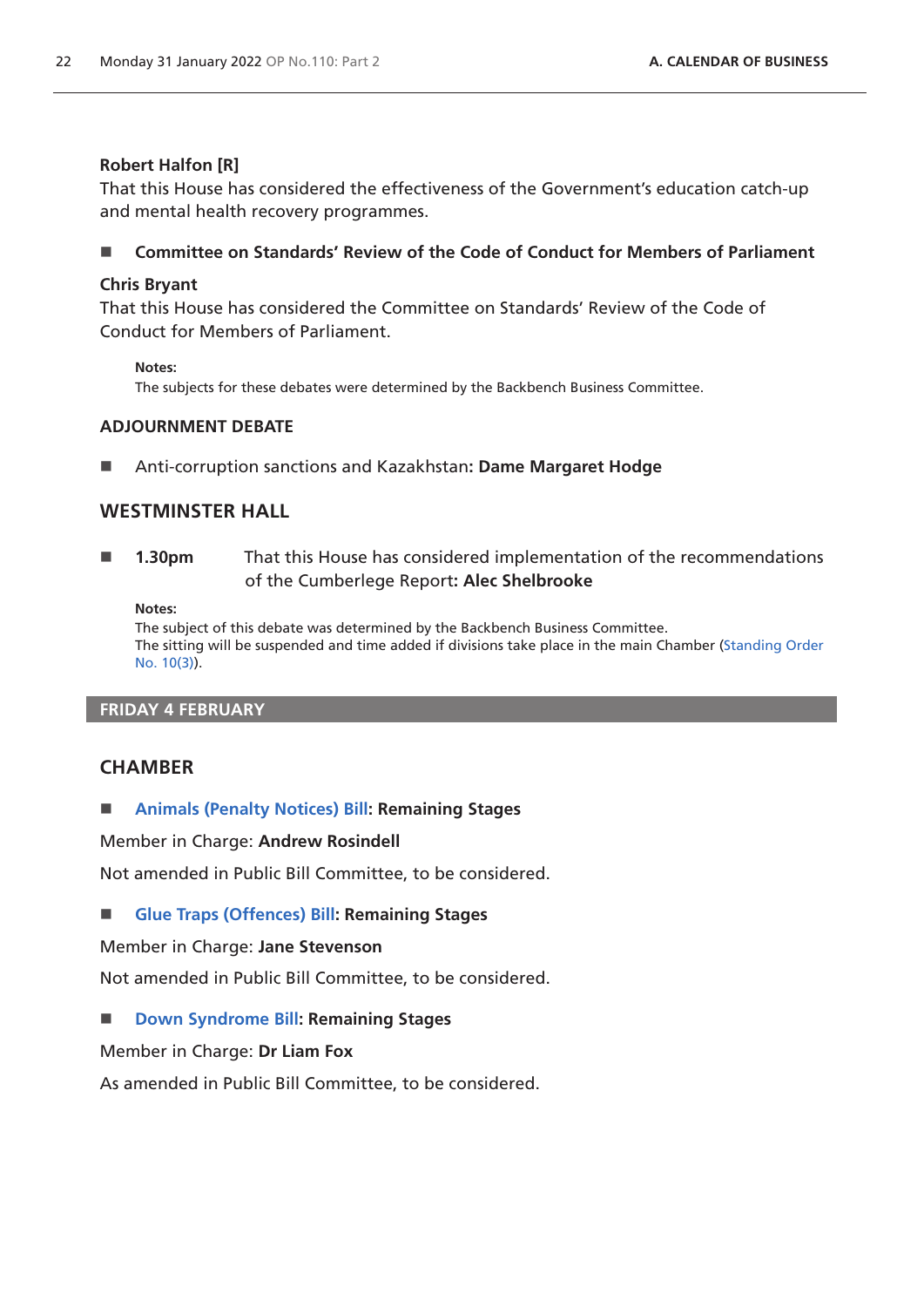### **Prime Minister (Accountability to House of Commons) Bill: Second Reading**

Member in Charge: **Mr Peter Bone**

**Notes:** Bill not yet printed.

### **NHS (Prohibition of Data Transfer) Bill: Second Reading**

Member in Charge: **Sir Christopher Chope**

**Notes:** Bill not yet printed.

**National Health Service Co-Funding and Co-Payment Bill: Second Reading**

Member in Charge: **Sir Christopher Chope**

**Notes:** Bill not yet printed.

**Plastic Pollution Bill: Second Reading**

Member in Charge: **Mr Alistair Carmichael**

**Notes:** Bill not yet printed.

**[Plastics \(Wet Wipes\) Bill:](https://publications.parliament.uk/pa/bills/cbill/58-02/0182/210182.pdf) Second Reading**

Member in Charge: **Fleur Anderson**

**Public Houses (Electrical Safety) Bill: Second Reading**

### Member in Charge: **Andrew Rosindell**

**Notes:** Bill not yet printed.

**Digital Devices (Access for Next of Kin) Bill: Second Reading**

#### Member in Charge: **Ian Paisley**

**Notes:** Bill not yet printed.

#### **[Automated External Defibrillators \(Public Access\) Bill](https://publications.parliament.uk/pa/bills/cbill/58-01/0222/200222.pdf): Second Reading**

#### Member in Charge: **Jim Shannon**

#### **Notes:**

A money resolution is required for this Bill to be proceeded with in Committee. Queen's consent to be signified on Third Reading.

■ **[Registers of Births and Deaths Bill:](https://publications.parliament.uk/pa/bills/cbill/58-02/0034/210034.pdf) Adjourned debate on Second Reading [26 November]**

Member in Charge: **Saqib Bhatti**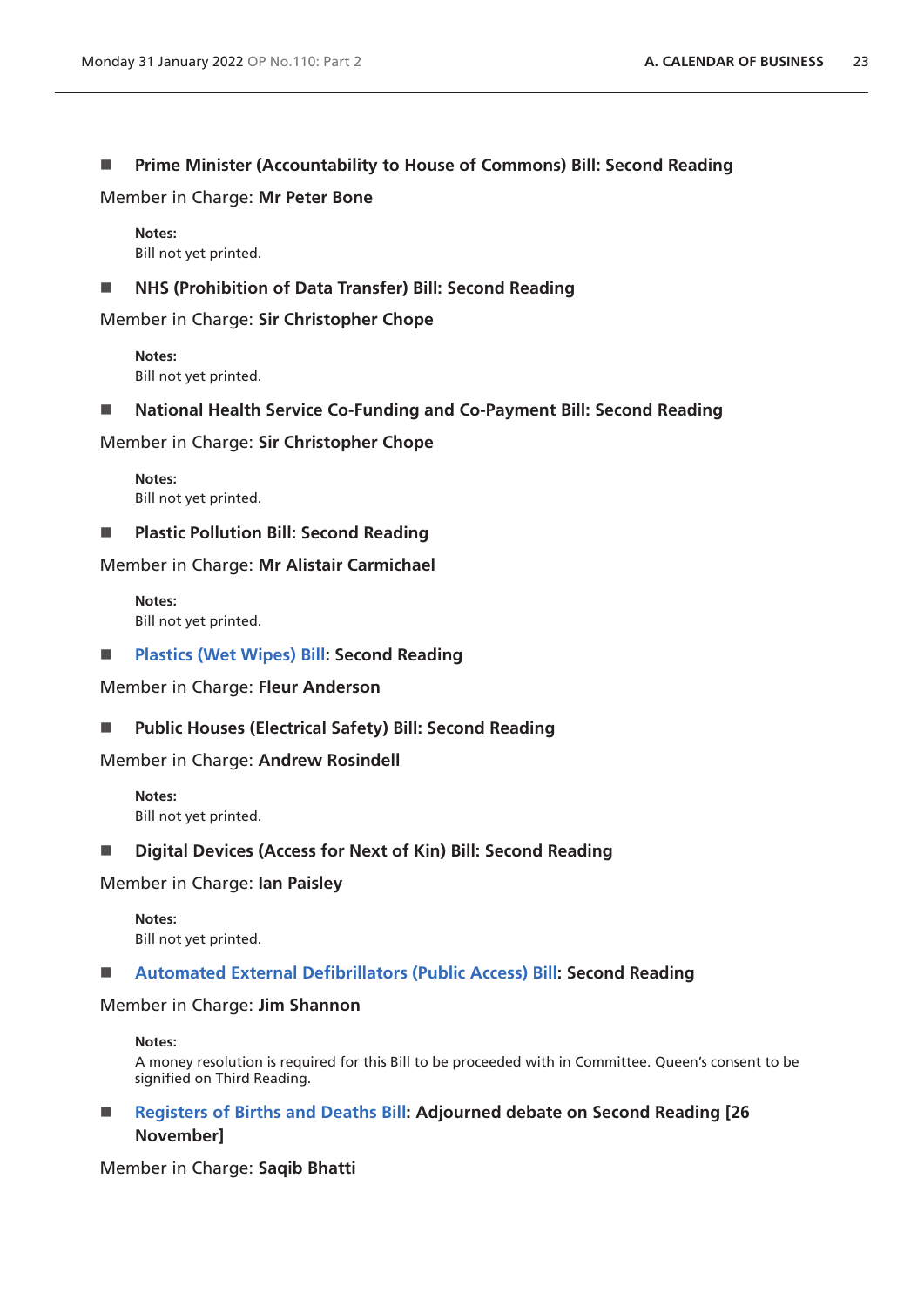### **Homeless People (Current Accounts) Bill: Second Reading**

Member in Charge: **Mr Peter Bone**

**Notes:** Bill not yet printed.

### **Electoral Candidates (Age) Bill: Second Reading**

Member in Charge: **Mr Peter Bone**

**Notes:** Bill not yet printed.

■ Leader of the House of Commons (Election) Bill: Second Reading

Member in Charge: **Mr Peter Bone**

**Notes:** Bill not yet printed.

**Ministerial Interests (Emergency Powers) Bill: Second Reading**

Member in Charge: **Owen Thompson**

**Notes:** Bill not yet printed.

**Evictions (Universal Credit) Bill: Second Reading**

Member in Charge: **Chris Stephens**

**Notes:** Bill not yet printed.

**Housing Standards (Refugees and Asylum Seekers) Bill: Second Reading**

Member in Charge: **Chris Stephens**

**Notes:** Bill not yet printed.

**Asylum Seekers (Permission to Work) (No. 2) Bill: Second Reading**

Member in Charge: **Chris Stephens**

**Notes:** Bill not yet printed.

**Parliamentary and Health Service Ombudsman (Powers) Bill: Second Reading**

Member in Charge: **Chris Stephens**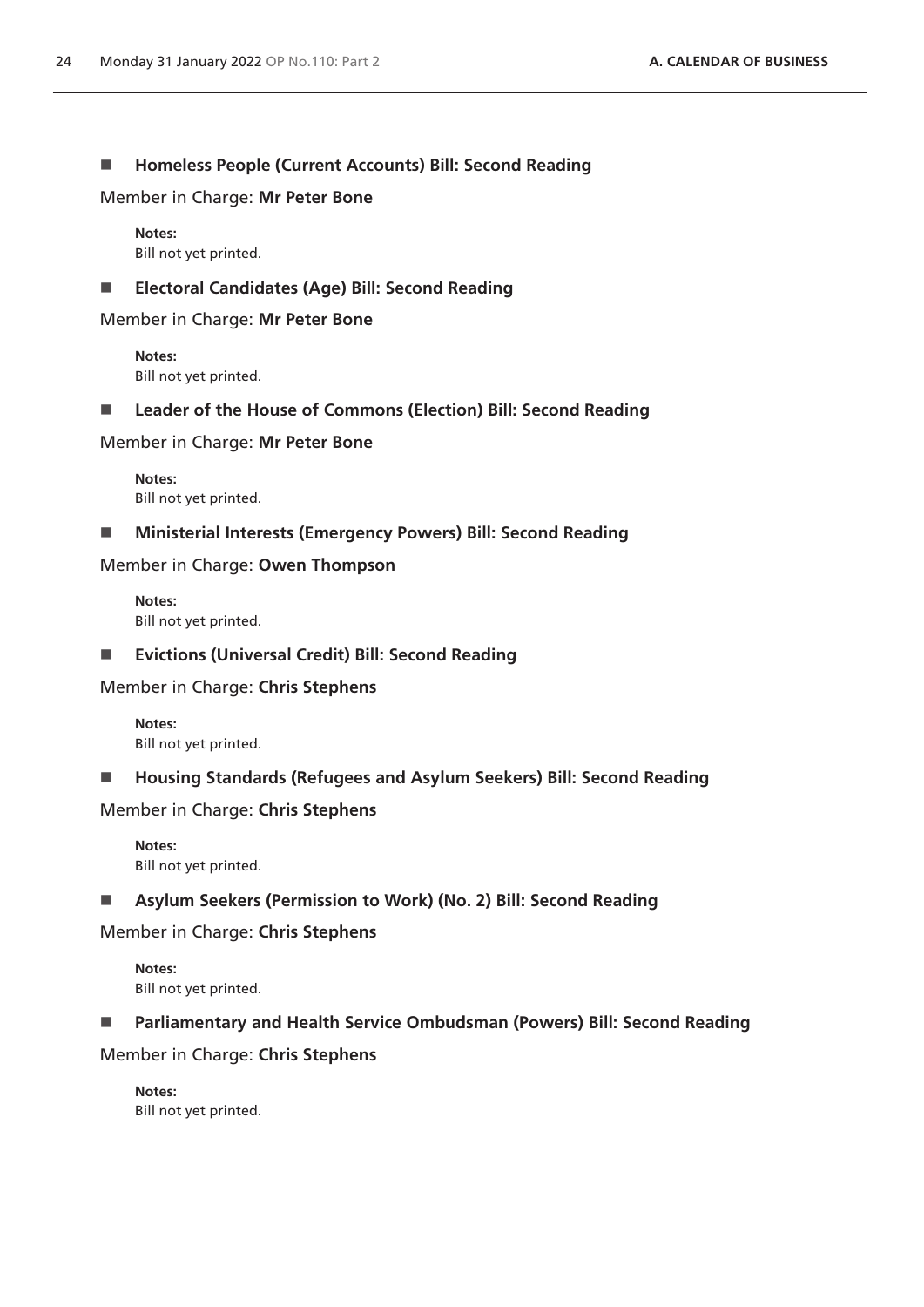### **Under-Occupancy Penalty (Report) Bill: Second Reading**

Member in Charge: **Chris Stephens**

**Notes:** Bill not yet printed.

**Social Security Benefits (Healthy Eating) Bill: Second Reading**

Member in Charge: **Chris Stephens**

**Notes:** Bill not yet printed.

■ Benefit Sanctions (Warnings) Bill: Second Reading

Member in Charge: **Chris Stephens**

**Notes:** Bill not yet printed.

**Universal Credit Sanctions (Zero Hours Contracts) Bill: Second Reading**

Member in Charge: **Chris Stephens**

**Notes:** Bill not yet printed.

**Asylum Seekers (Accommodation Eviction Procedures) Bill: Second Reading**

Member in Charge: **Chris Stephens**

**Notes:** Bill not yet printed.

**Disability Benefit Assessments (Recording) Bill: Second Reading**

Member in Charge: **Chris Stephens**

**Notes:** Bill not yet printed.

**Full Employment Bill: Second Reading**

Member in Charge: **Chris Stephens**

**Notes:** Bill not yet printed.

■ Health and Safety at Work Bill: Second Reading

Member in Charge: **Chris Stephens**

**Notes:** Bill not yet printed.

■ **[Corporate Homicide Bill](https://publications.parliament.uk/pa/bills/cbill/58-02/0046/210046.pdf): Second Reading** 

Member in Charge: **Chris Stephens**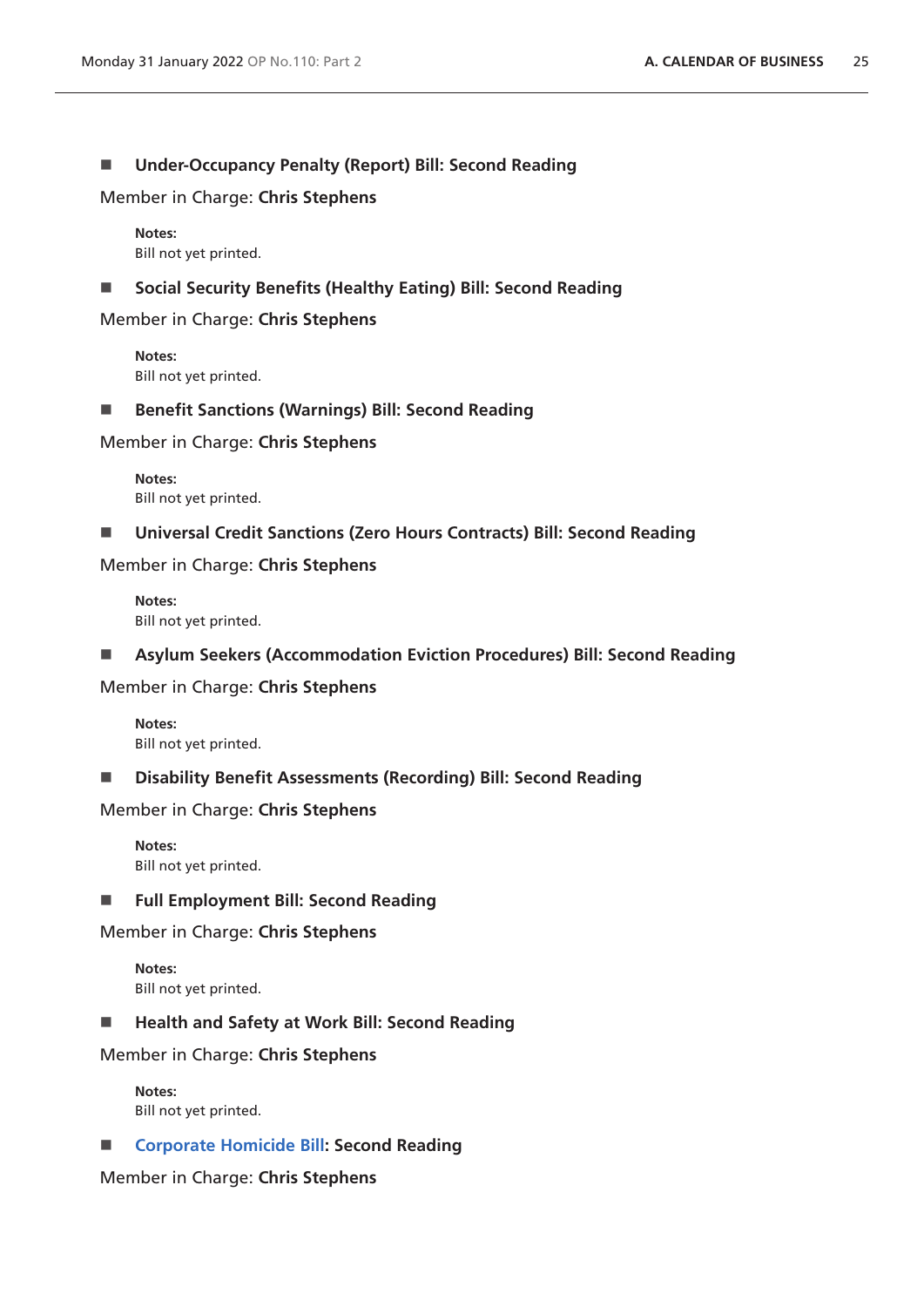### **[Workers \(Rights and Definition\) Bill:](https://publications.parliament.uk/pa/bills/cbill/58-02/0110/210110.pdf) Second Reading**

Member in Charge: **Chris Stephens**

### **Child Criminal Exploitation Bill: Second Reading**

Member in Charge: **Ms Lyn Brown**

**Notes:** Bill not yet printed.

# **[Business of the House Commission Bill](https://publications.parliament.uk/pa/bills/cbill/58-02/0078/210078.pdf): Adjourned debate on Second Reading [28 January]**

Member in Charge: **Mr Peter Bone**

#### ■ **[Mobile Homes Act 1983 \(Amendment\) Bill:](https://publications.parliament.uk/pa/bills/cbill/58-02/0102/210102.pdf) Second Reading**

Member in Charge: **Sir Christopher Chope**

#### **[Flooding \(Prevention and Insurance\) Bill:](https://publications.parliament.uk/pa/bills/cbill/58-02/0102/210102.pdf) Second Reading**

#### Member in Charge: **Emma Hardy**

#### **Notes:**

A money resolution and a ways and means resolution are required for this Bill to be proceeded with in Committee.

#### **[Climate Change Bill](https://publications.parliament.uk/pa/bills/cbill/58-02/0021/210021.pdf): Second Reading**

#### Member in Charge: **Colum Eastwood**

**Notes:**

A money resolution is required for this Bill to be proceeded with in Committee.

#### **[Public Advocate Bill](https://publications.parliament.uk/pa/bills/cbill/58-02/0047/21047.pdf): Second Reading**

### Member in Charge: **Maria Eagle**

**Notes:**

A money resolution is required for this Bill to be proceeded with in Committee.

# ■ [Copyright \(Rights and Remuneration of Musicians, Etc.\) Bill](https://publications.parliament.uk/pa/bills/cbill/58-02/0019/210019.pdf): Adjourned debate on **Second Reading [3 December]**

Member in Charge: Kevin Brennan [R]

### **[Human Trafficking \(Child Protection\) Bill](https://publications.parliament.uk/pa/bills/cbill/58-02/0071/220071.pdf): Second Reading**

#### Member in Charge: **Mr Peter Bone**

#### **Notes:**

A money resolution is required for this Bill to be proceeded with in Committee.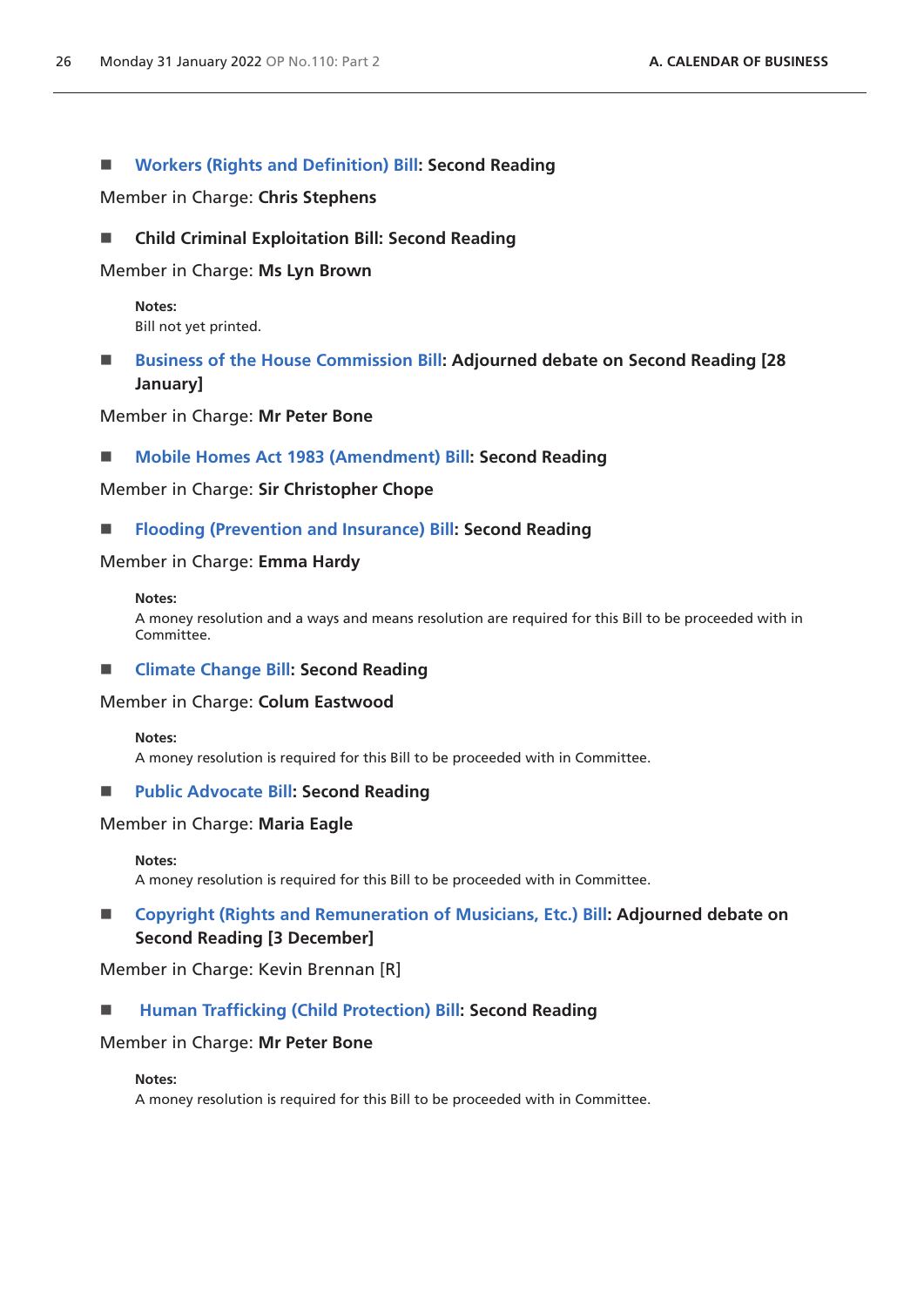# **[Prime Minister \(Temporary Replacement\) Bill](https://publications.parliament.uk/pa/bills/cbill/58-02/0042/210042.pdf): Adjourned debate on Second Reading [14 January]**

#### Member in Charge: **Mr Peter Bone**

**Notes:** Queen's consent to be signified on Third Reading.

■ **[BBC Licence Fee \(Abolition\) Bill:](https://publications.parliament.uk/pa/bills/cbill/58-02/0080/210080.pdf) Second Reading** 

Member in Charge: **Mr Peter Bone**

**[Electoral Commission \(Abolition\) Bill:](https://publications.parliament.uk/pa/bills/cbill/58-02/0069/210069.pdf) Second Reading**

Member in Charge: **Mr Peter Bone**

**[General Election \(Leaders' Debates\) Bill:](https://publications.parliament.uk/pa/bills/cbill/58-02/0072/210072.pdf) Second Reading**

Member in Charge: **Mr Peter Bone**

#### **Notes:**

A ways and means resolution is required for this Bill to be proceeded with in Committee

**[Hospitals \(Parking Charges and Business Rates\) Bill:](https://publications.parliament.uk/pa/bills/cbill/58-02/0070/210070.pdf) Second Reading**

Member in Charge: **Mr Peter Bone**

**[Asylum Seekers \(Return to Safe Countries\) Bill:](https://publications.parliament.uk/pa/bills/cbill/58-02/0079/210079.pdf) Second Reading**

Member in Charge: **Mr Peter Bone**

■ **[NHS England \(Alternative Treatment\) Bill:](https://publications.parliament.uk/pa/bills/cbill/58-02/0094/210094.pdf) Second Reading** 

Member in Charge: **Sir Christopher Chope**

#### **Notes:**

A money resolution is required for this Bill to be proceeded with in Committee.

**[Public Health \(Control of Disease\) Act 1984 \(Amendment\) Bill:](https://publications.parliament.uk/pa/bills/cbill/58-02/0092/210092.pdf) Second Reading**

Member in Charge: **Sir Christopher Chope**

**[Caravan Sites Bill:](https://publications.parliament.uk/pa/bills/cbill/58-02/0106/210106.pdf) Second Reading**

Member in Charge: **Sir Christopher Chope**

**[Public Sector Exit Payments \(Limitation\) Bill:](https://publications.parliament.uk/pa/bills/cbill/58-02/0107/210107.pdf) Second Reading**

Member in Charge: **Sir Christopher Chope**

 **[Regulatory Impact Assessments Bill](https://publications.parliament.uk/pa/bills/cbill/58-02/0099/210099.pdf): Second Reading** Member in Charge: **Sir Christopher Chope**

■ [Illegal Immigration \(Offences\) Bill:](https://publications.parliament.uk/pa/bills/cbill/58-02/0104/210104.pdf) Second Reading

Member in Charge: **Sir Christopher Chope**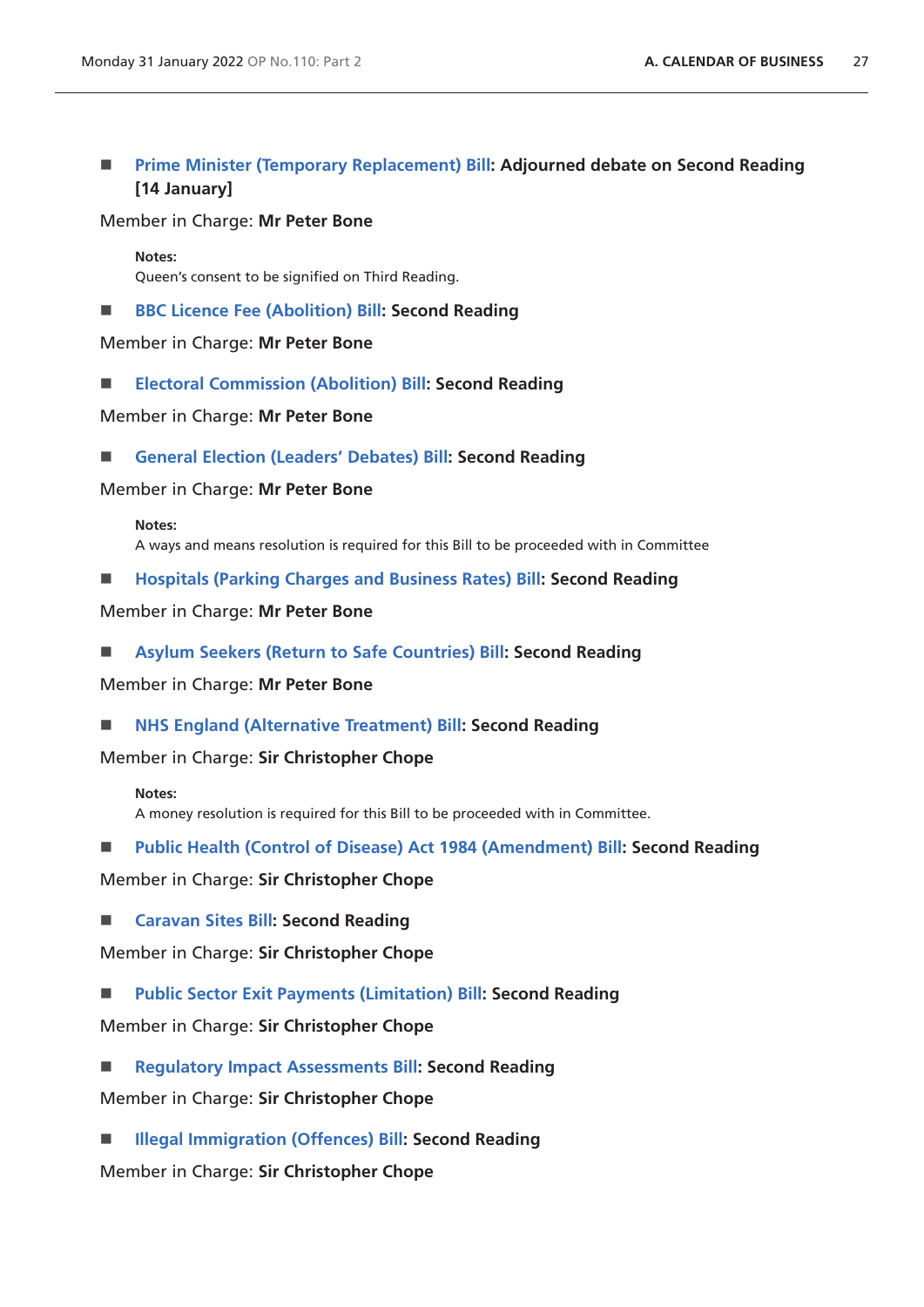**[BBC Licence Fee Non-Payment \(Decriminalisation for Over-75s\) Bill](https://publications.parliament.uk/pa/bills/cbill/58-02/0098/210098.pdf): Second Reading**

Member in Charge: **Sir Christopher Chope**

**[Green Belt \(Protection\) Bill:](https://publications.parliament.uk/pa/bills/cbill/58-02/0108/210108.pdf) Second Reading**

Member in Charge: **Sir Christopher Chope**

■ **[Covid-19 Vaccine Damage Bill:](https://publications.parliament.uk/pa/bills/cbill/58-02/0044/210044.pdf) Second Reading** 

Member in Charge: **Sir Christopher Chope**

### **ADJOURNMENT DEBATE**

■ Sutton Decentralised Energy Network: Elliot Colburn

### **MONDAY 7 FEBRUARY**

# **CHAMBER**

### **QUESTIONS**

- **2.30pm Questions to the Secretary of State for Work and Pensions**
- **3.15pm Topical Questions to the Secretary of State for Work and Pensions**

**Afterwards** 

### **SOCIAL SECURITY**

### **David Rutley**

That the draft [Social Security Benefits Up-rating Order 2022,](https://www.legislation.gov.uk/ukdsi/2022/9780348231151/pdfs/ukdsi_9780348231151_en.pdf) which was laid before this House on 17 January, be approved.

### **PENSIONS**

### **Guy Opperman**

That the draft [Guaranteed Minimum Pensions Increase Order 2022](https://www.legislation.gov.uk/ukdsi/2022/9780348231076/pdfs/ukdsi_9780348231076_en.pdf), which was laid before this House on 17 January, be approved.

# **[NORTHERN IRELAND \(MINISTERS, ELECTIONS AND PETITIONS OF CONCERN\) BILL:](https://publications.parliament.uk/pa/bills/cbill/58-02/0236/210236.pdf) CONSIDERATION OF LORDS AMENDMENTS**

#### **Notes:**

Neither of the Lords Amendments engages financial privilege.

## **ADJOURNMENT DEBATE**

Support for the dentist industry and NHS backlogs**: Andy Carter**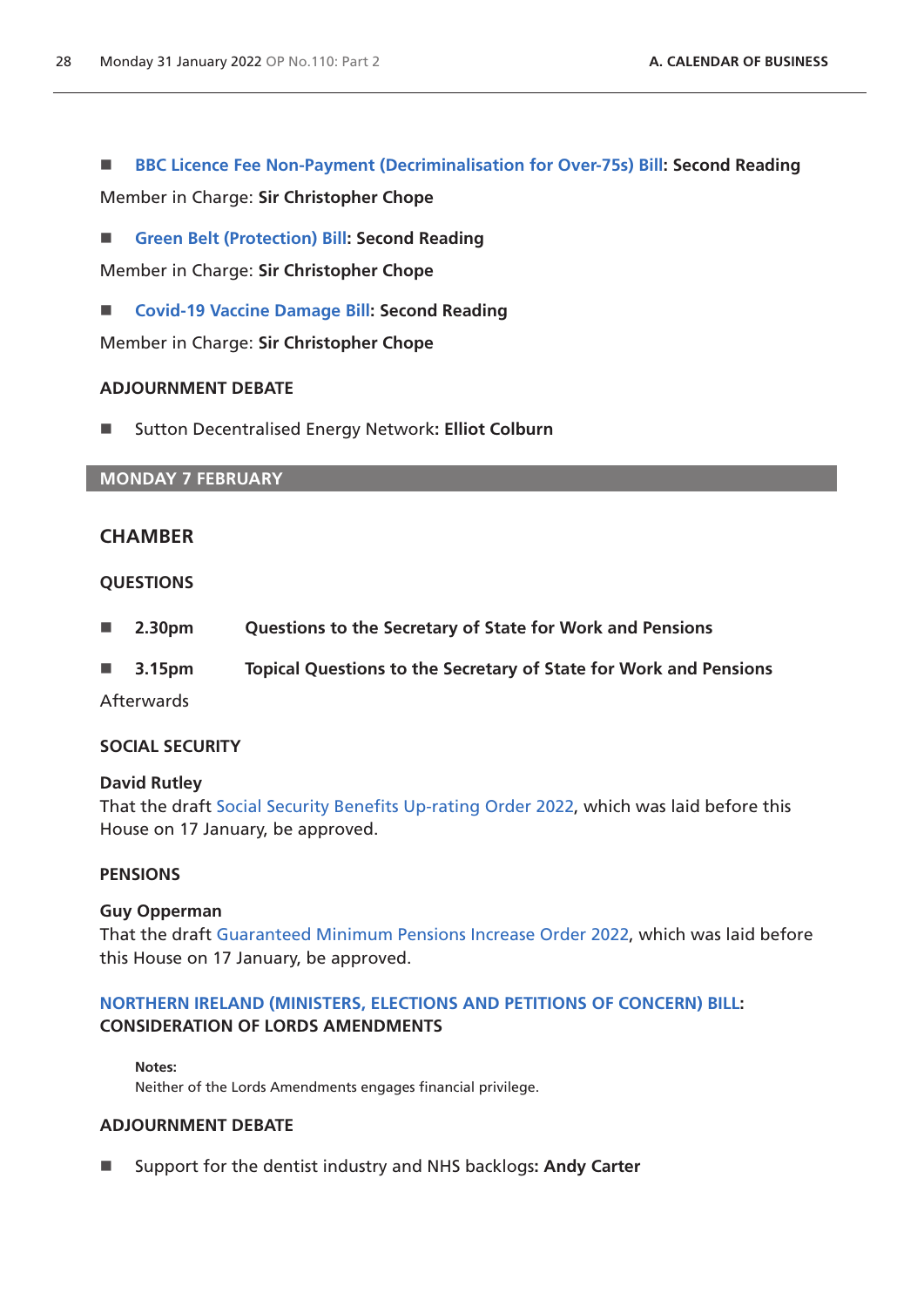# **WESTMINSTER HALL**

# **4.30pm** That this House has considered [e-petition 591775](https://petition.parliament.uk/petitions/591775), relating to laboratory animals and the Animal Welfare Act**: Martyn Day, on behalf of the Petitions Committee**

**Notes:**

The subject for this debate was determined by the Petitions Committee. The sitting will last for up to three hours. The sitting will be suspended and time added if divisions take place in the main Chamber [\(Standing Order No. 10\(3\)](https://publications.parliament.uk/pa/cm5802/cmstords/so_804_2021/so-orders.html#so-10_3)).

#### **TUESDAY 8 FEBRUARY**

# **CHAMBER**

### **QUESTIONS**

- **11.30am Questions to the Secretary of State for Justice**
- **12.15pm Topical Questions to the Secretary of State for Justice**

Afterwards

### **MOTOR VEHICLE TESTS (DIESEL PARTICULATE FILTERS): TEN MINUTE RULE MOTION**

### **Mr Barry Sheerman**

That leave be given to bring in a Bill to set standards as to the emissions particulate sensing technology to be used in roadworthiness tests for diesel vehicles; and for connected purposes

**Notes:**

The Member moving and a Member opposing this Motion may each speak for up to 10 minutes.

# **WESTMINSTER HALL**

 **9.30am** That this House has considered the Yazidi genocide: **Brendan O'Hara [R] Notes:**

The Chairman of Ways and Means appointed this debate on the recommendation of the Backbench Business Committee.

### **WEDNESDAY 9 FEBRUARY**

# **CHAMBER**

### **QUESTIONS**

**11.30am Questions to the Secretary of State for Wales**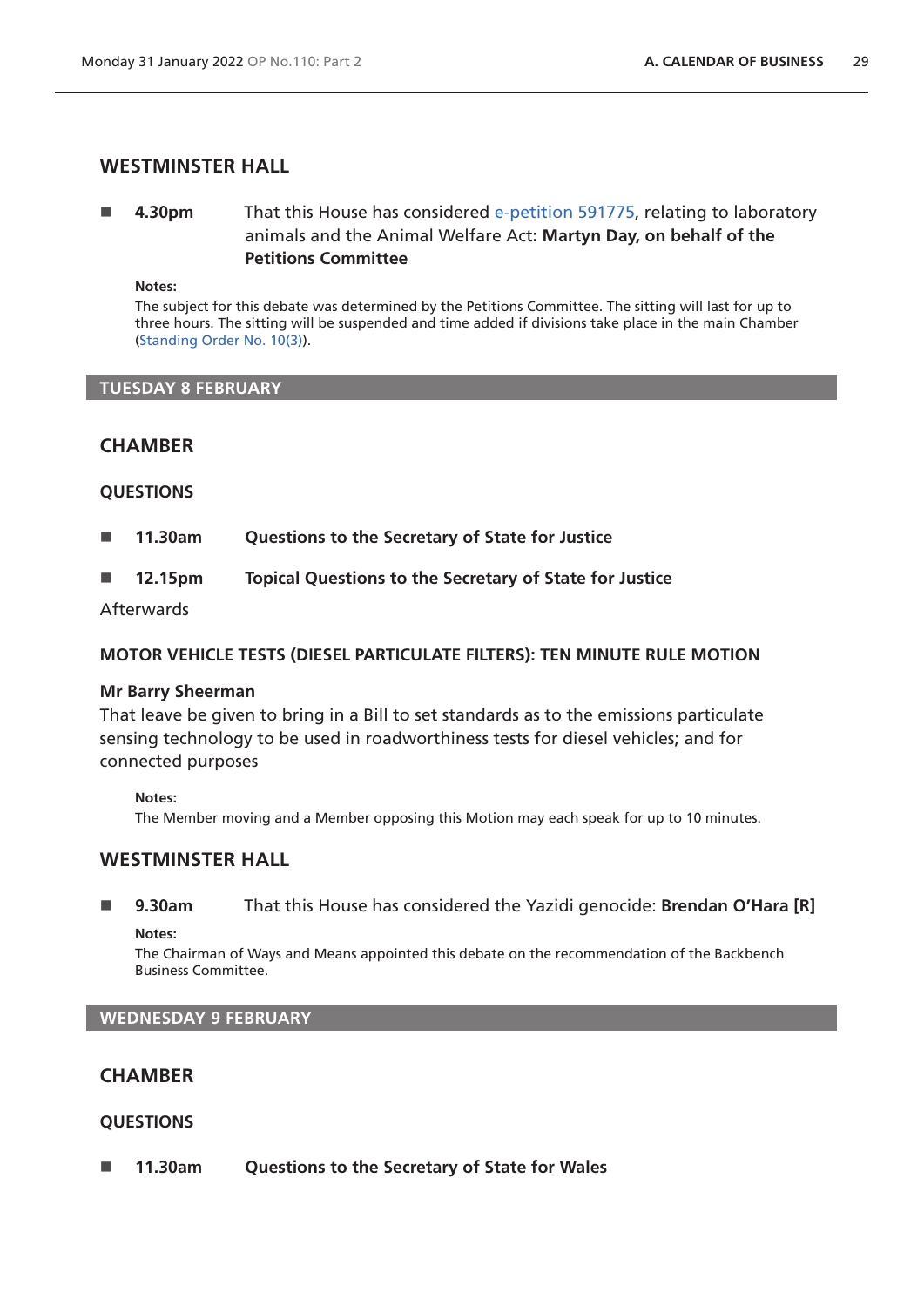### ■ 12 noon Ouestions to the Prime Minister

Afterwards

### **SEALS (PROTECTION): TEN MINUTE RULE MOTION**

#### **Tracey Crouch**

That leave be given to bring in a Bill to amend the Wildlife and Countryside Act 1981 to make the intentional or reckless disturbance or harassment of seals an offence; to make further provision about the protection of seals; and for connected purposes.

#### **Notes:**

The Member moving and a Member opposing this Motion may each speak for up to 10 minutes.

### **THURSDAY 10 FEBRUARY**

# **CHAMBER**

#### **QUESTIONS**

- **9.30am Questions to the Secretary of State for Digital, Culture, Media and Sport**
- 10.00am **Topical Questions to the Secretary of State for Digital, Culture, Media and Sport**
- **10.10am Questions to the Attorney General**

# **WESTMINSTER HALL**

 **1.30pm** That this House has considered access to NHS dentistry: **Peter Aldous, Judith Cummins**

#### **Notes:**

The subject of this debate was determined by the Backbench Business Committee. The sitting will be suspended and time added if divisions take place in the main Chamber [\(Standing Order](https://publications.parliament.uk/pa/cm5802/cmstords/so_804_2021/so-orders.html#so-10_3)  [No. 10\(3\)](https://publications.parliament.uk/pa/cm5802/cmstords/so_804_2021/so-orders.html#so-10_3)).

#### **MONDAY 21 FEBRUARY**

### **CHAMBER**

### **QUESTIONS**

- **2.30pm Questions to the Secretary of State for Defence**
- **3.15pm Topical Questions to the Secretary of State for Defence**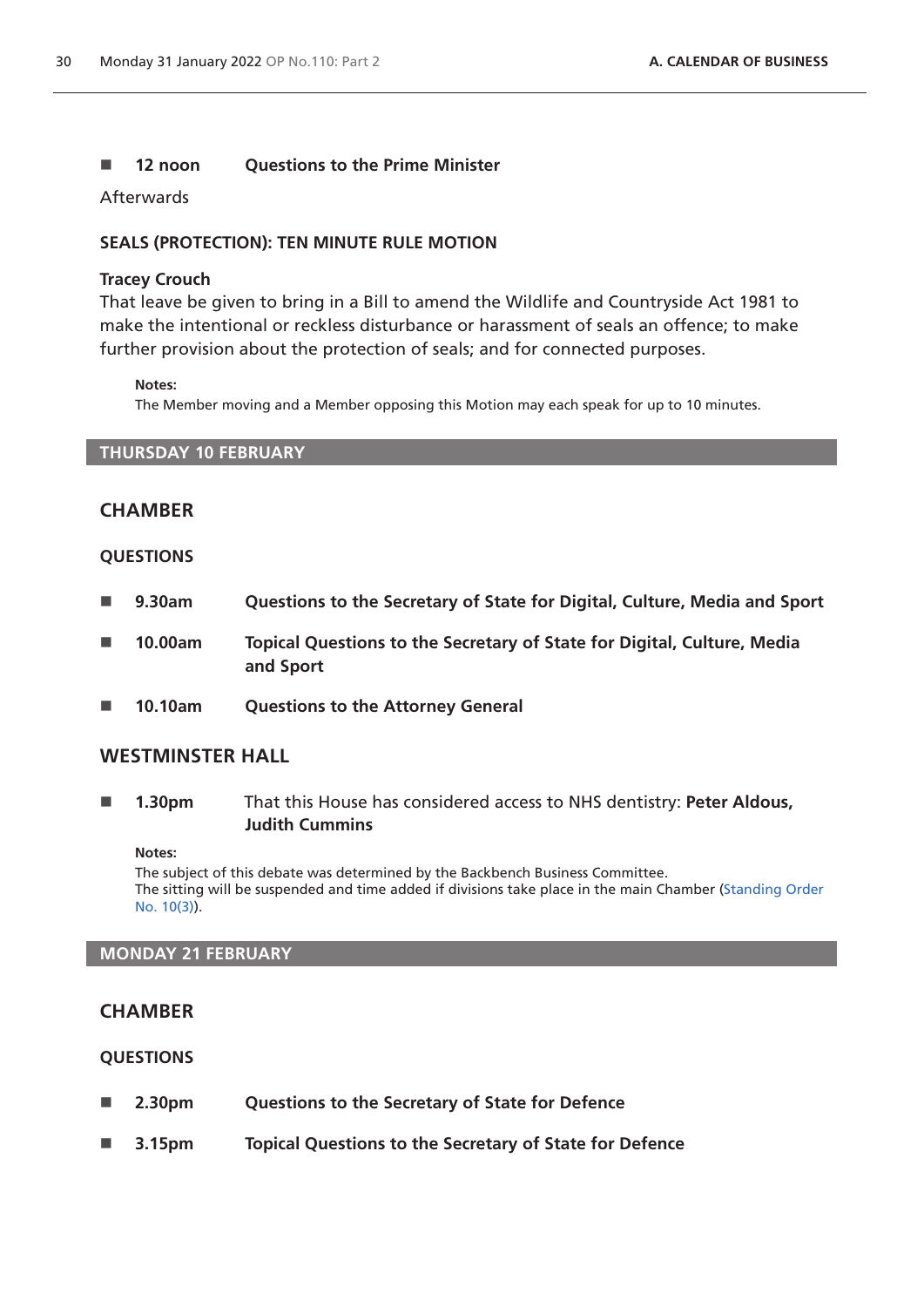# **WESTMINSTER HALL**

# **4.30pm** That this House has considered [e-petition 327108](https://petition.parliament.uk/petitions/327108), relating to reform of the Gender Recognition Act**: Elliot Colburn, on behalf of the Petitions Committee**

**Notes:**

The subject for this debate was determined by the Petitions Committee. The sitting will last for up to three hours. The sitting will be suspended and time added if divisions take place in the main Chamber [\(Standing Order No. 10\(3\)](https://publications.parliament.uk/pa/cm5802/cmstords/so_804_2021/so-orders.html#so-10_3)).

#### **TUESDAY 22 FEBRUARY**

### **CHAMBER**

### **QUESTIONS**

- **11.30am Questions to the Secretary of State for Business, Energy and Industrial Strategy**
- **12.15pm Topical Questions to the Secretary of State for Business, Energy and Industrial Strategy**

#### Afterwards

### **COMMONWEALTH PARLIAMENTARY ASSOCIATION (STATUS): TEN MINUTE RULE MOTION**

#### **Mr Ian Liddell-Grainger**

That leave be given to bring in a Bill to provide for corporate status of and for certain privileges and immunities to be accorded to the international inter-parliamentary organisation of national and sub-national legislatures of Commonwealth countries known as the Commonwealth Parliamentary Association and to its Secretary-General; and for connected purposes.

**Notes:**

The Member moving and a Member opposing this Motion may each speak for up to 10 minutes.

#### **WEDNESDAY 23 FEBRUARY**

# **CHAMBER**

#### **QUESTIONS**

- **11.30am Questions to the Minister for Women and Equalities**
- **11.53am Topical Questions to the Minister for Women and Equalities**
- **12 noon Questions to the Prime Minister**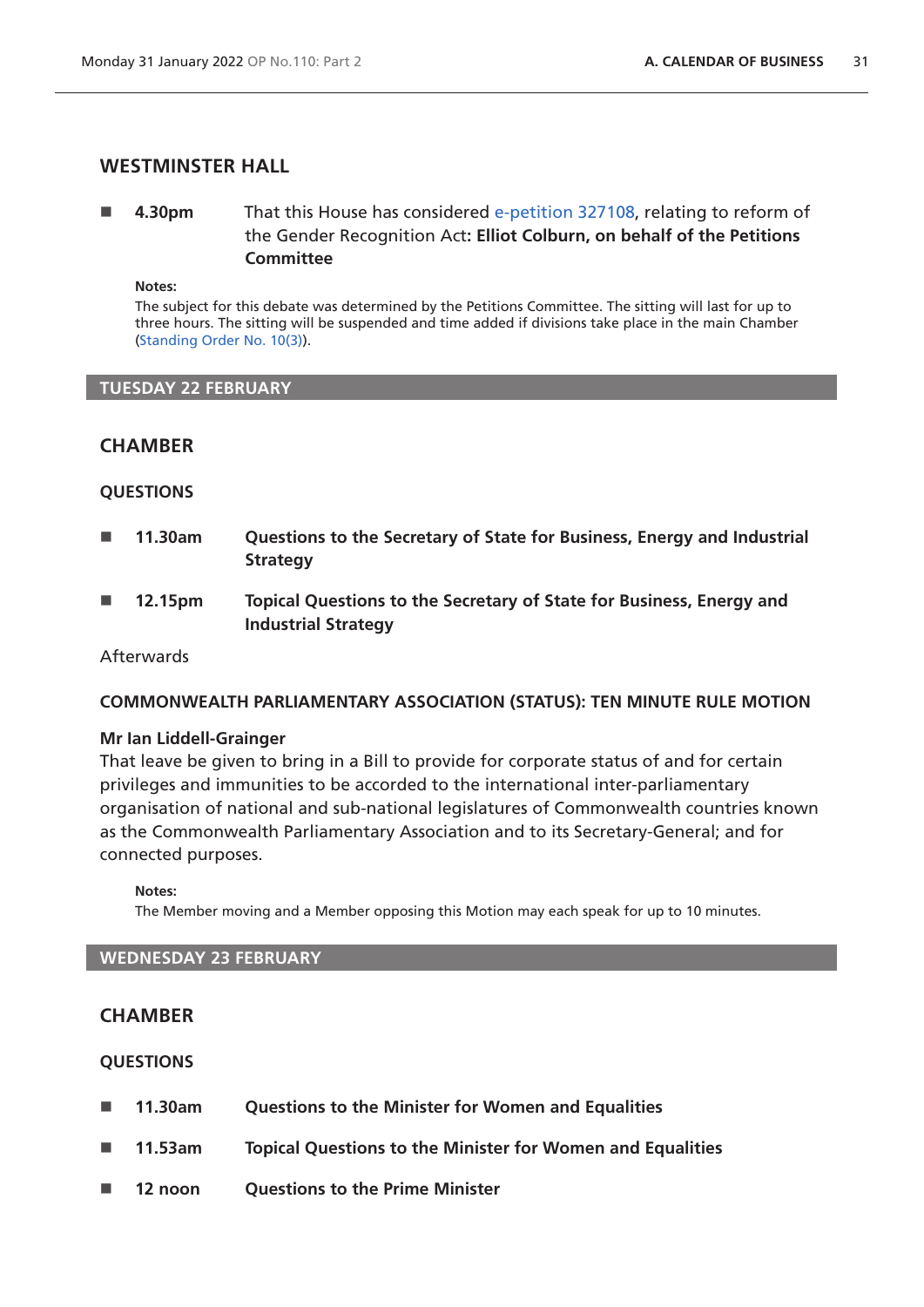## **Afterwards**

#### **TEN MINUTE RULE MOTION**

#### **Owen Thompson**

That leave be given to bring in a Bill under SO No. 23 [details to be provided].

#### **Notes:**

The Member moving and a Member opposing this Motion may each speak for up to 10 minutes.

### **THURSDAY 24 FEBRUARY**

# **CHAMBER**

### **QUESTIONS**

- **9.30am Questions to the Chancellor of the Duchy of Lancaster and Minister for the Cabinet Office**
- **10.15am Topical Questions to the Chancellor of the Duchy of Lancaster and Minister for the Cabinet Office**

## **FRIDAY 25 FEBRUARY**

### **CHAMBER**

### **[Marriage and Civil Partnership \(Minimum Age\) Bill:](https://publications.parliament.uk/pa/bills/cbill/58-02/0018/210018.pdf) Remaining Stages**

#### Member in Charge: **Mrs Pauline Latham**

Not amended in Public Bill Committee, to be considered.

#### **Relevant Documents:**

Letter from the Chair of the Joint Committee on Human Rights to Pauline Latham MP relating to the Marriage and Civil Partnership (Minimum Age) Bill, dated [24 November 2021](https://committees.parliament.uk/publications/8079/documents/83043/default/)

### **Local Authority Boundaries (Referendums) Bill: Second Reading**

# Member in Charge: **Robbie Moore**

**Notes:** Bill not yet printed.

# **City of Bradford (Referendum on Shipley and Keighley) Bill: Second Reading**

# Member in Charge: **Philip Davies**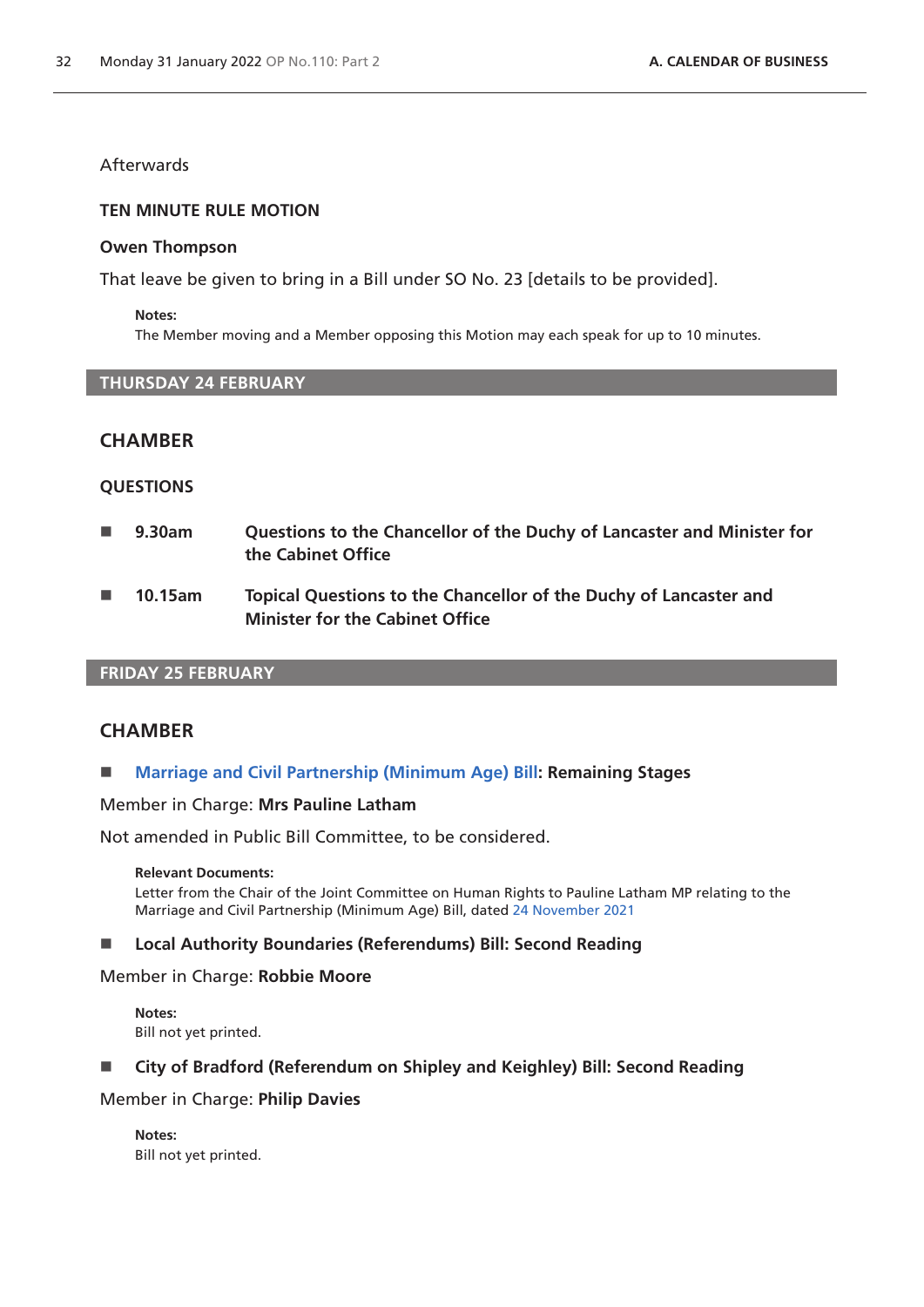### ■ Human Trafficking (Sentencing) Bill: Second Reading

Member in Charge: **Mr Peter Bone**

**Notes:** Bill not yet printed.

■ Rule of Law (Enforcement by Public Authorities) Bill: Second Reading

Member in Charge: **Sir Christopher Chope**

**Notes:** Bill not yet printed.

**Bereavement Leave and Pay (Stillborn and Miscarried Babies) Bill: Second Reading**

Member in Charge: **Sarah Owen**

**Notes:** Bill not yet printed.

**[Energy Pricing Bill:](https://publications.parliament.uk/pa/bills/cbill/58-02/0053/210053.pdf) Second Reading**

Member in Charge: **Martyn Day**

**[Devolution \(Employment\) \(Scotland\) Bill](https://publications.parliament.uk/pa/bills/cbill/58-02/0170/210170.pdf): Second Reading**

Member in Charge: **Gavin Newlands**

**[Asylum Seekers \(Permission to Work\) Bill](https://publications.parliament.uk/pa/bills/cbill/58-02/0036/210036.pdf): Second Reading**

Member in Charge: **Carol Monaghan**

 **United Kingdom Atomic Energy Authority Pension Transfers (Parliamentary and Health Service Ombudsman Investigation) Bill: Second Reading**

Member in Charge: **David Johnston**

**Notes:** Bill not yet printed.

**[Local Electricity Bill](https://publications.parliament.uk/pa/bills/cbill/58-02/0154/210154.pdf): Second Reading**

Member in Charge: **David Johnston**

■ House of Lords (Elected Senate) Bill: Second Reading

Member in Charge: **Paul Maynard**

**Notes:** Bill not yet printed.

**Pensions (Extension of Automatic Enrolment) Bill: Second Reading**

Member in Charge: **Mr Richard Holden**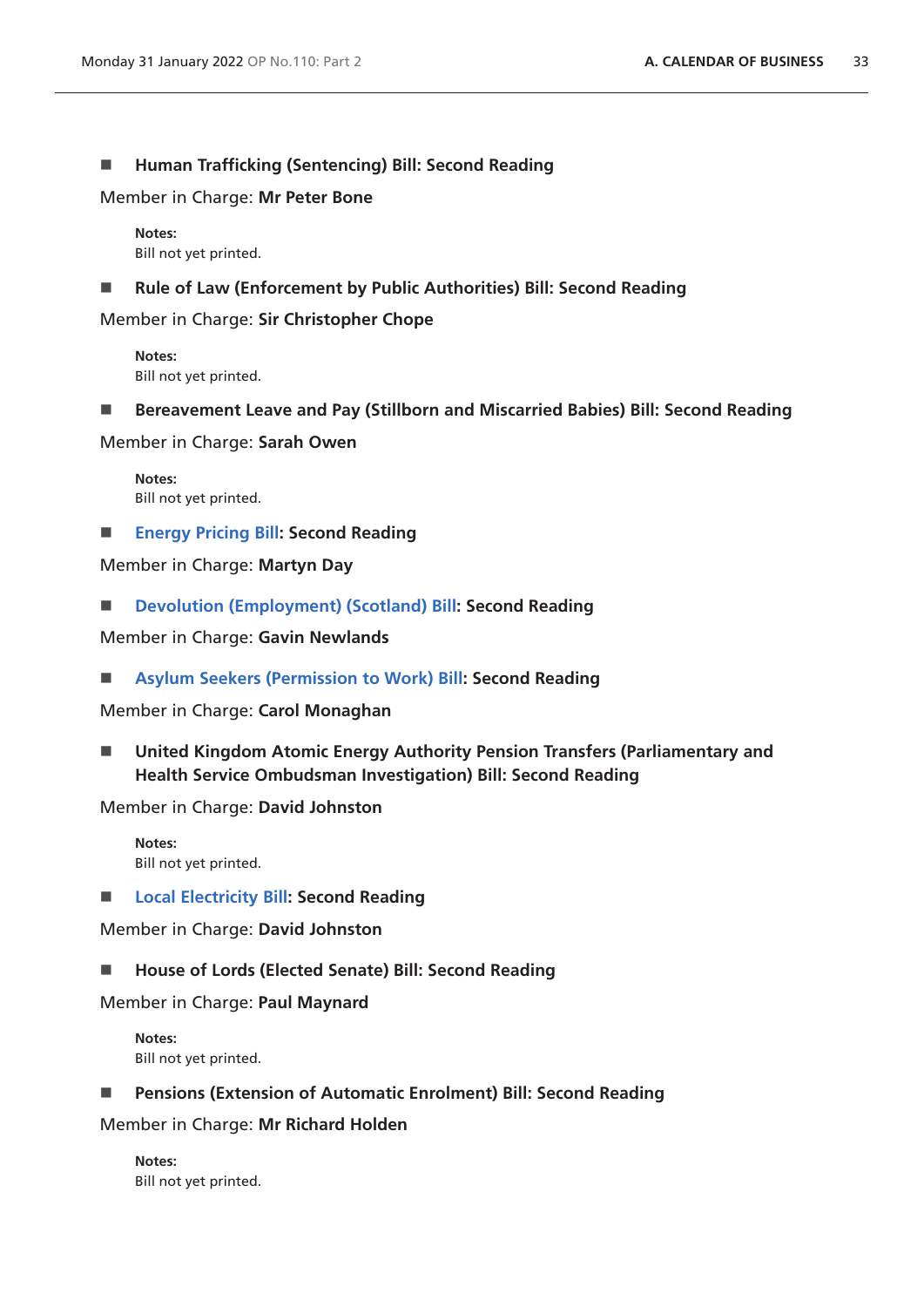### **Digitally Altered Body Images Bill: Second Reading**

Member in Charge: **Dr Luke Evans**

**Notes:** Bill not yet printed.

### **[Immigration \(Health and Social Care Staff\) Bill:](https://publications.parliament.uk/pa/bills/cbill/58-02/0123/210123.pdf) Second Reading**

#### Member in Charge: **Christine Jardine**

#### **Notes:**

A money resolution is required for this Bill to be proceeded with in Committee.

### **Prisons (Violence) Bill: Second Reading**

### Member in Charge: **Grahame Morris**

**Notes:** Bill not yet printed.

### **Kinship Care (Parental Leave) Bill: Second Reading**

Member in Charge: **Katherine Fletcher**

**Notes:** Bill not yet printed.

### **[Planning and Local Representation Bill:](https://publications.parliament.uk/pa/bills/cbill/58-02/0147/210147.pdf) Second Reading**

### Member in Charge: **Rachel Hopkins**

#### **Notes:**

Queen's consent to be signified on Third Reading.

### **[Pedicabs \(London\) Bill](https://publications.parliament.uk/pa/bills/cbill/58-02/0058/210058.pdf): Adjourned debate on Second Reading [19 November]**

#### Member in Charge: **Nickie Aiken**

#### **Notes:**

A money resolution and a ways and means resolution are required for this Bill to be proceeded with in Committee.

### ■ [Hares \(Closed Season\) Bill](https://publications.parliament.uk/pa/bills/cbill/58-02/0217/220217.pdf): Second Reading

Member in Charge: **Richard Fuller**

### **Abuse of Public-facing Workers (Offences) Bill: Second Reading**

Member in Charge: **Olivia Blake**

**Notes:** Bill not yet printed.

### **[Electricity Grid \(Review\) Bill](https://publications.parliament.uk/pa/bills/cbill/58-02/0175/220175.pdf): Second Reading**

### Member in Charge: **Alan Brown**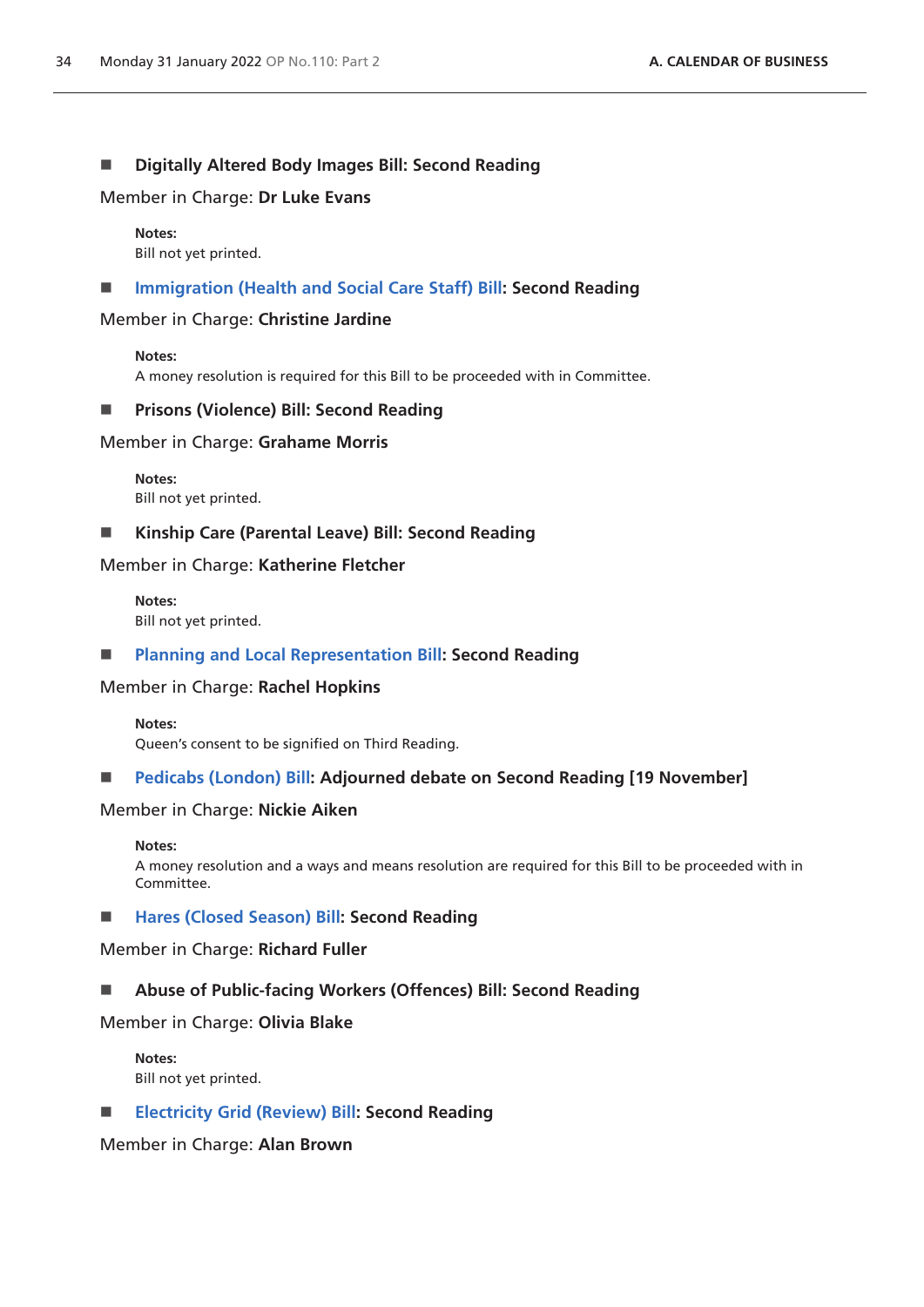**Schools and Educational Settings (Essential Infrastructure and Opening During Emergencies) Bill: Second Reading**

Member in Charge: **Robert Halfon**

**Notes:** Bill not yet printed.

**[Medical Cannabis \(Access\) Bill](https://publications.parliament.uk/pa/bills/cbill/58-02/0020/210020.pdf): Adjourned debate on Second Reading [10 December]**

Member in Charge: **Jeff Smith**

**FRIDAY 18 MARCH**

## **CHAMBER**

**Mental Health Provision (Children and Young People) Bill: Second Reading**

Member in Charge: **Munira Wilson**

**Notes:** Bill not yet printed.

**Goods Delivery Services Bill: Second Reading**

Member in Charge: **Jamie Stone**

**Notes:** Bill not yet printed.

**Commercial Rent (Prohibition of Upward-Only Reviews) Bill: Second Reading**

Member in Charge: **Sarah Olney**

**Notes:** Bill not yet printed.

### ■ Conversion Therapy (Prohibition) Bill: Second Reading

Member in Charge: **Wera Hobhouse**

**Notes:** Bill not yet printed.

### **Palestine Statehood (Recognition) Bill: Second Reading**

Member in Charge: **Layla Moran**

**Notes:** Bill not yet printed.

**North Northamptonshire (Urgent Care Facilities) Bill: Second Reading**

Member in Charge: **Mr Peter Bone**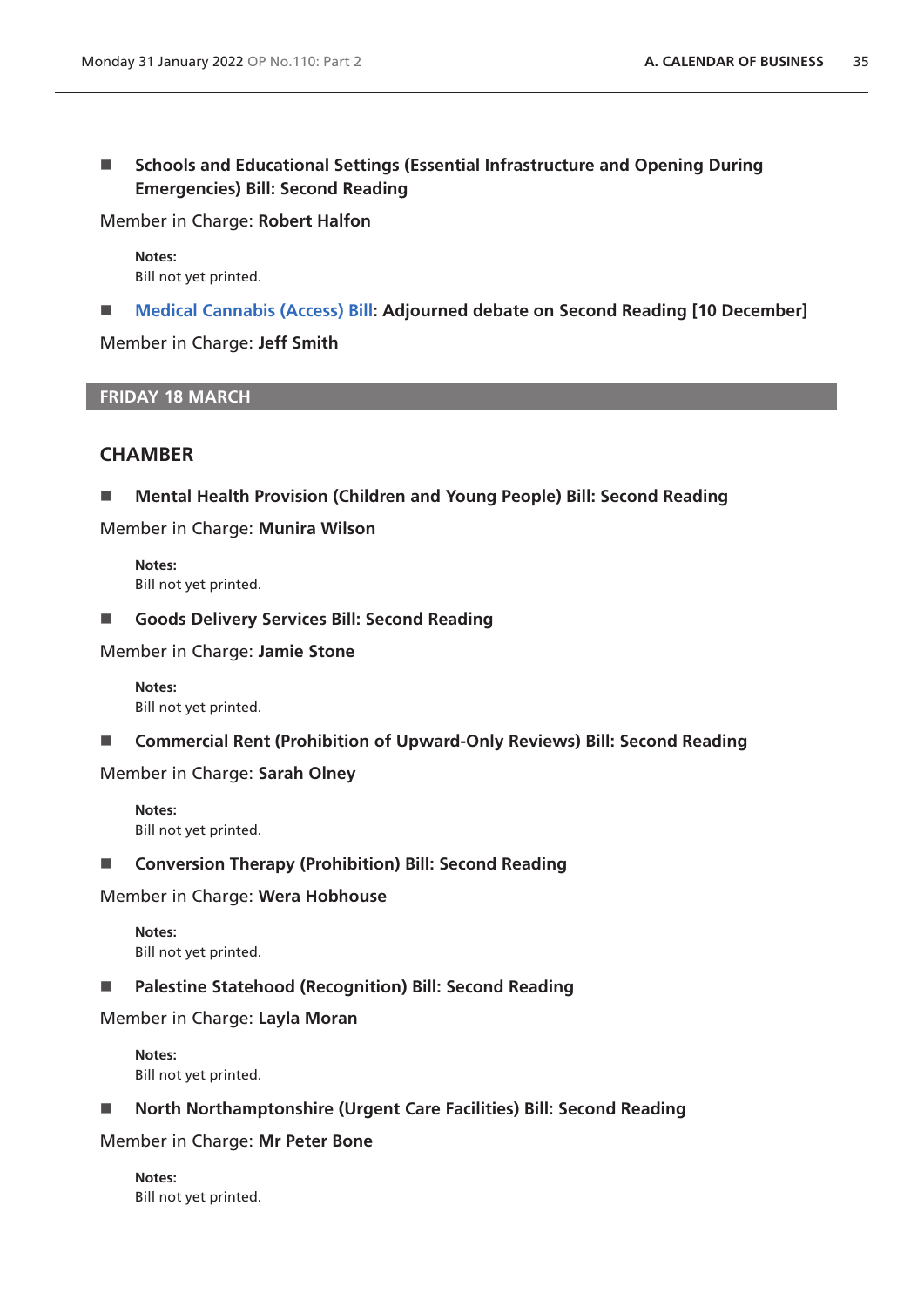### ■ **Dogs (DNA Databases) Bill: Second Reading**

Member in Charge: **Andrew Griffith**

#### **Notes:**

Bill not yet printed.

**[Tibet and Xinjiang \(Reciprocal Access\) Bill](https://publications.parliament.uk/pa/bills/cbill/58-02/0148/210148.pdf): Second Reading**

Member in Charge: **Tim Loughton**

■ Button Batteries (Safety) Bill: Second Reading

Member in Charge: **Jo Gideon**

**Notes:** Bill not yet printed.

**[Employment Bill:](https://publications.parliament.uk/pa/bills/cbill/58-02/0045/21045.pdf) Second Reading**

### Member in Charge: **Martin Docherty-Hughes**

#### **Notes:**

A money resolution is required for this Bill to be proceeded with in Committee. Queen's consent to be signified on Third Reading.

**[Workers \(Employment Security and Definition\) Bill:](https://publications.parliament.uk/pa/bills/cbill/58-02/0109/21109.pdf) Second Reading**

Member in Charge: **Martin Docherty-Hughes**

**[Fire and Building Safety \(Public Inquiry\) Bill:](https://publications.parliament.uk/pa/bills/cbill/58-02/0142/210142.pdf) Second Reading**

### Member in Charge: **Daisy Cooper**

#### **Notes:**

A money resolution is required for this Bill to be proceeded with in Committee.

### ■ **[Dogs \(Protection of Livestock\) Bill](https://publications.parliament.uk/pa/bills/cbill/58-02/0151/210151.pdf): Second Reading**

#### Member in Charge: **Virginia Crosbie**

**Non-Disclosure Agreements (No. 2) Bill: Second Reading**

#### Member in Charge: **Mrs Maria Miller**

**Notes:** Bill not yet printed.

■ Bereavement (Leave and Pay) Bill: Second Reading

### Member in Charge: **Patricia Gibson**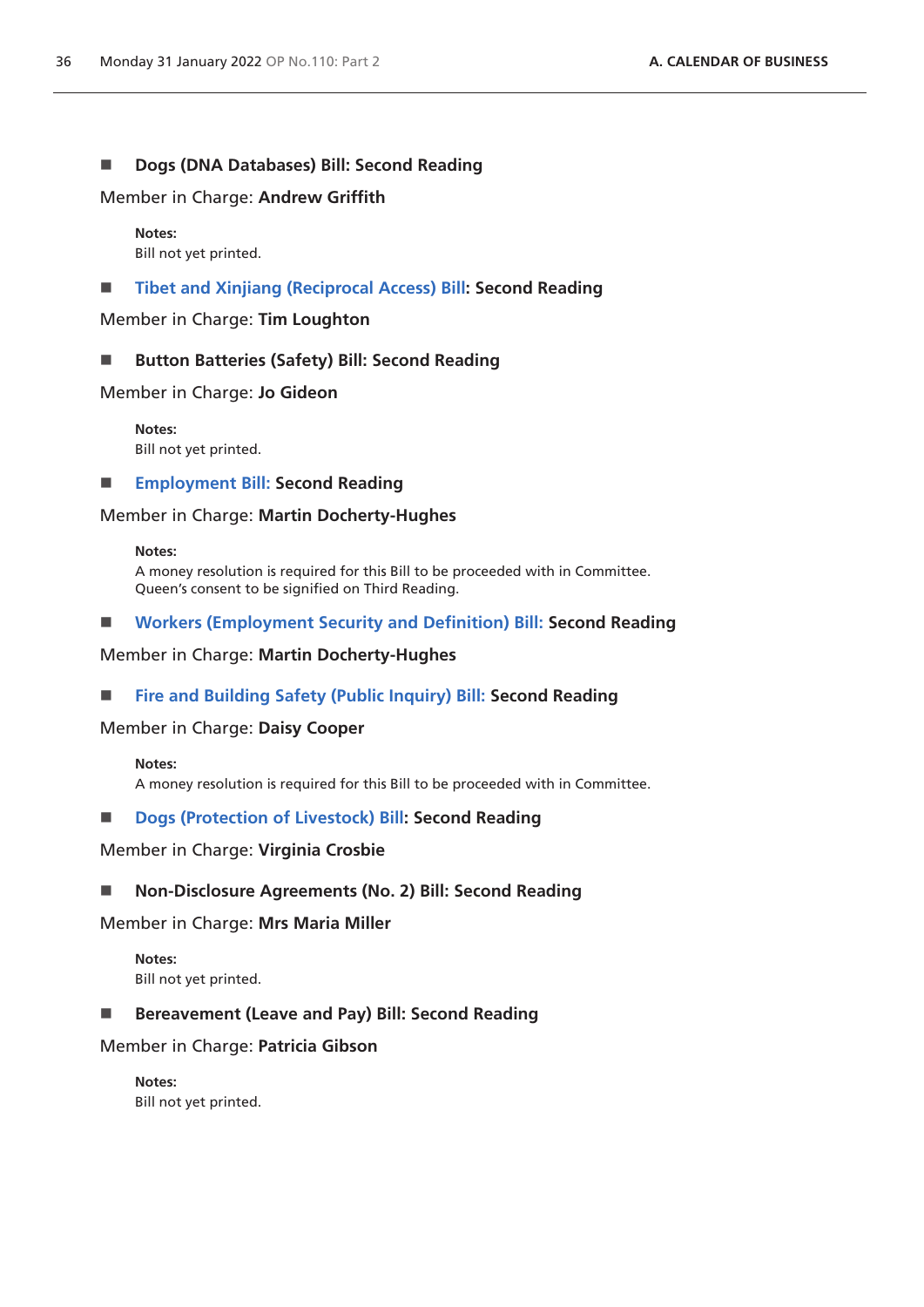### ■ Hen Caging (Prohibition) Bill: Second Reading

Member in Charge: **Henry Smith**

**Notes:** Bill not yet printed.

#### **Education Employment (Accompaniment to Hearings) Bill: Second Reading**

Member in Charge: **Brendan Clarke-Smith**

**Notes:** Bill not yet printed.

#### **[Decarbonisation and Economic Strategy Bill:](https://publications.parliament.uk/pa/bills/cbill/58-02/0172/210172.pdf) Second Reading**

#### Member in Charge: **Caroline Lucas**

**Notes:** A money resolution is required for this Bill to be proceeded with in Committee.

### ■ **Paternity (Leave and Pay) Bill: Second Reading**

#### Member in Charge: **Gareth Davies**

**Notes:** Bill not yet printed.

### **[Crown Estate \(Devolution to Wales\) Bill:](https://publications.parliament.uk/pa/bills/cbill/58-02/0067/210067.pdf) Second Reading**

#### Member in Charge: **Liz Saville Roberts**

#### **Notes:**

Queen's consent to be signified on Third Reading.

### **[Minimum Energy Performance of Buildings \(No. 2\) Bill](https://publications.parliament.uk/pa/bills/cbill/58-02/0150/210150.pdf): Second Reading**

#### Member in Charge: **Sir Roger Gale**

#### **Notes:**

A money resolution is required for this Bill to be proceeded with in Committee. Queen's consent to be signified on Third Reading.

#### ■ **[Recognition of Armenian Genocide Bill: S](https://publications.parliament.uk/pa/bills/cbill/58-02/0190/210190.pdf)econd Reading**

#### Member in Charge: **Tim Loughton [R]**

### ■ Intimate Images (Offences) Bill: Second Reading

#### Member in Charge: **Mrs Maria Miller**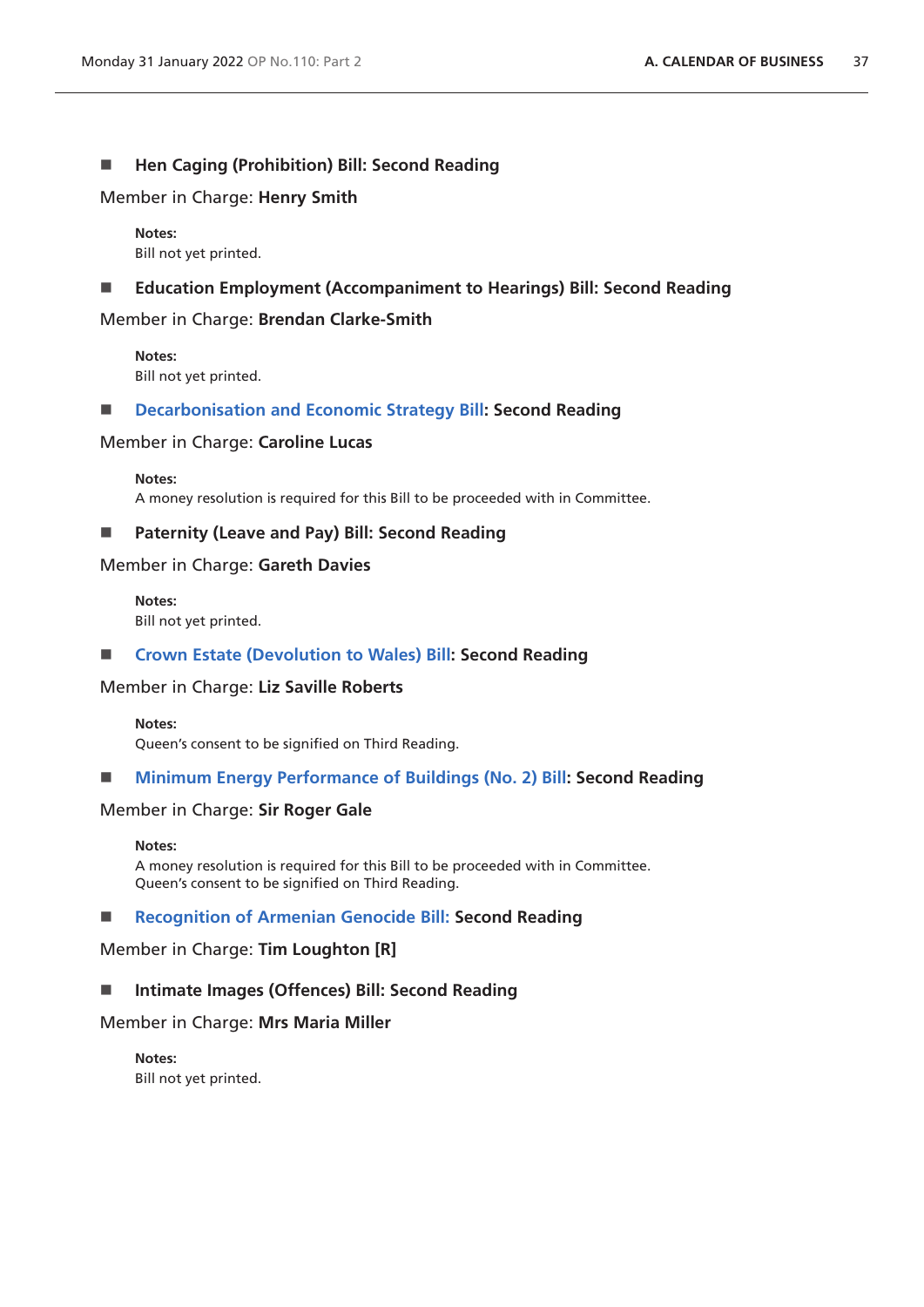## **Pregnancy and Maternity (Redundancy Protection) Bill: Second Reading**

Member in Charge: **Mrs Maria Miller**

**Notes:** Bill not yet printed.

**Flexible Working Bill: Second Reading**

Member in Charge: **Tulip Siddiq**

**Notes:** Bill not yet printed.

**Hate Crime (Misogyny) Bill: Second Reading**

Member in Charge: **Wera Hobhouse**

**Notes:** Bill not yet printed.

**Social Media Platforms (Identity Verification) Bill: Second Reading**

Member in Charge: **Siobhan Baillie**

**Notes:** Bill not yet printed.

### **[Miscarriage Leave Bill:](https://publications.parliament.uk/pa/bills/cbill/58-02/0066/210066.pdf) Second Reading**

### Member in Charge: **Angela Crawley**

#### **Notes:**

A money resolution is required for this Bill to be proceeded with in Committee.

### **[Planning \(Street Plans\) Bill:](https://publications.parliament.uk/pa/bills/cbill/58-02/0161/210161.pdf) Second Reading**

#### Member in Charge: **John Penrose**

**Notes:**

Queen's consent to be signified on Third Reading.

### **Dyslexia Screening Bill: Second Reading**

#### Member in Charge: **Matt Hancock**

**Notes:** Bill not yet printed.

■ Community Wealth Fund: Second Reading

### Member in Charge: **Paul Howell**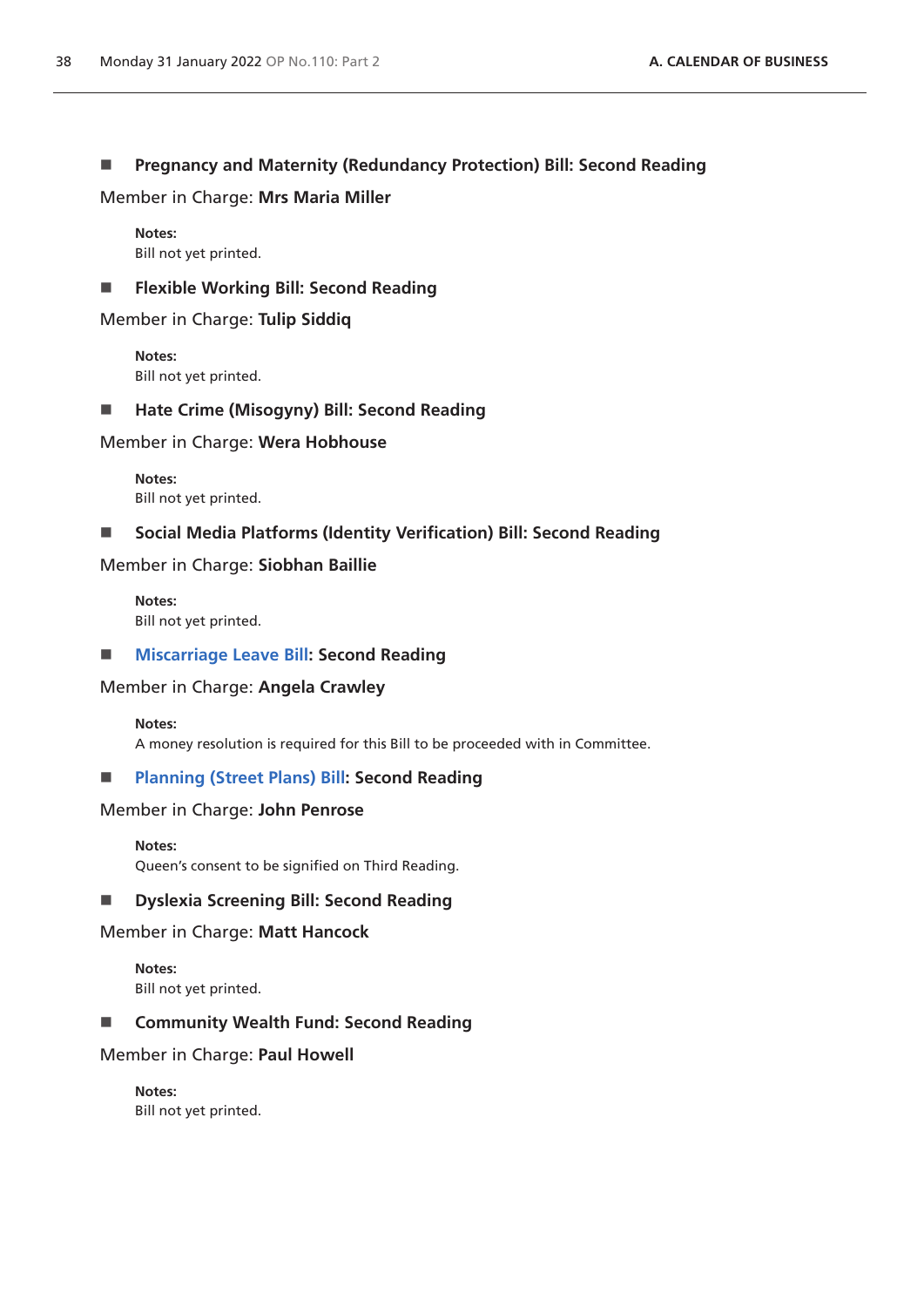#### **[Israel Arms Trade \(Prohibition\) Bill](https://publications.parliament.uk/pa/bills/cbill/58-02/0144/210144.pdf): Second Reading**

#### Member in Charge: **Richard Burgon**

#### **Notes:**

A money resolution is required for this Bill to be proceeded with in Committee. Queen's consent to be signified on Third Reading.

**[Clean Air Targets \(World Health Organization Guidelines\) Bill](https://publications.parliament.uk/pa/bills/cbill/58-02/0052/210052.pdf): Second Reading**

#### Member in Charge: **Christine Jardine**

 **[Employment and Trade Union Rights \(Dismissal and Re-engagement\) Bill:](https://publications.parliament.uk/pa/bills/cbill/58-02/0015/210015.pdf) Adjourned debate on Second Reading [22 October]**

### Member in Charge: **Barry Gardiner**

**[Climate and Ecology Bill](https://publications.parliament.uk/pa/bills/cbill/58-02/0061/21061.pdf): Second Reading**

#### Member in Charge: **Caroline Lucas**

**Notes:** A money resolution is required for this Bill to be proceeded with in Committee.

**[Ambulance Waiting Times \(Local Reporting\) Bill:](https://publications.parliament.uk/pa/bills/cbill/58-02/0209/210209.pdf) Second Reading**

#### Member in Charge: **Daisy Cooper**

**Peerage Nominations (Disqualification of Party Donors) Bill: Second Reading**

#### Member in Charge: **Angus Brendan MacNeil**

**Notes:** Bill not yet printed.

**Quarries (Planning) Bill: Second Reading**

Member in Charge: **Matt Western**

**Notes:** Bill not yet printed.

**[Planning \(Proper Maintenance of Land\) Bill](https://publications.parliament.uk/pa/bills/cbill/58-02/0130/210130.pdf): Second Reading**

Member in Charge: **Jonathan Gullis**

#### **Multi-Academy Trusts (Ofsted Inspection) Bill: Second Reading**

Member in Charge: **Jonathan Gullis**

**Notes:** Bill not yet printed.

**Disposable Barbecues Bill: Second Reading**

#### Member in Charge: **Robert Largan**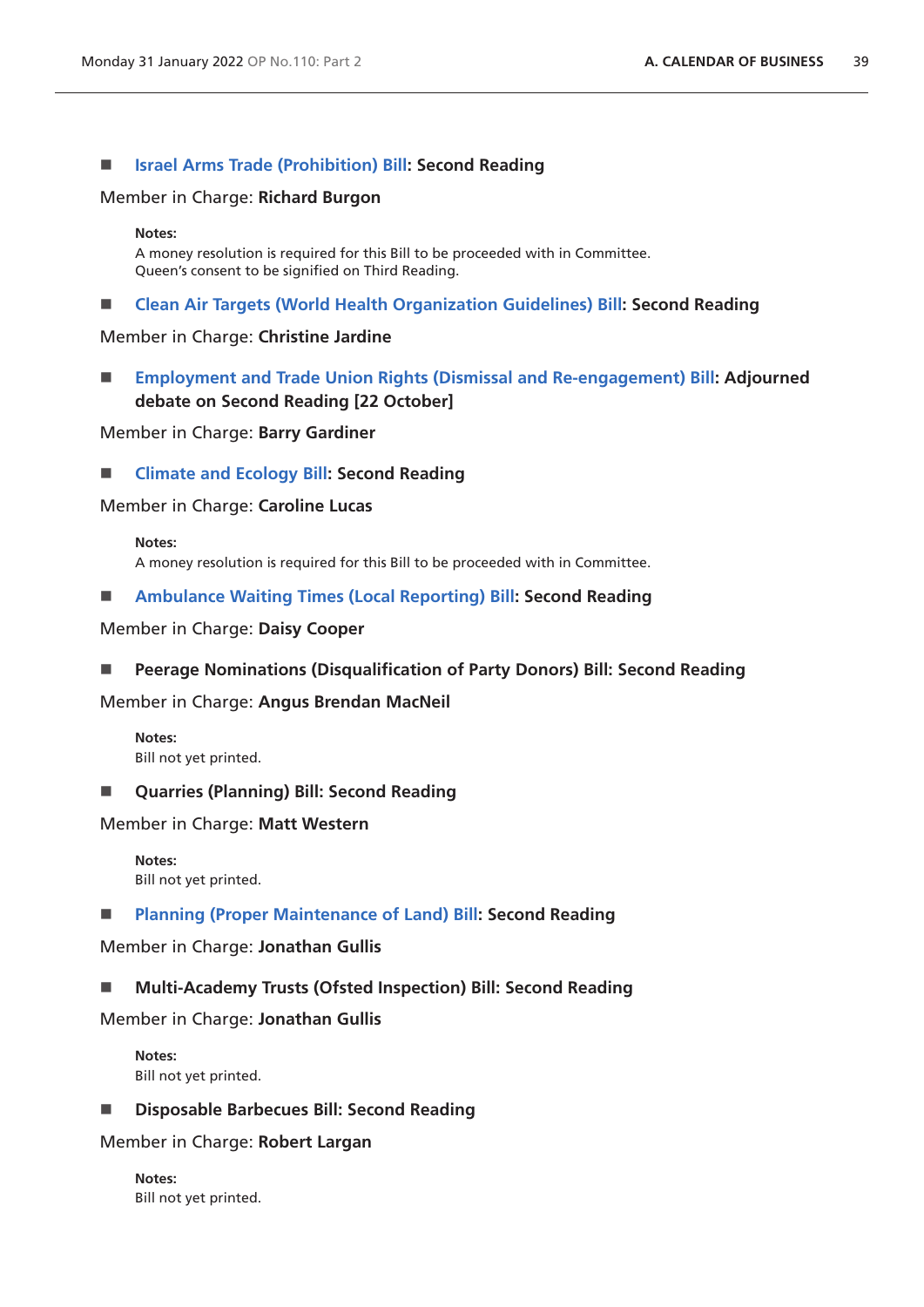## **Unsolicited Explicit Images and Deepfake Pornography Bill: Second Reading**

Member in Charge: **Angela Richardson**

**Notes:** Bill not yet printed.

**Workers (Rights) (No. 2) Bill: Second Reading**

Member in Charge: **Ms Anum Qaisar**

**Notes:** Bill not yet printed.

■ Social Media Bill: Second Reading

Member in Charge: **Rehman Chishti**

**Notes:** Bill not yet printed.

**Co-operatives (Employee Company Ownership) Bill: Second Reading**

Member in Charge: **Christina Rees**

**Notes:** Bill not yet printed.

**Employment (Caring Leave) Bill: Second Reading**

Member in Charge: **Jack Brereton**

**Notes:** Bill not yet printed.

■ Trade Agreements (Parliamentary Scrutiny and Farming) Bill: Second Reading

Member in Charge: **Tim Farron**

**Notes:** Bill not yet printed.

**[Education \(Assemblies\) Bill \[HL\]:](https://publications.parliament.uk/pa/bills/cbill/58-02/0216/210216v1.pdf) Second Reading**

Member in Charge: **Crispin Blunt**

■ **[Cold Climate Allowance Bill:](https://publications.parliament.uk/pa/bills/cbill/58-02/0218/210218.pdf) Second Reading** 

Member in Charge: **Neale Hanvey**

- **[Public Bodies \(Representation from Devolved Nations\) Bill:](https://publications.parliament.uk/pa/bills/cbill/58-02/0050/210050.pdf) Second Reading**
- Member in Charge: **Wendy Chamberlain**
- **[British Goods \(Public Sector Purchasing Duty\) Bill:](https://publications.parliament.uk/pa/bills/cbill/58-02/0043/210043.pdf) Second Reading**

Member in Charge: **John Spellar**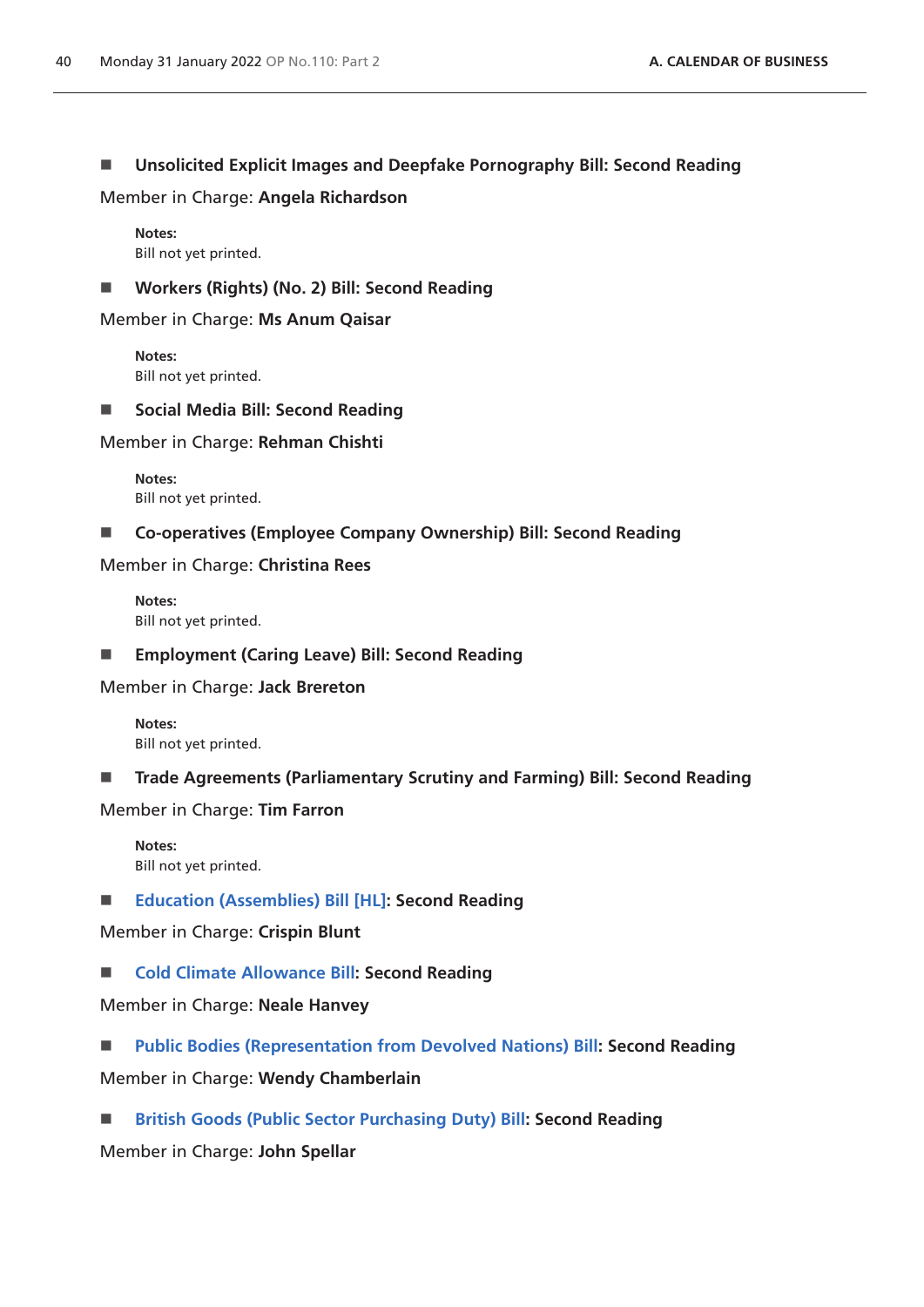### **[Consumer Pricing Bill:](https://publications.parliament.uk/pa/bills/cbill/58-02/0084/210084.pdf) Second Reading**

Member in Charge: **John Spellar**

**[Broadcasting \(Listed Sporting Events\) Bill:](https://publications.parliament.uk/pa/bills/cbill/58-02/0085/210085.pdf) Second Reading**

Member in Charge: **John Spellar**

**[Puppy Import \(Prohibition\) Bill:](https://publications.parliament.uk/pa/bills/cbill/58-02/0086/210086.pdf) Second Reading**

Member in Charge: **John Spellar**

**[Employment \(Application Requirements\) Bill](https://publications.parliament.uk/pa/bills/cbill/58-02/0087/210087.pdf): Second Reading**

Member in Charge: **John Spellar**

**[Public Sector Website Impersonation Bill](https://bills.parliament.uk/publications/43648/documents/954): Second Reading**

Member in Charge: **John Spellar**

**[Hunting Trophy Import \(Prohibition\) Bill](https://publications.parliament.uk/pa/bills/cbill/58-02/0089/210089.pdf): Second Reading**

Member in Charge: **John Spellar**

#### **Notes:**

A money resolution is required for this Bill to be proceeded with in Committee. Queen's consent to be signified on Third Reading.

**[Armenian Genocide \(Recognition\) Bill](https://publications.parliament.uk/pa/bills/cbill/58-02/0090/210090.pdf): Second Reading**

Member in Charge: **John Spellar**

■ [House of Lords \(Hereditary Peers\) \(Abolition of By-Elections\) \(No. 2\) Bill:](https://publications.parliament.uk/pa/bills/cbill/58-02/0091/210091.pdf) Second **Reading**

Member in Charge: **John Spellar**

■ Registration of Overseas Entities Bill: Second Reading

Member in Charge: **Layla Moran**

**Notes:** Bill not yet printed.

**[Misuse of Fireworks Bill:](https://publications.parliament.uk/pa/bills/cbill/58-02/0156/210156.pdf) Adjourned debate on Second Reading [21 January]**

Member in Charge: **Sarah Owen**

**[Microplastic Filters \(Washing Machines\) Bill](https://publications.parliament.uk/pa/bills/cbill/58-02/0205/210205.pdf): Second Reading**

Member in Charge: **Alberto Costa**

**[Company Transparency \(Carbon in Supply Chains\) Bill](https://publications.parliament.uk/pa/bills/cbill/58-02/0169/210169.pdf): Second Reading**

Member in Charge: **Karen Bradley**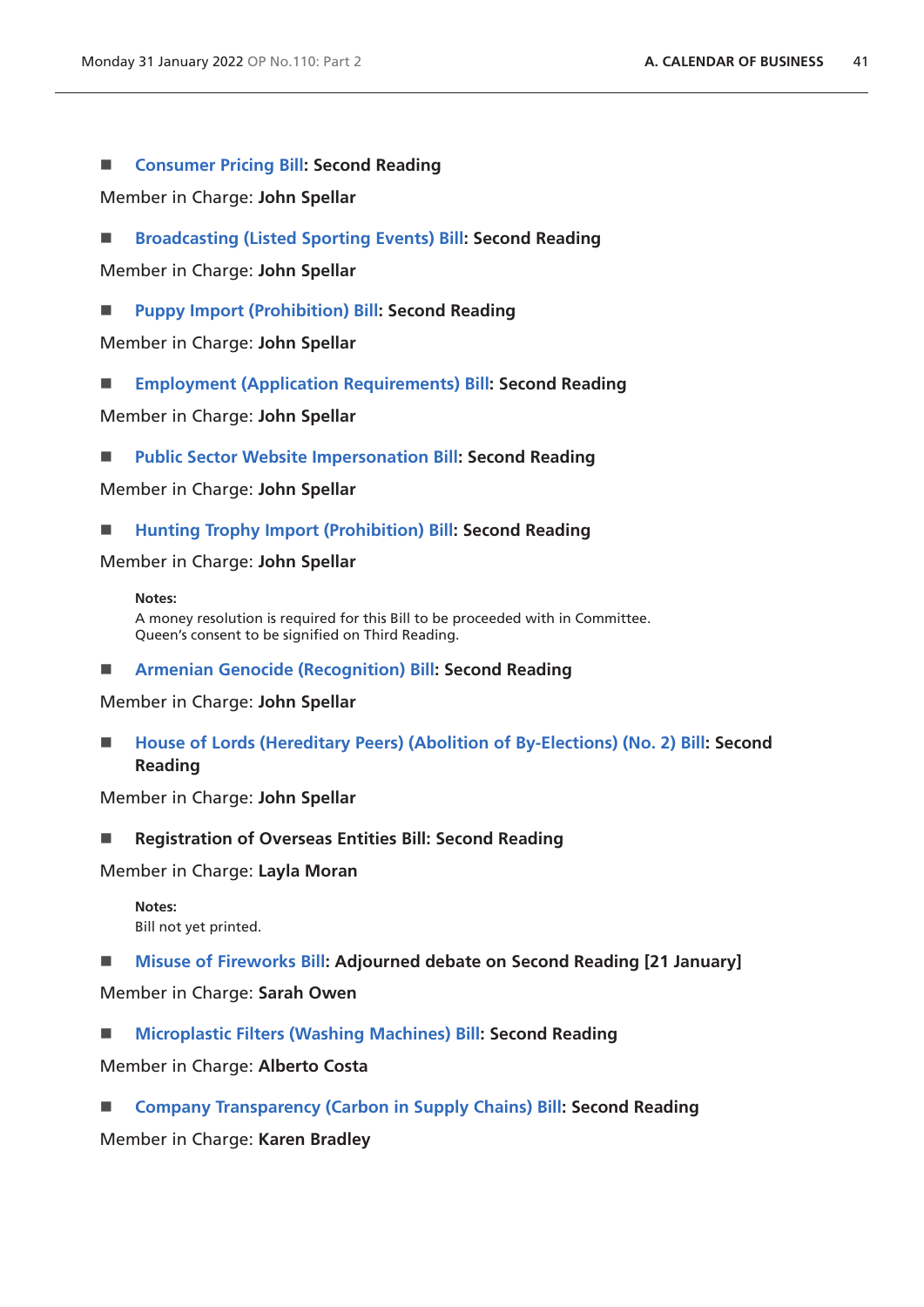# **Fire Safety Remediation Charges (Recovery and Enforcement) Bill: Second Reading**

Member in Charge: **Daisy Cooper**

**Notes:** Bill not yet printed.

**Consumer Protection (Double Charging) Bill: Second Reading**

Member in Charge: **Huw Merriman**

**Notes:** Bill not yet printed.

**Spiking (Offence) Bill: Second Reading**

Member in Charge: **Richard Graham**

**Notes:** Bill not yet printed.

**[Climate Education Bill](https://publications.parliament.uk/pa/bills/cbill/58-02/0197/210197.pdf): Second Reading**

Member in Charge: **Nadia Whittome**

**[Members of Parliament \(Prohibition of Second Jobs\) \(Motion\) Bill:](https://publications.parliament.uk/pa/bills/cbill/58-02/0201/210201.pdf) Second Reading**

Member in Charge: **Richard Burgon**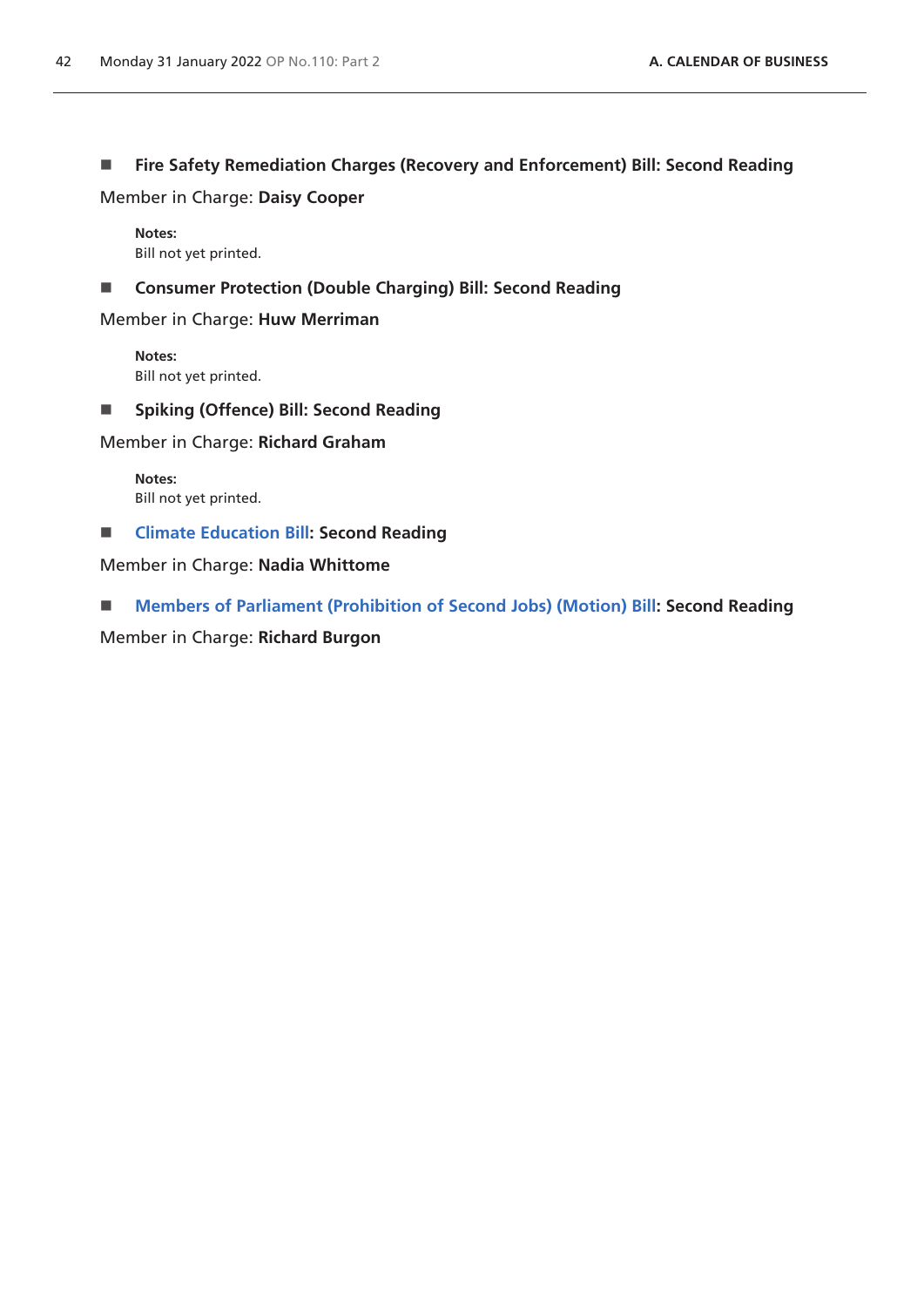# **B. REMAINING ORDERS AND NOTICES**

Business in this section has not yet been scheduled for a specific date. It has therefore been set down formally to be taken in the Chamber today but is not expected to be taken today.

## **1. EXITING THE EUROPEAN UNION (CUSTOMS)**

### **Secretary George Eustice**

That the draft [International Waste Shipments \(Amendment\) \(EU Exit\) Regulations 2021,](https://www.legislation.gov.uk/ukdsi/2021/9780348217650/pdfs/ukdsi_9780348217650_en.pdf) which were laid before this House on 17 December 2020, in the last Session of Parliament, be approved.

### **2. ELECTRONIC INFORMATION**

#### **Secretary Kwasi Kwarteng**

That the draft [Internal Markets Information System Regulation \(Amendment etc.\)](https://www.legislation.gov.uk/ukdsi/2021/9780348226126/pdfs/ukdsi_9780348226126_en.pdf)  [Regulations 2021](https://www.legislation.gov.uk/ukdsi/2021/9780348226126/pdfs/ukdsi_9780348226126_en.pdf), which were laid before this House on 20 July 2021, be approved.

### **3. [HIGHER EDUCATION \(FREEDOM OF SPEECH\) BILL](https://publications.parliament.uk/pa/bills/cbill/58-02/0167/210923.pdf): REMAINING STAGES**

As amended in Public Bill Committee, to be considered.

#### **Notes:**

Proceedings on Consideration shall (so far as not previously concluded) be brought to a conclusion one hour before the moment of interruption on the day on which proceedings on Consideration are commenced.

Proceedings on Third Reading shall (so far as not previously concluded) be broughtto a conclusion at the moment of interruption on that day ([Order of 12 July](https://commonsbusiness.parliament.uk/document/49375/pdf) 2021).

### **4. [ANIMAL WELFARE \(KEPT ANIMALS\) BILL](https://publications.parliament.uk/pa/bills/cbill/58-02/0195/210195.pdf): REMAINING STAGES**

As amended in Public Bill Committee, to be considered.

#### **Notes:**

Queen's consent to be signified on Third Reading. Proceedings on Consideration shall (so far as not previously concluded) be brought to a conclusion one hour before the moment of interruption on the day on which those proceedings are commenced. Proceedings on Third Reading shall (so far as not previously concluded) be brought to a conclusion at the moment of interruption on that day. [Standing](https://publications.parliament.uk/pa/cm5802/cmstords/so_804_2021/so-orders.html#so-83B)  [Order No. 83B](https://publications.parliament.uk/pa/cm5802/cmstords/so_804_2021/so-orders.html#so-83B) (Programming committees) shall not apply to proceedings on Consideration and Third Reading [\(Order of 25 October 2021\)](https://commonsbusiness.parliament.uk/document/50975/pdf).

#### **Relevant Documents:**

The Scottish Parliament has approved a Legislative Consent Resolution relating to this Bill. Copies of the Resolution are available in the Vote Office (also available on the [documents webpage](https://bills.parliament.uk/bills/2880/publications) for the Bill).

### **5. [SKILLS AND POST-16 EDUCATION BILL \[LORDS\]:](https://publications.parliament.uk/pa/bills/cbill/58-02/0212/210212.pdf) REMAINING STAGES**

As amended in Public Bill Committee, to be considered.

#### **Notes:**

Proceedings on Consideration shall (so far as not previously concluded) be brought to a conclusion one hour before the moment of interruption on the day on which those proceedings are commenced.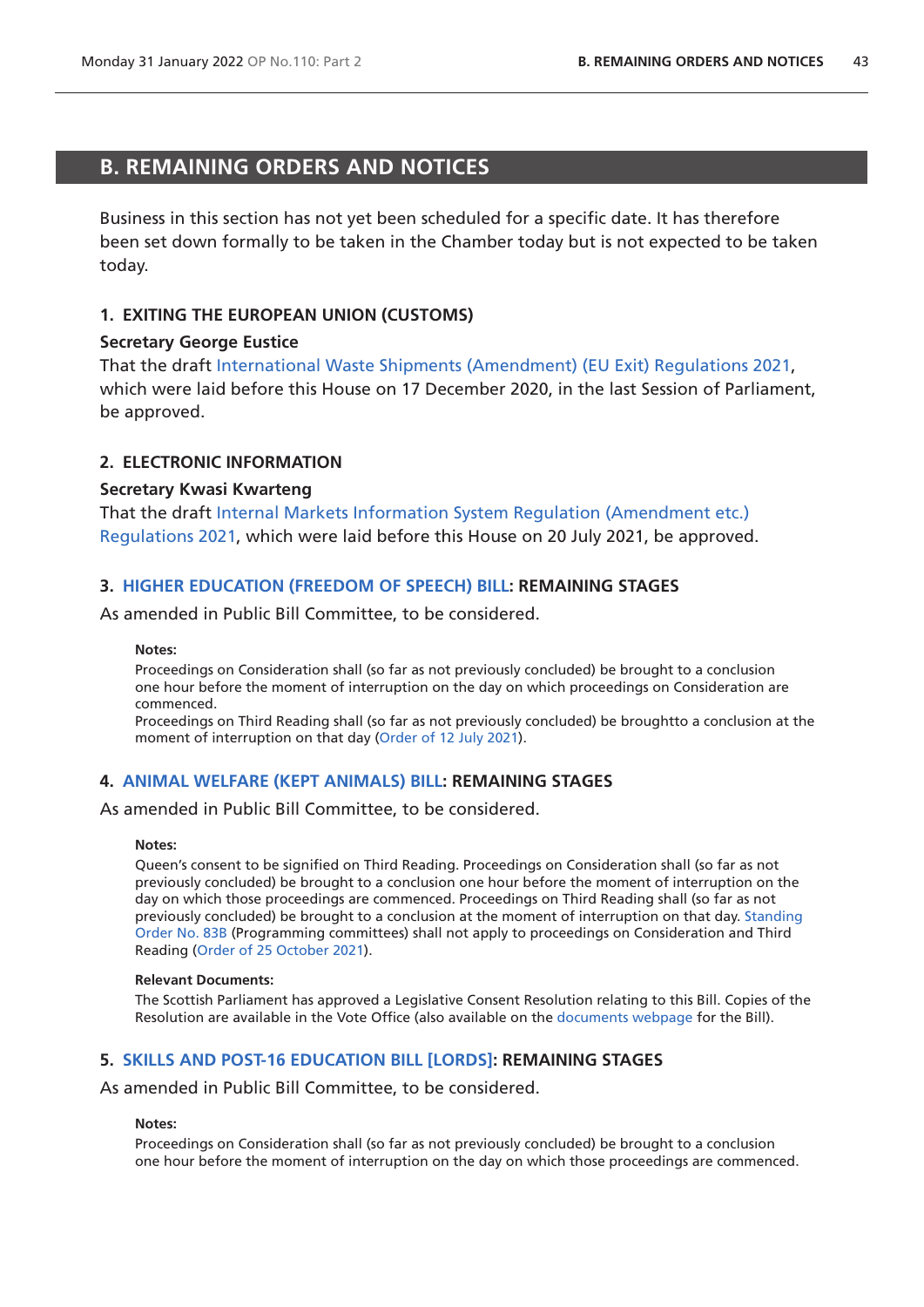<span id="page-43-0"></span>Proceedings on Third Reading shall (so far as not previously concluded) be brought to a conclusion at the moment of interruption on that day ([Order of 15 November](https://commonsbusiness.parliament.uk/document/51638/pdf) 2021).

#### **Relevant Documents:**

Senedd Cymru has approved a Legislative Consent Resolution relating to this Bill. Copies of the Resolution are available in the Vote Office (also available on the [documents webpage](https://bills.parliament.uk/bills/2868/publications) for the Bill).

#### **6. PLASTIC PACKAGING TAX**

### **Helen Whately**

That the [Plastic Packaging Tax \(Descriptions of Products\) Regulations 2021](https://www.legislation.gov.uk/uksi/2021/1417/pdfs/uksi_20211417_en.pdf) (SI, 2021, No. 1417), dated 13 December 2021, a copy of which was laid before this House on 13 December 2021, be approved.

### **7. CLIMATE CHANGE**

#### **Secretary Kwasi Kwarteng**

That the draft [Greenhouse Gas Emissions Trading Scheme \(Amendment\) Order 2022](https://www.legislation.gov.uk/ukdsi/2022/9780348230802/pdfs/ukdsi_9780348230802_en.pdf), which was laid before this House on 6 January, be approved.

## **8. ANIMALS**

#### **Secretary George Eustice**

That the draft [Microchipping of Dogs \(England\) \(Amendment\) Regulations 2022](https://www.legislation.gov.uk/ukdsi/2022/9780348230796/pdfs/ukdsi_9780348230796_en.pdf), which were laid before this House on 6 January, be approved.

#### **9. FINANCIAL SERVICES**

#### **John Glen**

That the draft [Money Laundering and Terrorist Financing \(Amendment\) Regulations 2022](https://www.legislation.gov.uk/ukdsi/2022/9780348230871/pdfs/ukdsi_9780348230871_en.pdf), which were laid before this House on 6 January, be approved.

#### **10. IMMIGRATION**

#### **Secretary Priti Patel**

That the draft [Passenger, Crew and Service Information \(Civil Penalties\) \(Amendment\)](https://www.legislation.gov.uk/ukdsi/2022/9780348230789/pdfs/ukdsi_9780348230789_en.pdf)  [Regulations 2022](https://www.legislation.gov.uk/ukdsi/2022/9780348230789/pdfs/ukdsi_9780348230789_en.pdf), which were laid before this House on 6 January, be approved.

### **11. RATING AND VALUATION**

#### **Kemi Badenoch**

That the draft [Non-Domestic Rating \(Levy and Safety Net\) \(Amendment\) Regulations 2022,](https://www.legislation.gov.uk/ukdsi/2022/9780348230901/pdfs/ukdsi_9780348230901_en.pdf) which were laid before this House on 10 January, be approved.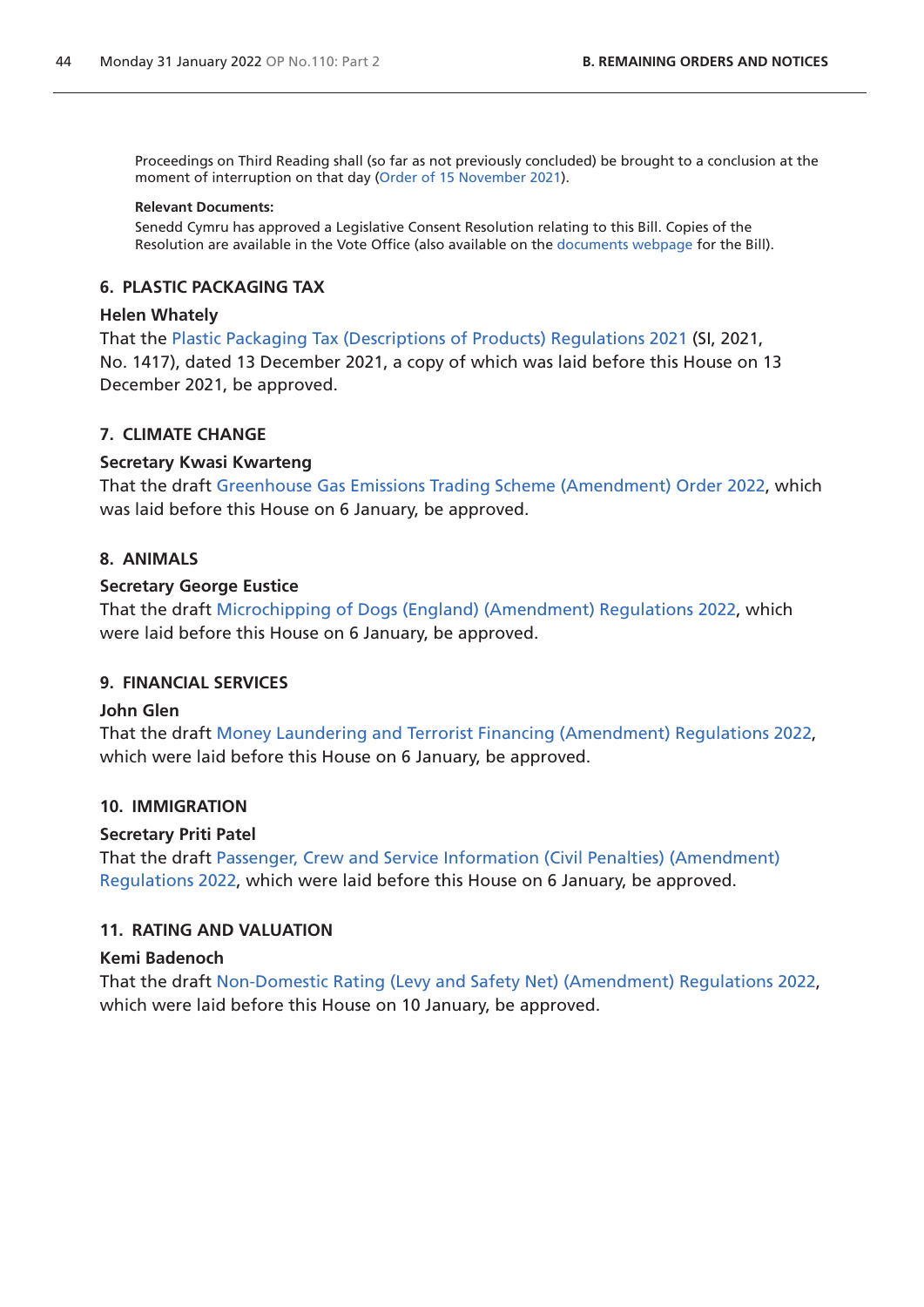# **12. POLICE**

### **Kemi Badenoch**

That the draf[t Representation of the People \(Proxy Vote Applications\) \(Coronavirus\)](https://www.legislation.gov.uk/ukdsi/2022/9780348230925/pdfs/ukdsi_9780348230925_en.pdf) 

[\(Amendment\) Regulations 2022,](https://www.legislation.gov.uk/ukdsi/2022/9780348230925/pdfs/ukdsi_9780348230925_en.pdf) which were laid before this House on 10 January, be approved.

#### **Notes:**

The Joint Committee on Statutory Instruments has drawn the special attention of both Houses to the Instrument in its Twenty-Second Report of 2021-22 (HC 56-xxii).

### **13. FAMILY LAW**

### **Secretary Dominic Raab**

That the draft [Divorce, Dissolution and Separation Act 2020 \(Consequential Amendments\)](https://www.legislation.gov.uk/ukdsi/2022/9780348230949/pdfs/ukdsi_9780348230949_en.pdf)  [Regulations 2022](https://www.legislation.gov.uk/ukdsi/2022/9780348230949/pdfs/ukdsi_9780348230949_en.pdf), which were laid before this House on 11 January, be approved.

### **14. IMMIGRATION**

### **Secretary Priti Patel**

That the draft [Immigration and Nationality \(Fees\) \(Amendment\) Order 2022](https://www.legislation.gov.uk/ukdsi/2022/9780348231007/pdfs/ukdsi_9780348231007_en.pdf), which was laid before this House on 12 January, be approved.

### **15. SOCIAL SECURITY**

### **Chloe Smith**

That the draft [Mesothelioma Lump Sum Payments \(Conditions and Amounts\)](https://www.legislation.gov.uk/ukdsi/2022/9780348230932/pdfs/ukdsi_9780348230932_en.pdf)  [\(Amendment\) Regulations 2022,](https://www.legislation.gov.uk/ukdsi/2022/9780348230932/pdfs/ukdsi_9780348230932_en.pdf) which were laid before this House on 13 January, be approved.

# **16. SOCIAL SECURITY**

### **Chloe Smith**

That the draft [Pneumoconiosis etc. \(Workers' Compensation\) \(Payment of Claims\)](https://www.legislation.gov.uk/ukdsi/2022/9780348230994/pdfs/ukdsi_9780348230994_en.pdf)  [\(Amendment\) Regulations 2022,](https://www.legislation.gov.uk/ukdsi/2022/9780348230994/pdfs/ukdsi_9780348230994_en.pdf) which were laid before this House on 13 January, be approved.

# **17. EXITING THE EUROPEAN UNION (AGRICULTURE)**

### **Jo Churchill**

That the draft [Waste and Agriculture \(Legislative Functions\) Regulations 2022](https://www.legislation.gov.uk/ukdsi/2022/9780348231113/pdfs/ukdsi_9780348231113_en.pdf), which were laid before this House on 13 January, be approved.

### **18. INCOME TAX**

### **Lucy Frazer**

That the draft [Major Sporting Events \(Income Tax Exemption\) \(2022 Birmingham](https://www.legislation.gov.uk/ukdsi/2022/9780348231120/pdfs/ukdsi_9780348231120_en.pdf)  [Commonwealth Games\) Regulations 2022](https://www.legislation.gov.uk/ukdsi/2022/9780348231120/pdfs/ukdsi_9780348231120_en.pdf), which were laid before this House on 17 January, be approved.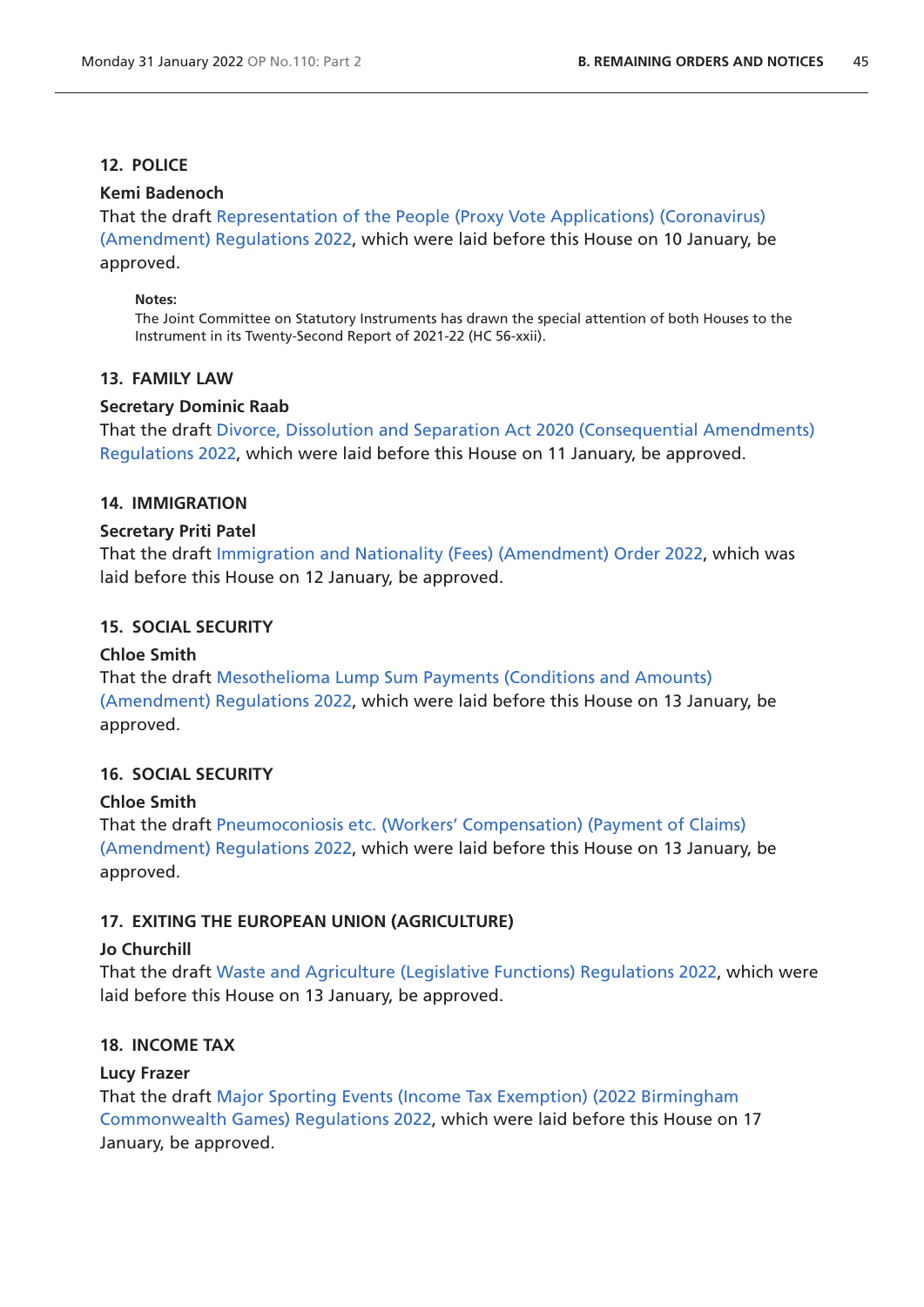#### **19. INCOME TAX**

#### **Lucy Frazer**

That the draft [Major Sporting Events \(Income Tax Exemption\) \(UEFA Women's EURO 2022](https://www.legislation.gov.uk/ukdsi/2022/9780348231168/pdfs/ukdsi_9780348231168_en.pdf)  [Finals\) Regulations 2022,](https://www.legislation.gov.uk/ukdsi/2022/9780348231168/pdfs/ukdsi_9780348231168_en.pdf) which were laid before this House on 17 January, be approved.

#### **Notes:**

The instrument has not yet been considered by the Joint Committee on Statutory Instruments.

#### **20. PENSIONS**

#### **Guy Opperman**

That the draft [Occupational Pension Schemes \(Collective Money Purchase Schemes\)](https://www.legislation.gov.uk/ukdsi/2022/9780348231182/pdfs/ukdsi_9780348231182_en.pdf)  [Regulations 2022](https://www.legislation.gov.uk/ukdsi/2022/9780348231182/pdfs/ukdsi_9780348231182_en.pdf), which were laid before this House on 17 January, be approved.

### **21. SOCIAL SECURITY**

#### **Lucy Frazer**

That the draft [Social Security \(Contributions\) \(Rates, Limits and Thresholds Amendments](https://www.legislation.gov.uk/ukdsi/2022/9780348231175/pdfs/ukdsi_9780348231175_en.pdf)  [and National Insurance Funds Payments\) Regulations 2022,](https://www.legislation.gov.uk/ukdsi/2022/9780348231175/pdfs/ukdsi_9780348231175_en.pdf) which were laid before this House on 17 January, be approved.

### **22. SOCIAL SECURITY**

#### **Mr Simon Clarke**

That the draft [Tax Credits, Child Benefit and Guardian's Allowance Up-rating Regulations](https://www.legislation.gov.uk/ukdsi/2022/9780348231205/pdfs/ukdsi_9780348231205_en.pdf)  [2022,](https://www.legislation.gov.uk/ukdsi/2022/9780348231205/pdfs/ukdsi_9780348231205_en.pdf) which were laid before this House on 17 January, be approved.

#### **23. [PROFESSIONAL QUALIFICATIONS BILL \[LORDS\]:](https://publications.parliament.uk/pa/bills/cbill/58-02/0231/210231.pdf) REMAINING STAGES**

As amended in Public Bill Committee, to be considered.

#### **Notes:**

Proceedings on Consideration shall (so far as not previously concluded) be brought to a conclusion one hour before the moment of interruption on the day on which proceedings on Consideration are commenced. Proceedings on Third Reading shall (so far as not previously concluded) be brought to a conclusion at the moment of interruption on that day. [Standing Order No. 83B](https://publications.parliament.uk/pa/cm5802/cmstords/so_804_2021/so-orders.html#so-83B) (Programming committees) shall not apply to proceedings on Consideration and Third Reading ([Order of](https://commonsbusiness.parliament.uk/document/52786/pdf)  [the House, 15 December\)](https://commonsbusiness.parliament.uk/document/52786/pdf).

#### **24. LEGAL AID AND ADVICE**

### **Secretary Dominic Raab**

That the draft [Early Legal Advice Pilot Scheme Order 2022](https://www.legislation.gov.uk/ukdsi/2022/9780348231311/pdfs/ukdsi_9780348231311_en.pdf), which was laid before this House on 19 January, be approved.

#### **Notes:**

The instrument has not yet been considered by the Joint Committee on Statutory Instruments.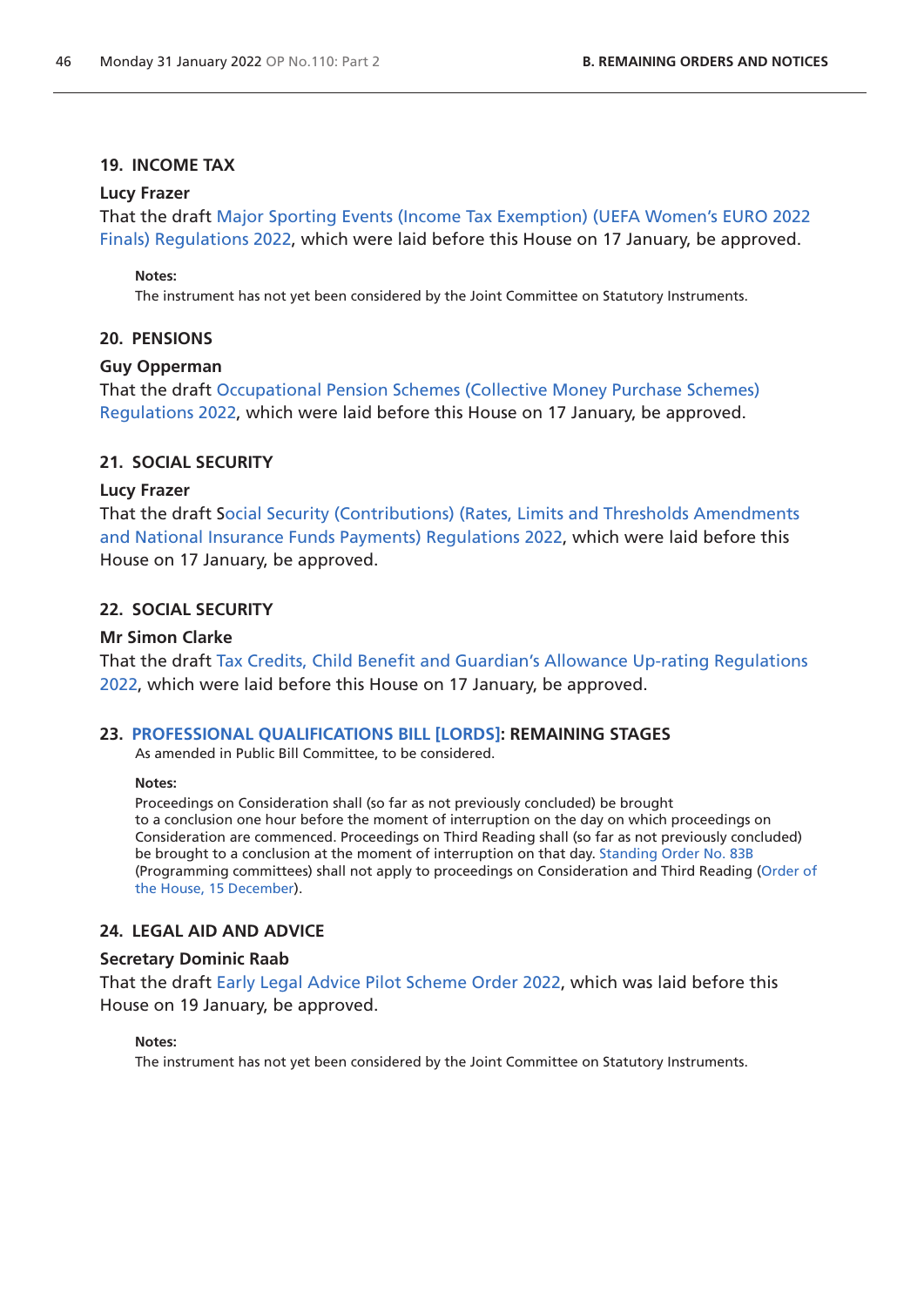### **25. ECCLESIASTICAL LAW**

#### **Nigel Huddleston**

That the draft [Grant to the Churches Conservation Trust Order 2022](https://www.legislation.gov.uk/ukdsi/2022/9780348231281/pdfs/ukdsi_9780348231281_en.pdf), which was laid before this House on 19 January, be approved.

#### **Notes:**

The instrument has not yet been considered by the Joint Committee on Statutory Instruments.

#### **26. ENVIRONMENTAL PROTECTION**

#### **Secretary George Eustice**

That the draft [Genetically Modified Organisms \(Deliberate Release\) \(Amendment\)](https://www.legislation.gov.uk/ukdsi/2022/9780348231328/pdfs/ukdsi_9780348231328_en.pdf)  [\(England\) Regulations 2022,](https://www.legislation.gov.uk/ukdsi/2022/9780348231328/pdfs/ukdsi_9780348231328_en.pdf) which were laid before this House on 20 January, be approved.

**Notes:**

The instrument has not yet been considered by the Joint Committee on Statutory Instruments.

# **27. CIVIL AVIATION**

#### **Secretary Grant Shapps**

That the draft [Airports Slot Allocation \(Alleviation of Usage Requirements\) Regulations](https://www.legislation.gov.uk/ukdsi/2022/9780348231403/pdfs/ukdsi_9780348231403_en.pdf)  [2022,](https://www.legislation.gov.uk/ukdsi/2022/9780348231403/pdfs/ukdsi_9780348231403_en.pdf) which were laid before this House on 24 January, be approved.

**Notes:**

The instrument has not yet been considered by the Joint Committee on Statutory Instruments.

### **28. LOCAL GOVERNMENT**

#### **Kemi Badenoch**

That the draft [Cumbria \(Structural Changes\) Order 2022](https://www.legislation.gov.uk/ukdsi/2022/9780348231359/pdfs/ukdsi_9780348231359_en.pdf), which was laid before this House on 24 January, be approved.

#### **Notes:**

The instrument has not yet been considered by the Joint Committee on Statutory Instruments.

### **29. ROAD TRAFFIC**

#### **Secretary Grant Shapps**

That the draft [Goods Vehicles \(Licensing of Operators\) \(Amendment\) Regulations 2022,](https://www.legislation.gov.uk/ukdsi/2022/9780348230987/pdfs/ukdsi_9780348230987_en.pdf) which were laid before this House on 24 January, be approved.

#### **Notes:**

The instrument has not yet been considered by the Joint Committee on Statutory Instruments.

#### **30. LOCAL GOVERNMENT**

#### **Kemi Badenoch**

That the draft [North Yorkshire \(Structural Changes\) Order 2022,](https://www.legislation.gov.uk/ukdsi/2022/9780348231380/pdfs/ukdsi_9780348231380_en.pdf) which was laid before this House on 24 January, be approved.

**Notes:**

The instrument has not yet been considered by the Joint Committee on Statutory Instruments.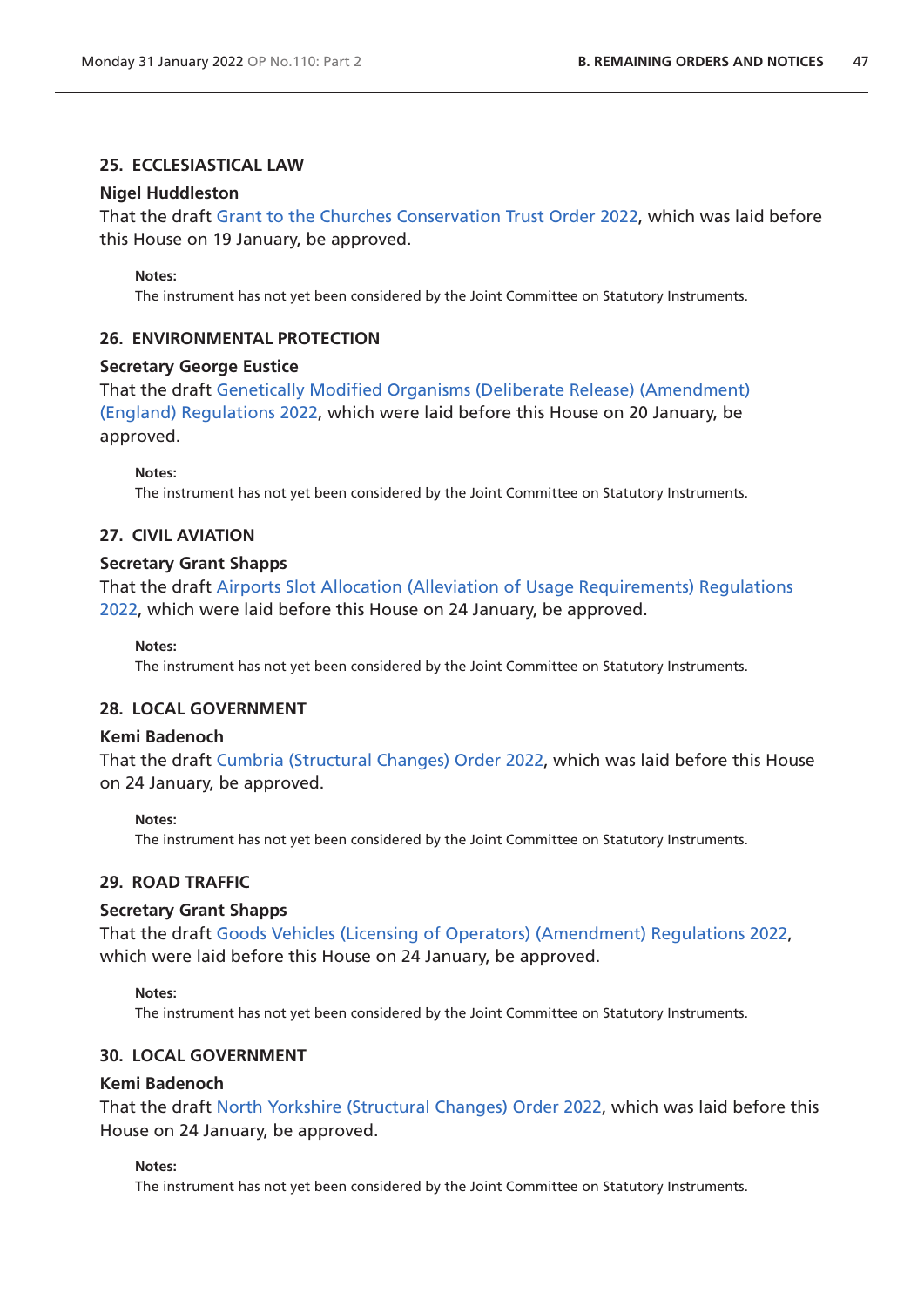#### **31. CONSTITUTIONAL LAW**

#### **Chloe Smith**

That the draft [Scotland Act 2016 \(Social Security\) \(Adult Disability Payment and Child](https://www.legislation.gov.uk/ukdsi/2022/9780348231335/pdfs/ukdsi_9780348231335_en.pdf)  [Disability Payment\) \(Amendment\) Regulations 2022](https://www.legislation.gov.uk/ukdsi/2022/9780348231335/pdfs/ukdsi_9780348231335_en.pdf), which were laid before this House on 24 January, be approved.

#### **Notes:**

The instrument has not yet been considered by the Joint Committee on Statutory Instruments.

#### **32. LOCAL GOVERNMENT**

#### **Kemi Badenoch**

That the draft [Somerset \(Structural Changes\) Order 2022](https://www.legislation.gov.uk/ukdsi/2022/9780348231366/pdfs/ukdsi_9780348231366_en.pdf), which was laid before this House on 24 January, be approved.

#### **Notes:**

The instrument has not yet been considered by the Joint Committee on Statutory Instruments.

#### **33. [HIGH SPEED RAIL \(CREWE - MANCHESTER\) BILL:](https://publications.parliament.uk/pa/bills/cbill/58-02/0228/210228.pdf) SECOND READING**

**Notes:** This Bill has been referred to the examiners.

#### **34. [CHARITIES BILL \[LORDS\]:](https://publications.parliament.uk/pa/bills/cbill/58-02/0237/210237.pdf) REMAINING STAGES**

As amended in Public Bill Committee, to be considered.

**Notes:**

This is a Law Commission Bill. Queen's and Prince of Wales' Consent to be signified on Third Reading.

#### **35. EXITING THE EUROPEAN UNION (DEVOLUTION)**

#### **Neil O'Brien**

That the draft [European Union \(Withdrawal\) Act 2018 \(Repeal of EU Restrictions in](https://www.legislation.gov.uk/ukdsi/2022/9780348231342/pdfs/ukdsi_9780348231342_en.pdf)  [Devolution Legislation, etc.\) Regulations 2022](https://www.legislation.gov.uk/ukdsi/2022/9780348231342/pdfs/ukdsi_9780348231342_en.pdf), which were laid before this House on 25 January, be approved.

#### **Notes:**

The instrument has not yet been considered by the Joint Committee on Statutory Instruments.

### **36. [POLICE, CRIME, SENTENCING AND COURTS BILL](https://publications.parliament.uk/pa/bills/cbill/58-02/0239/210239.pdf): CONSIDERATION OF LORDS AMENDMENTS**

#### **Notes:**

Lords Amendments 59 and 60 engage financial privilege.

#### **Relevant Documents:**

The Northern Ireland Assembly, the Scottish Parliament and Senedd Cymru have approved Legislative Consent Resolutions relating to this Bill. Copies of the Resolutions are available in the Vote Office (also available on the [documents webpage](https://bills.parliament.uk/bills/2839/publications) for the Bill).